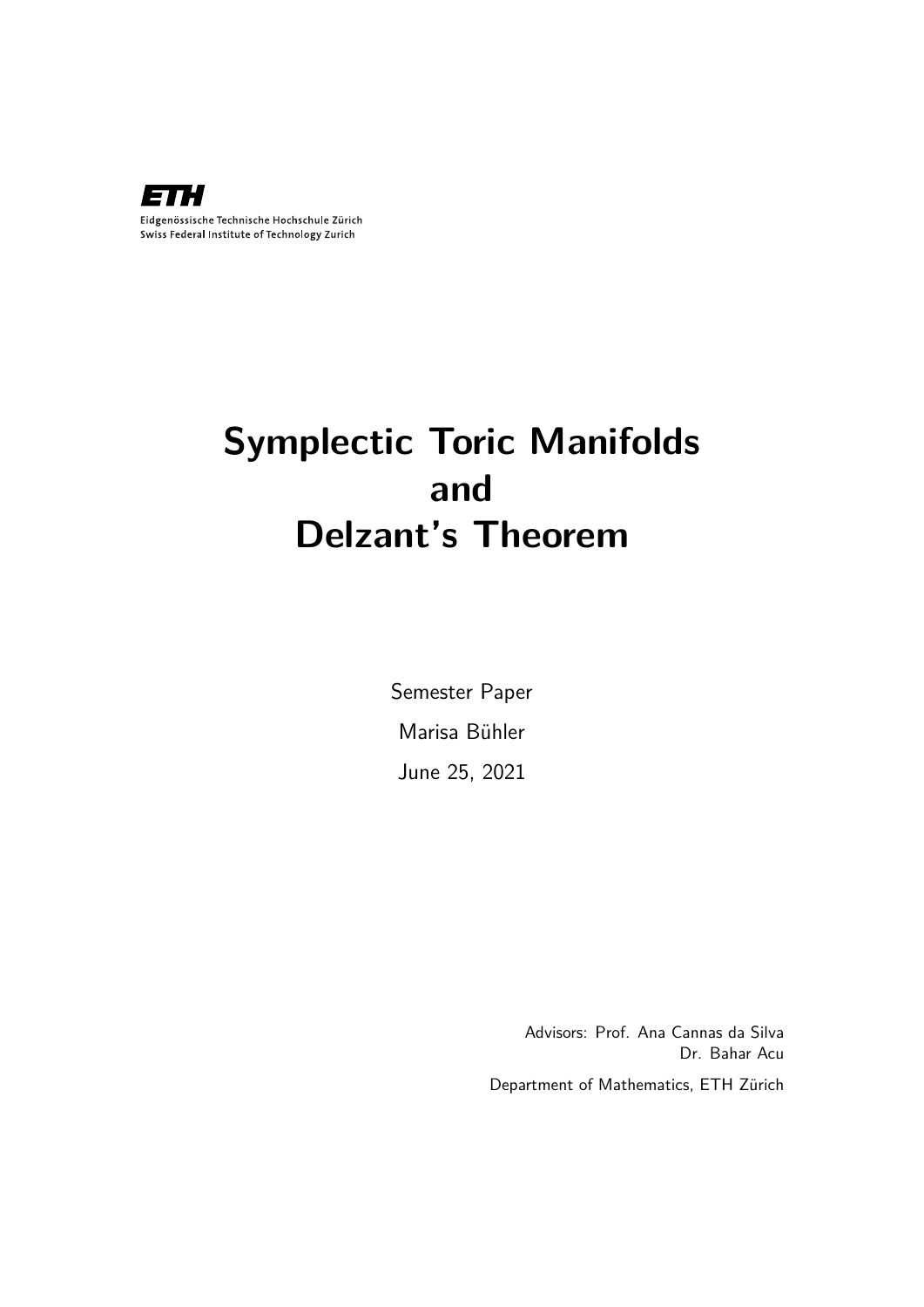#### **Abstract**

We provide a brief introduction to symplectic geometry with the goal to understand Delzant's correspondence theorem, which gives a bijection between symplectic toric manifolds and Delzant polytopes.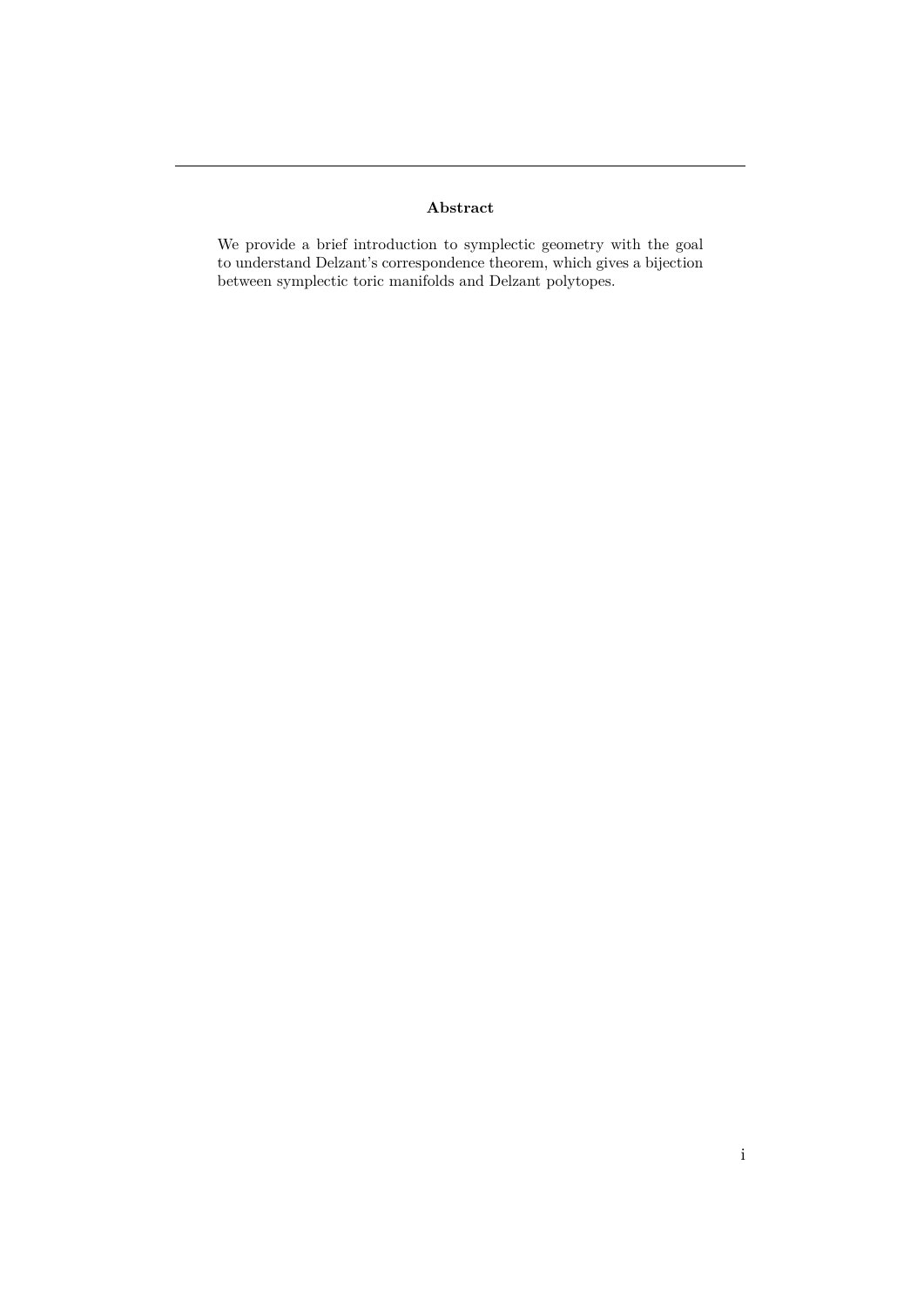# <span id="page-2-0"></span>**Contents**

| ii<br><b>Contents</b> |                                   |                             |    |  |
|-----------------------|-----------------------------------|-----------------------------|----|--|
| 0                     |                                   | Introduction                | 1  |  |
| 1                     | <b>Symplectic Toric Manifolds</b> |                             |    |  |
|                       | 1.1                               | Symplectic Manifolds        | 3  |  |
|                       | 1.2                               |                             | 8  |  |
|                       | 1.3                               |                             | 9  |  |
|                       | 1.4                               |                             | 12 |  |
|                       | 1.5                               |                             | 19 |  |
|                       | 1.6                               |                             | 21 |  |
|                       | 1.7                               |                             | 23 |  |
| $\bf{2}$              |                                   | <b>Symplectic Reduction</b> | 25 |  |
| $\mathbf{R}$          | Delzant's Theorem                 |                             | 30 |  |
|                       | 3.1                               |                             | 30 |  |
|                       | 3.2                               |                             | 35 |  |
|                       | 3.3                               |                             | 35 |  |
|                       | 3.4                               |                             | 40 |  |
|                       |                                   | A On the Fubini-Study form  | 42 |  |
|                       | <b>Bibliography</b>               |                             |    |  |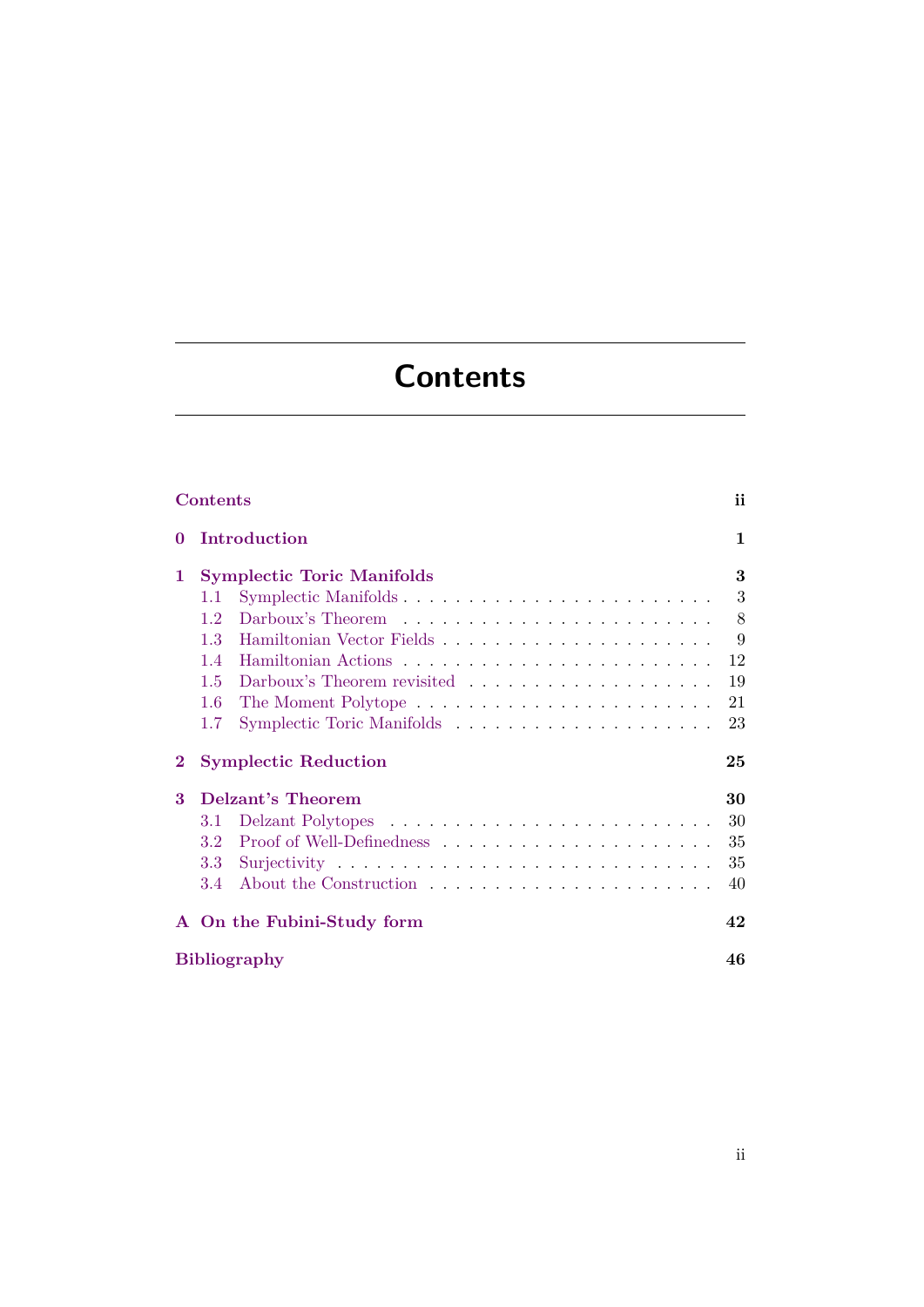<span id="page-3-0"></span>Chapter 0

# **Introduction**

Delzant's theorem [[9\]](#page-48-1) classifies (equivalence classes of) symplectic toric manifolds in terms of the combinatorial data encoded by a Delzant polytope. A symplectic toric manifold  $(M^{2n}, \omega, \mathbb{T}^n, \mu)$  is a connected and compact (smooth) manifold  $M^{2n}$  of dimension  $2n$  carrying a symplectic structure given by the closed, nondegenerate 2-form  $\omega$ , paired with an effective Hamiltonian action of the standard *n*-torus  $\mathbb{T}^n = \mathbb{S}^1 \times \cdots \times \mathbb{S}^1$ .

Just as any *n*-dimensional *topological* manifold looks locally like  $\mathbb{R}^n$ , any  $2n$ dimensional *symplectic* manifold looks locally like  $\mathbb{R}^{2n}$  equipped with a symplectic form

$$
\omega = \sum_{i=1}^{n} x_i \wedge y_i,
$$

where  $(x_1, \ldots, x_n, y_1, \ldots, y_n)$  are local coordinates in  $\mathbb{R}^{2n}$ . This local classification of symplectic manifolds is made precise in the theorem of Darboux, Theorem [1.2.1](#page-10-1). It shows an important similarity between symplectic structures and structures based on the complex numbers: The symplectic structure "weaves together" pairs of coordinates  $(x, y)$  in an analogous way as a complex number  $z = x + iy$  combines two real numbers x and y. On a historical note, it is due to such similarities to complex structures that symplectic structures received their name. As clarified in [\[21](#page-49-0)], the word *symplectic* is coined by the German mathematician Hermann Weyl [[23,](#page-49-1) p.165] in 1939, who replaced the Latin roots in the word "complex" (*com* "with, together" + *plectere* " to weave, braid, twine") with the Greek ones (*syn* + *plekein*).

An action of a standard torus  $\mathbb{T}^n$  on a symplectic manifold  $(M, \omega)$  is Hamiltonian if it preserves the symplectic form  $\omega$  and if each restriction onto a  $\mathbb{S}^1$ -factor admits a Hamiltonian function  $H: M \to \mathbb{R}$  preserved by the action, satisfying  $\iota_X \omega = -dH$ , where *X* is a vector field on *M* generated by the action. Putting these Hamiltonian functions together gives rise to a moment map  $\mu: M \to \mathbb{R}^n$  which characterises the Hamiltonian action. The presence of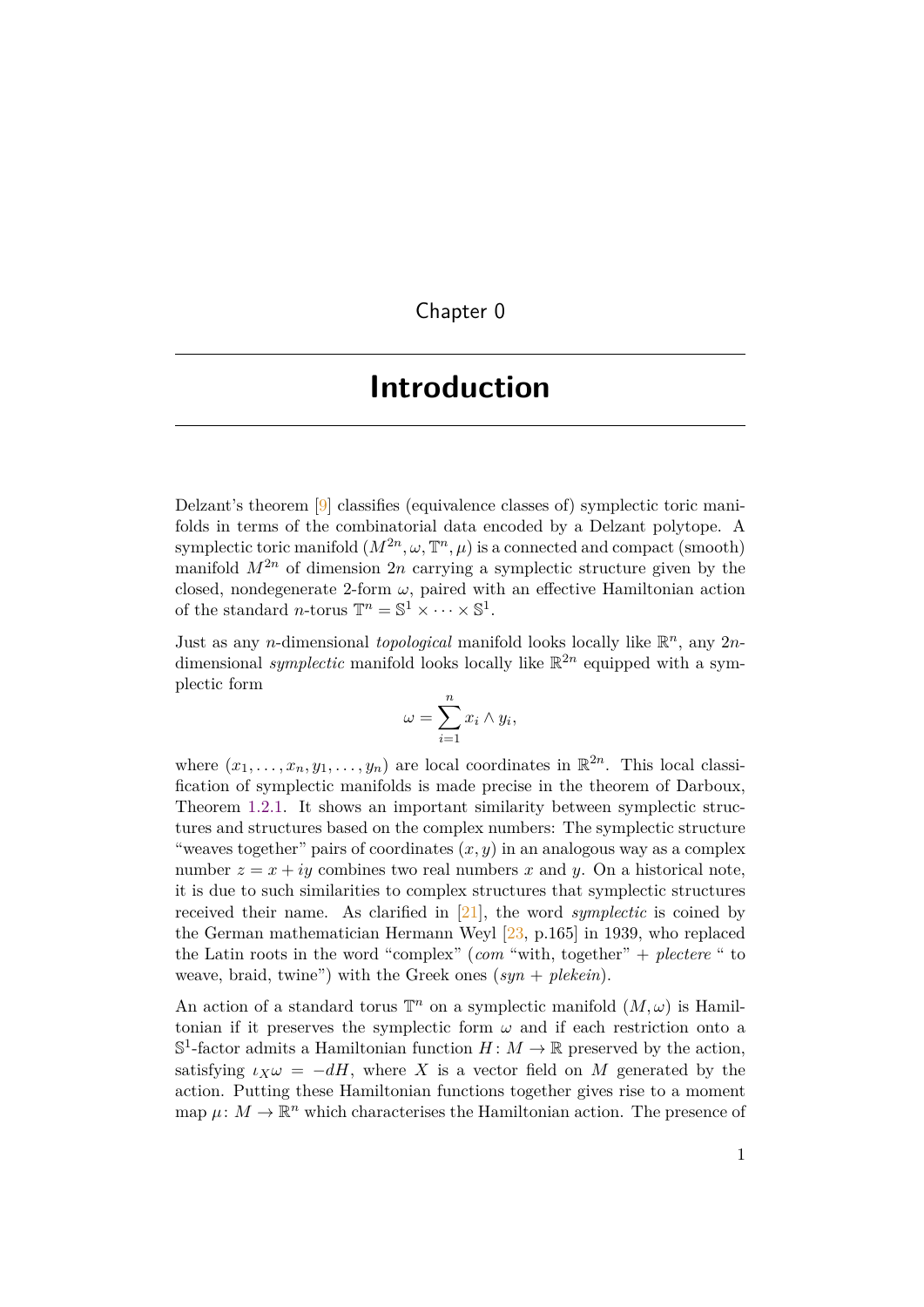such an action (which is, in addition, effective) on a compact and connected manifold allows us to replace the local classification with a global one. Indeed, it turns out that the image of the moment map is a convex polytope  $\Delta_M = \mu(M)$  $\Delta_M = \mu(M)$  $\Delta_M = \mu(M)$ , called the moment polytope, see Theorem [1.6.1.](#page-23-1) Delzant [[9](#page-48-1)] showed that this polytope  $\Delta_M$  completely characterises the diffeomorphism type of the manifold *M* and its symplectic structure. Thus, we are able to associate to the relatively complicated 2*n*-dimensional object  $(M^{2n}, \omega, \mathbb{T}^n, \mu)$ a relatively simple geometric one, the *n*-dimensional convex polytope  $\Delta_M$ .

In addition, Delzant's theorem also characterises the associated polytopes that arise, called Delzant polytopes. There are rather stringent requirements on the edges meeting at each vertex of a Delzant polytope. We will also see how to construct a symplectic toric manifold corresponding to a convex polytope satisfying those requirements. A crucial tool for that is the symplectic reduction by Marsden and Weinstein  $[15]$  $[15]$ , and Meyer  $[19]$ . It shows that under appropriate conditions, the quotient of a symplectic manifold with respect to a group action (that is, the space of all orbits) not only results in a new manifold but also inherits an induced symplectic structure.

Our main goal is to define the bijective map  $(M, \omega, \mathbb{T}^n, \mu) \mapsto \Delta_M$  from (equivalence classes of) symplectic toric manifolds to (translation classes of) Delzant polytopes and to show its surjectivity. Throughout the paper we provide some examples that should help illustrate the definitions and should lead to a more intuitive understanding of them.

Guided by this goal, this semester paper provides an introduction to symplectic geometry aimed at a reader familiar with basics of differential geometry. For the part on Delzant polytopes, some knowledge about polytopes might be helpful but is not required.

This project is largely based on the book *Lectures on Symplectic Geometry* by Prof. Ana Cannas da Silva [[5](#page-48-2)] and her paper on symplectic toric manifolds [[7](#page-48-3)]. The main proofs we present follow the ones of these books with added details.

**Roadmap** In Chapter [1](#page-5-0), we provide some background in symplectic geometry starting from basic properties of symplectic manifolds and ending with Hamiltonian actions and their moment polytopes. Chapter [2](#page-27-0) is devoted to symplectic reduction. In Section [3.1,](#page-36-0) we define the class of Delzant polytopes, formulate Delzant's theorem and prove the surjectivity part of the bijectivity statement. Lastly, in Appendix [A](#page-44-0), we discuss the Fubini-Study form.

**Acknowledgements** I would like to thank Prof. Ana Cannas da Silva for arranging this semester project and for sharing with me an unpublished source. I would also like to express my gratitude towards Dr. Bahar Acu for supervising my paper. She helped me to stay on track and gave valuable feedback. I also thank Sascha Baer for proofreading this paper.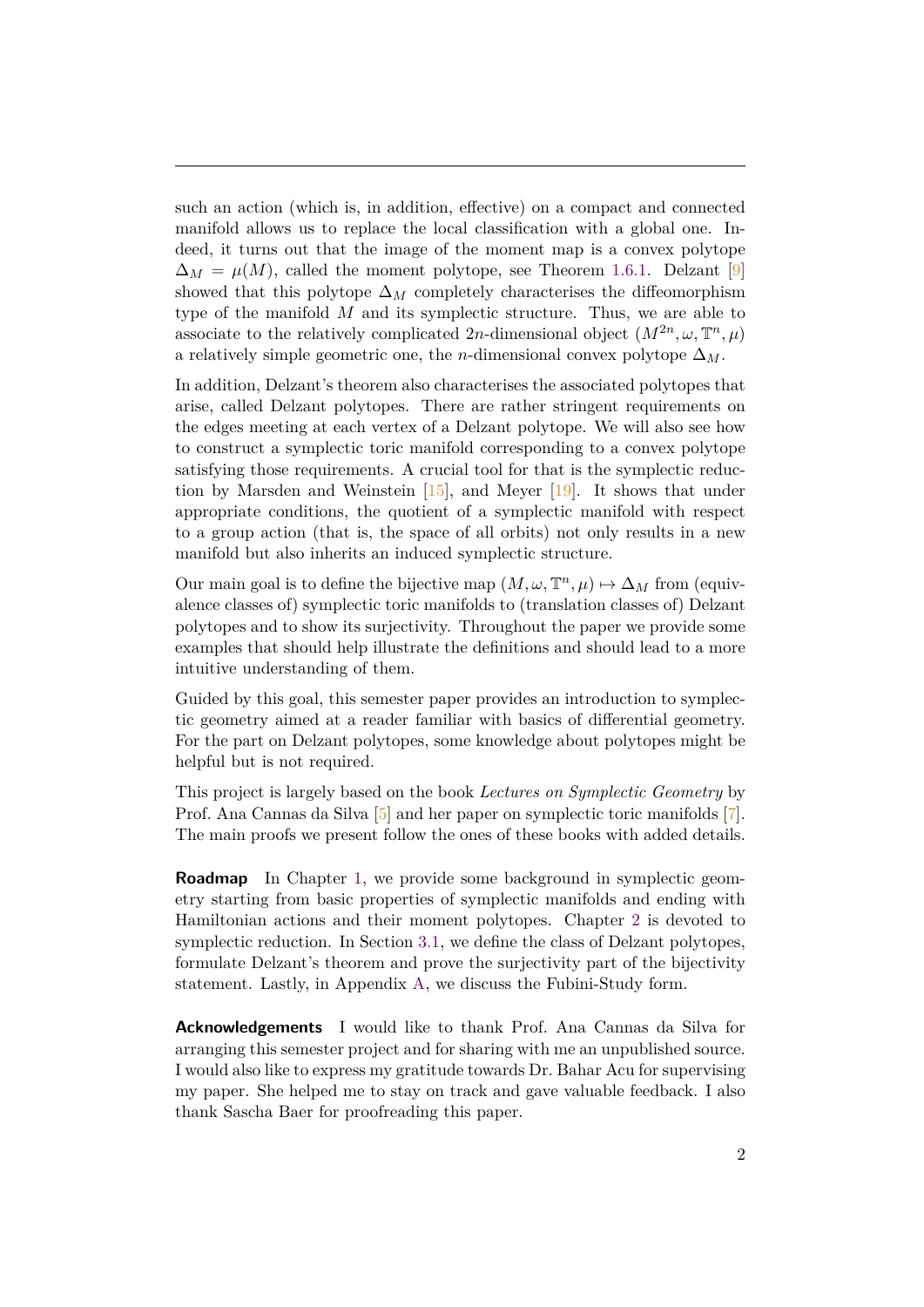### Chapter 1

# <span id="page-5-0"></span>**Symplectic Toric Manifolds**

In this chapter, we provide the background in symplectic geometry, covering the definition of symplectic manifolds, Darboux charts, symplectic and Hamiltonian actions, and moment polytopes.

# <span id="page-5-1"></span>**1.1 Symplectic Manifolds**

We start with some basic definitions, properties, and examples. The basis of symplectic geometry relies on symplectic manifolds, that is, (smooth) manifolds equipped with a certain differential structure.

**Definition 1.1.1 (Symplectic manifold)** *A* symplectic manifold  $(M, \omega)$ *is a (smooth) manifold M* paired with a closed 2-form  $\omega \in \Omega^2(M)$  such that for *each*  $p \in M$  *the bilinear form*  $\omega_p$  *is nondegenerate. That is, for each nonzero tangent vector*  $\xi \in T_pM$  *there exists an*  $\eta \in T_pM$  *such that*  $\omega_p(\xi, \eta) \neq 0$ *. Such a 2-form ω is called a symplectic form.*

Any symplectic manifold  $(M, \omega)$  gives rise to the symplectic vector space<sup>[1](#page-5-2)</sup>  $(T_pM,\omega_p)$  at any point  $p \in M$ . The following linear algebra argument shows that symplectic vector spaces have to be even dimensional. A direct corollary of this is that a symplectic manifold has to be even dimensional.

<span id="page-5-3"></span>**Lemma 1.1.2 (Standard Form for Skew-Symmetric Bilinear Maps)** Let *V* be an *m*-dimensional vector space and  $\omega: V \times V \to \mathbb{R}$  be a bilinear map. *Assume that*  $\omega$  *is skew-symmetric, that is,*  $\omega(v, w) = -\omega(w, v), \forall v, w \in V$ . *Then there exists a basis*  $\{u_1, \ldots, u_k, e_1, \ldots, e_n, f_1, \ldots, f_n\}$  of *V such that* 

| $\omega(u_i, v) = 0,$                      | $\forall i = 1, \ldots, k \text{ and } v \in V$ |
|--------------------------------------------|-------------------------------------------------|
| $\omega(e_i, e_j) = 0 = \omega(f_i, f_j),$ | $\forall i, j = 1, \ldots, n$                   |
| $\omega(e_i, f_j) = \delta_{i,j},$         | $\forall i, j = 1, \ldots, n$                   |

<span id="page-5-2"></span><sup>1</sup>That is, a vector space equipped with a nondegenerate skew-symmetric bilinear form.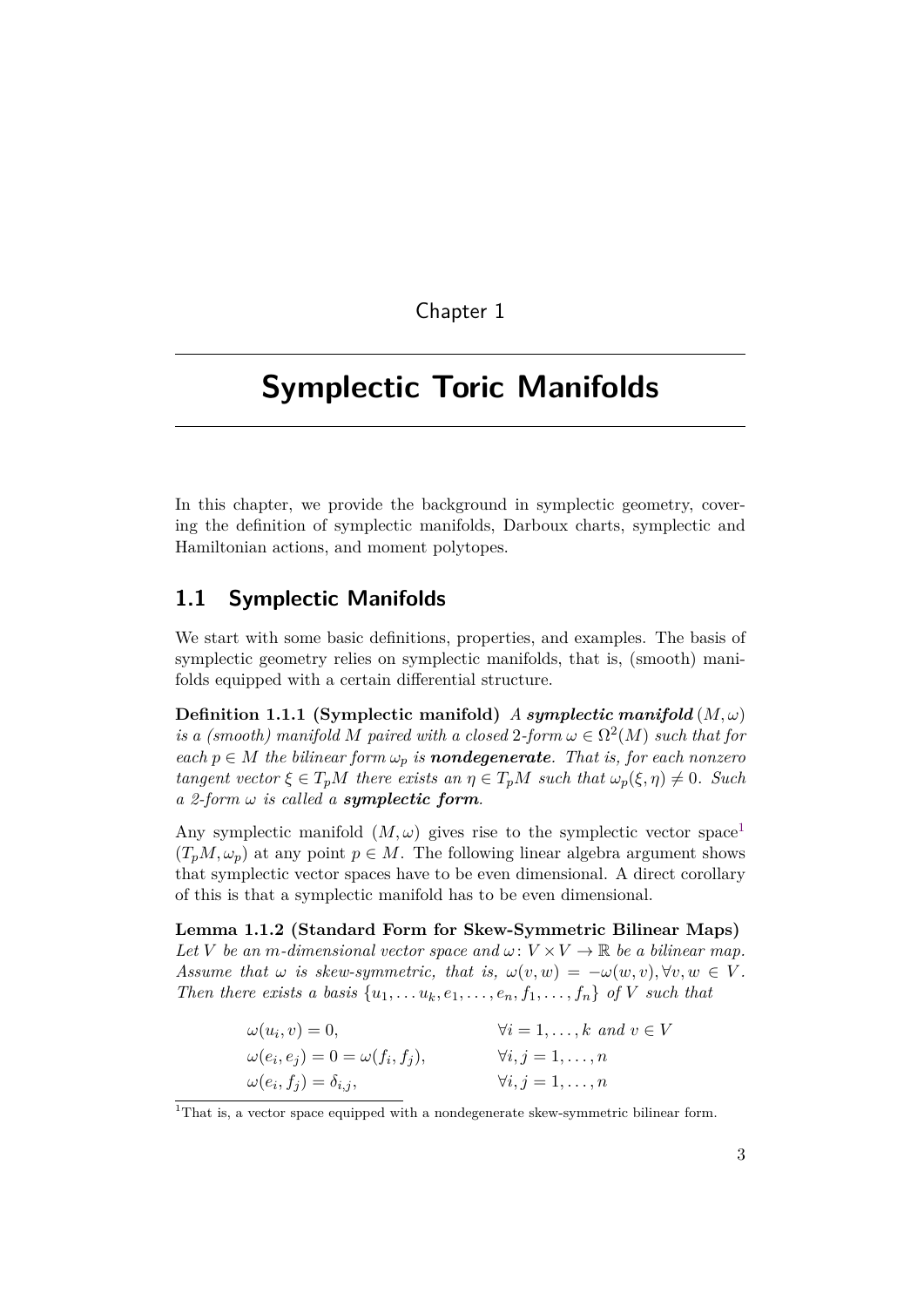**Proof** We prove the lemma by induction using a skew-symmetric version of the Gram-Schmidt process.

Let  $U := \{u \in V \mid \omega(u, v) = 0 \,\forall v \in V\}$  and let  $u_1, \ldots, u_k$  be a basis of U. Choose a complementary space *W* of *U* in *V* , that is

$$
V=U\oplus W.
$$

Note that  $\omega|_W$  is nondegenerate. We now construct a symplectic basis of W, that is, a basis  $\{e_1, \ldots, e_n, f_1, \ldots, f_n\}$  of W satisfying  $\omega(e_i, e_j) = \omega(f_i, f_j) = 0$ and  $\omega(e_i, f_j) = \delta_{ij}$  for all  $i, j \in \{1, \ldots, n\}.$ 

If *W* is not zero-dimensional, we pick some nonzero vector  $e_1 \in W$  and since  $\omega|_W$  is nondegenerate and bilinear, there exists some  $f_1 \in W$  with  $\omega(e_1, f_1) = 1$ . Since  $\omega$  is antisymmetric and bilinear,  $e_1$  and  $f_1$  have to be linearly independent. If  $\dim(W) = 2$ , then  $\{e_1, f_1\}$  is the desired symplectic basis and we are done. Otherwise  $\dim(W) > 2$ . Then set  $W_1 := \text{span}(\{e_1, f_1\})$  and define  $W_1^{\omega} := \{v \in W \mid \omega(v, w) = 0 \,\forall w \in W_1\}^2$  $W_1^{\omega} := \{v \in W \mid \omega(v, w) = 0 \,\forall w \in W_1\}^2$ . Then  $W_1^{\omega}$  is a linear vector space and  $\omega|_{W_1^{\omega}}$  is still nondegenerate. Moreover, for arbitrary  $v \in W$ , we have  $v = w_1 + w_2$  where  $w_1 := \omega(v, f_1)e_1 - \omega(v, e_1)f_1 \in W_1$ , and  $w_2 = v - w_1 \in W_1^{\omega}$ . Together with  $W_1 \cap W_1^{\omega} = \{0\}$  this implies  $W = W_1 \oplus W_1^{\omega}$ . By proceeding as above on  $W_1^{\omega}$ , we get a symplectic basis  $\{e_1, \ldots, e_n, f_1, \ldots, f_n\}$  on  $W$ .  $\Box$ 

Note that if a bilinear form  $\omega: V \times V \to \mathbb{R}$  is in particular symplectic (that is, skew-symmetric and nondegenerate) then Lemma [1.1.2](#page-5-3) provides a so called **symplectic basis** that is, a basis  $\{e_1, \ldots, e_n, f_1, \ldots, f_n\}$  of *V* with  $\omega(e_i, e_j) =$  $\omega(f_i, f_j) = 0$  and  $\omega(e_i, f_j) = \delta_{ij}$  for all  $i, j \in \{1, ..., n\}$ .

We are now ready to capture the first important consequence of the definition of symplectic manifolds.

#### **Proposition 1.1.3** Let  $(M, \omega)$  be a symplectic manifold. Then M is even *dimensional and orientable.*

**Proof** As we argued in Lemma [1.1.2](#page-5-3), it follows immediately that *M* has to be even dimensional since the associated symplectic basis is even dimensional. We now show that *M* is orientable by proving that  $\omega^n = \omega \wedge \cdots \wedge \omega$  is a volume form. Since  $\omega^n$  is already a top-dimensional form, it is enough to show that  $\omega^n$ is nowhere vanishing. Let  $p \in M$  be arbitrary and  $e_{1,p}, \ldots, e_{n,p}, f_{1,p}, \ldots, f_{n,p}$ be a symplectic basis of  $T_pM$  with respect to  $\omega$  and with dual basis  $e_{1,p}^*, \ldots, e_{n,p}^*$  $f_{1,p}^*, \ldots, f_{n,p}^*$ . Then  $\omega_p = \sum_{i=1}^n e_{i,p}^* \wedge f_{i,p}^*$  and thus

$$
\omega_p^n = n! e_{1,p}^* \wedge f_{1,p}^* \wedge \dots \wedge e_{n,p}^* \wedge f_{n,p}^*
$$

and hence  $\omega_p^n(e_{1,p}, f_{1,p}, \ldots, e_{n,p}, f_{n,p}) = n! \det(I_n) = n! \neq 0.$  □

<span id="page-6-0"></span><sup>&</sup>lt;sup>2</sup>This is called the symplectic complement of  $W_1$ .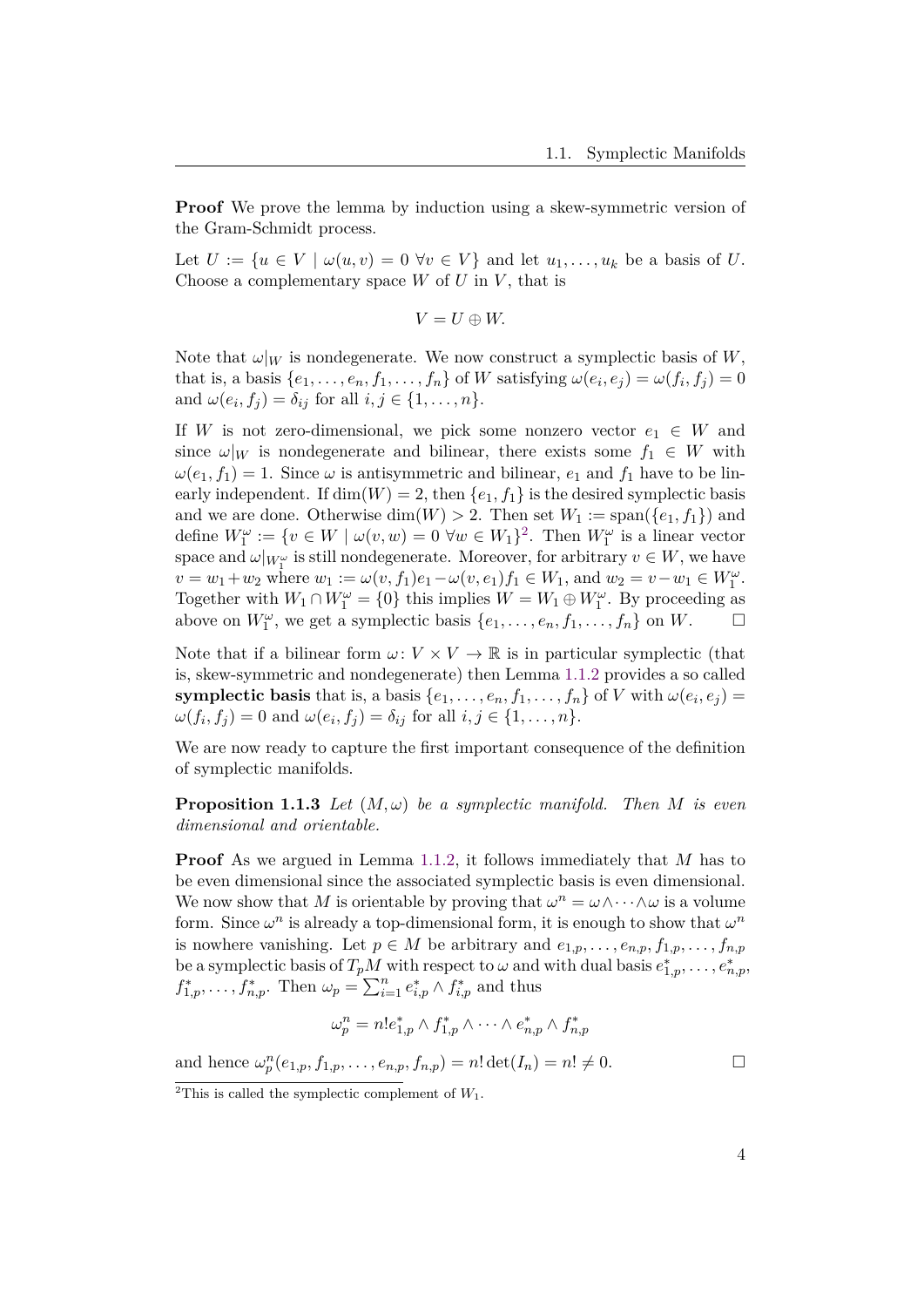We now give some standard examples of symplectic manifolds that we will encounter throughout the chapters.

### <span id="page-7-0"></span>**Example 1.1.4**

*1.* Let  $M = \mathbb{R}^{2n}$  *with local coordinates*  $x_i$  *and*  $y_i$ ,  $i = 1, \ldots, n$ *. The standard symplectic form on M is*

$$
\omega_0 = \sum_{i=1}^n dx_i \wedge dy_i.
$$

*To see that*  $\omega_0$  *is indeed symplectic, note that for each*  $p \in M$ ,  $\{\frac{\delta}{\partial n}\}$ *∂x<sup>i</sup> , ∂ To see that*  $\omega_0$  *is indeed symplectic, note that for each*  $p \in M$ ,  $\{\frac{\partial}{\partial x_i}, \frac{\partial}{\partial y_i}\}_{i=1}^n$  *satisfies the condition of a symplectic basis of*  $T_pM = \mathbb{R}^n$  *with respect to*  $\omega_0$ *. Thus*  $\omega_0$  *is nondegenerate. And it is closed since*  $\omega = d\alpha$  *for*  $\alpha = \sum_{i=1}^n x_i dy_i$ .

2. Let  $M = \mathbb{C}^n$  with local coordinates  $z_j, j = 1, \ldots, n$ . The standard sym*plectic form on M is given by*

$$
\omega_0 = \frac{i}{2} \sum_{j=1}^n dz_j \wedge d\bar{z}_j.
$$

*Under the identification*  $\mathbb{C}^n \cong \mathbb{R}^{2n}$  *and*  $z_j = x_j + iy_j$ *, this expression boils down to the example above.*

*Translated from the linear coordinates*  $z_j$  *to polar coordinates*  $(r_j, \theta_j)$ *with*  $z_j = r_j e^{i\theta_j}$ ,  $\omega_0$  *has the form:* 

$$
\omega_0 = \frac{i}{2} \sum_{j=1}^n dz_j \wedge d\bar{z}_j
$$
  
\n
$$
= \frac{i}{2} \sum_{j=1}^n (dr_j e^{i\theta_j} + ir_j e^{i\theta_j} d\theta_j) \wedge (dr_j e^{-i\theta_j} - ir_j e^{-i\theta_j} d\theta_j)
$$
  
\n
$$
= \frac{i}{2} \sum_{j=1}^n ir_j d\theta_j \wedge dr_j - ir_j dr_j \wedge d\theta_j
$$
  
\n
$$
= \sum_{j=1}^n r_j dr_j \wedge d\theta_j
$$

*3.* Let  $M = \mathbb{S}^2$  be the 2*-sphere. For some point*  $p \in \mathbb{S}^2$ , one can identify *Tp*S <sup>2</sup> *with vectors orthogonal to p. Under this identification, the standard symplectic form on* S 2 *is given by*

$$
\omega_p(u,v) := \langle p, u \times v \rangle
$$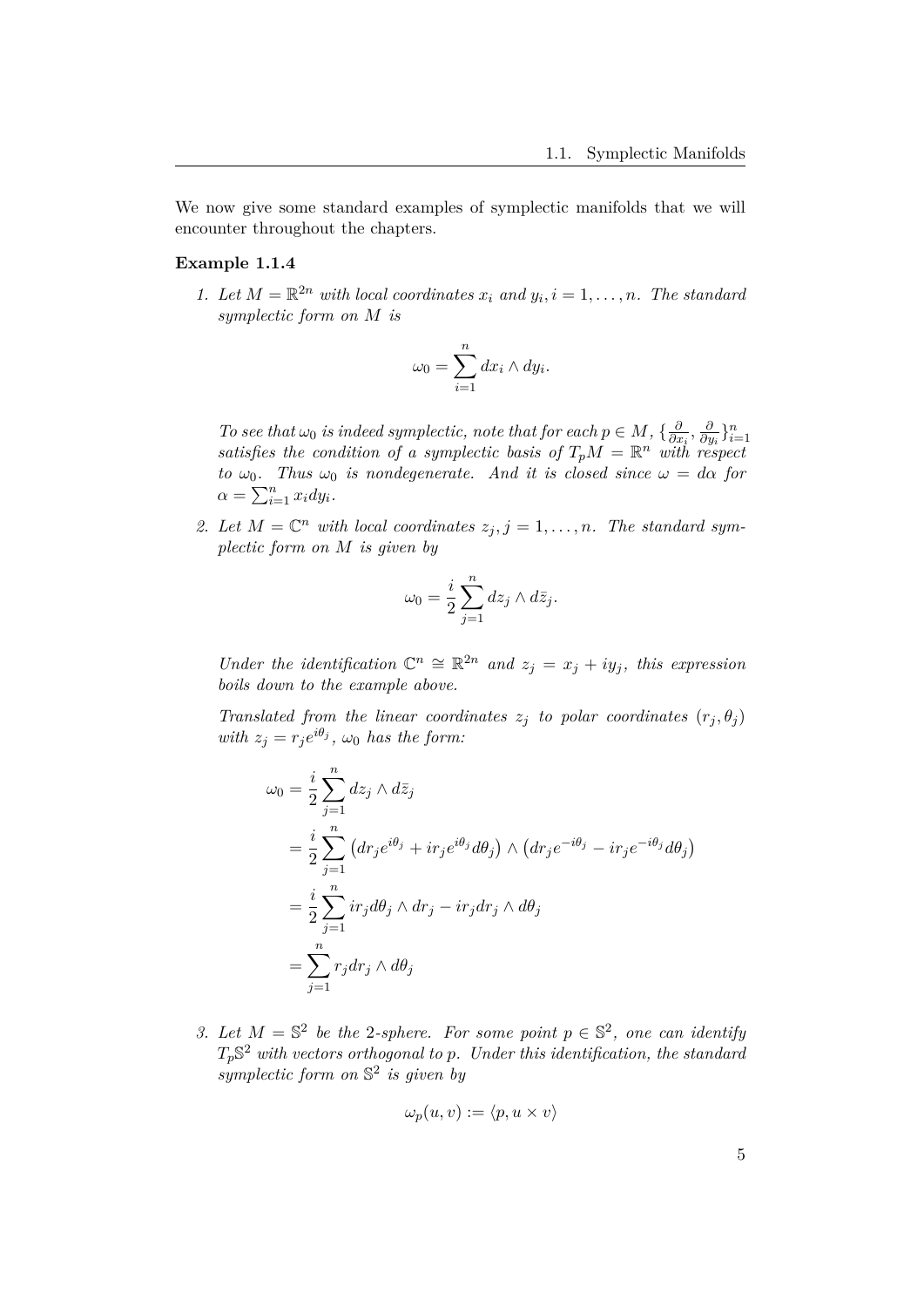*for*  $u, v \in T_p \mathbb{S}^2$ . This form is closed since it is of top degree and it is *nondegenerate since for*  $u \neq 0$ , *for example*,  $v := u \times p$  *gives a nonzero pairing.*

*One can check that away from the poles the standard symplectic form on* S 2 *is given by*

 $ω = dθ ∧ dh$ 

*where*  $h: \mathbb{S}^2 \to (-1,1)$  *is the height function and*  $\theta$  *is the angle coordinate.*

*4*. Let  $M = \mathbb{T}^2 = \mathbb{S}^1 \times \mathbb{S}^1$  be the standard torus with angle coordinates  $\theta_1, \theta_2$ . *The standard symplectic form on M is given by*

$$
\omega = d\theta_1 \wedge d\theta_2.
$$

*To see that*  $\omega$  *is actually symplectic, note that*  $\omega$  *is top dimensional and thus closed and it is nondegenerate since*  $\{\frac{\delta}{\partial \theta}$  $\frac{\partial}{\partial \theta_1}, \frac{\partial}{\partial \theta}$ *∂θ*<sup>2</sup> *} is a symplectic basis* of  $T\mathbb{T}^2$ .

*5. Let M be a manifold and let T <sup>∗</sup>M be its cotangent bundle with projection*  $\pi: T^*M \to M$ . Then there is a canonical 1*-form*  $\alpha$  *on*  $T^*M$ *, called the Liouville form, given by*

$$
\alpha_{(p,\eta)}(\xi) = \eta(D_p \pi(\xi))
$$

*for*  $p \in M$ ,  $\eta \in T^*M$  *and*  $\xi \in T_{(p,\eta)}T^*M$ .

*Then the* 2*-form*  $\omega := -d\alpha$  *is exact and in particular closed. For local coordinates*  $(x_1, \ldots, x_n)$  *on M with* "*dual*" *coordinates*  $(y_1, \ldots, y_n)$ *satisfying*  $y_1 = dx_1$ , then  $(x_1, \ldots, x_n, y_1, \ldots, y_n)$  *is a system of local coordinates on*  $T^*M$  *in which*  $\alpha$  *and*  $\omega$  *are of the form:* 

$$
\alpha = \sum_{i=1}^{n} y_i dy_i \qquad \qquad \omega = \sum_{i=1}^{n} dx_i \wedge dy_i.
$$

*This shows that ω is nondegenerate.*

*We will encounter the special case*  $M = \mathbb{R}^n$  *with*  $T^*M = \mathbb{R}^n \times (\mathbb{R}^n)^*$  *in Section [3.4.](#page-42-0)*

Since submanifolds of symplectic manifolds may not be even dimensional, we cannot hope that they always inherit a symplectic structure. The restriction of *ω* to a submanifold may become degenerate or even vanish. Submanifolds on which the restriction of  $\omega$  vanishes are called **isotropic**. By Lemma [1.1.2](#page-5-3), the maximal dimension of an isotropic submanifold is half the dimension of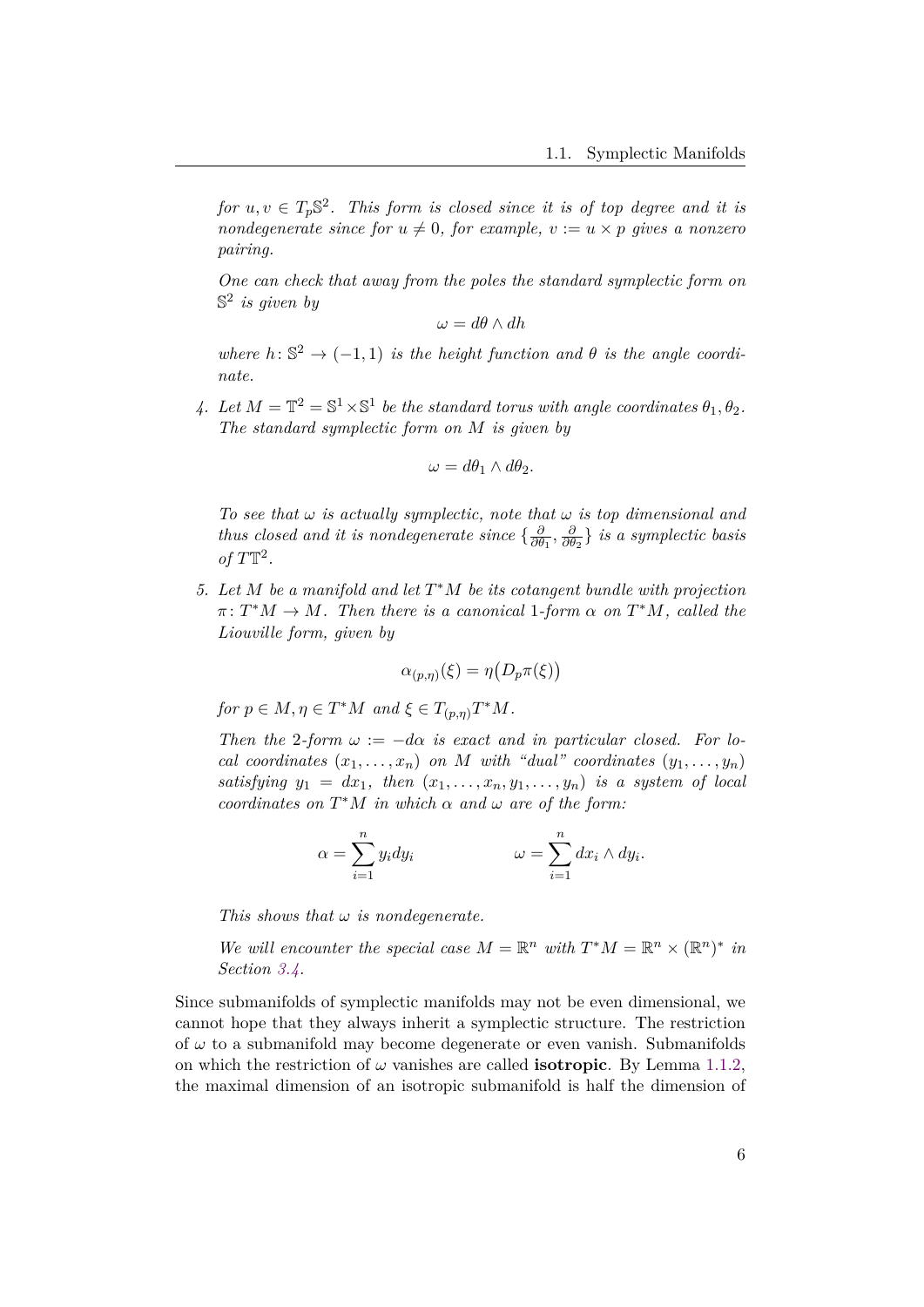the original manifold. Since such maximal isotropic submanifolds turn out to be quite important in symplectic geometry, they deserve a special name.<sup>[3](#page-9-0)</sup>

**Definition 1.1.5 (Lagrangian submanifold)** Let  $(M^{2n}, \omega)$  be a symplectic *manifold. A Lagrangian submanifold of M is an n-dimensional isotropic submanifold L, that is,*  $\omega|_L \equiv 0$  *or equivalently*  $i^*\omega = 0$  *where*  $i: L \hookrightarrow M$  *is the inclusion map.*

#### **Example 1.1.6**

- 1. *A standard Lagrangian submanifold of*  $(\mathbb{R}^{2n}, \omega_0)$  *is given by an embedding*  $\mathbb{R}^n \hookrightarrow \mathbb{R}^{2n}$  *fixing the values for half of the coordinates. Indeed, closed Lagrangian submanifolds do all look like this locally. See [[12,](#page-49-4) Proposition 2.6.4] for further details.*
- *2. In particular, the Lagrangian submanifolds of a two-dimensional manifold are all its one-dimensional submanifolds (that is, all embedded curves).*

The following definition provides a natural notion of equivalence in the symplectic category.

**Definition 1.1.7 (Symplectomorphism)** *Let*  $(M_1, \omega_1)$  *and*  $(M_2, \omega_2)$  *be two symplectic manifolds and*  $\varphi: M_1 \to M_2$  *be a diffeomorphism. Then*  $\varphi$  *is a*  $symplectomorphism^4$  $symplectomorphism^4$  if  $\varphi^* \omega_2 = \omega_1$ .

We denote the group of symplectomorphisms of  $(M, \omega)$  by  $Symp(M, \omega)$ .

#### **Example 1.1.8**

- *1. Any translation by some constant*  $c \in \mathbb{R}^{2n}$  *is a symplectomorphism of the standard symplectic space*  $(\mathbb{R}^{2n}, \omega_0)$ *, see* [[17\]](#page-49-5) *.*
- 2. *Any linear symplectomorphism*  $\Psi$  *on*  $(\mathbb{R}^{2n}, \omega_0)$  *has a matrix representation A,* we write  $\Psi = T_A$ *. Then the symplecticity condition*  $T_A^* \omega_0 = \omega_0$ *, is equivalent to the matrix condition*  $A<sup>T</sup> J A = J$  *where J is the*  $2n \times 2n$ *block matrix J* =  $\int 0$  −*In*  $I_n$  0  $\setminus$ *. And thus T<sup>A</sup> is a symplectomorphism if and only if*  $A \in \text{SP}(2n)$

*A concrete example is*

$$
\psi(x_1, y_1, \ldots, x_n, y_n) = (c_1 x_1, \frac{1}{c_1} y_1, \ldots c_n x_n, \frac{1}{c_n})
$$

*for given nonzero constants*  $c_1, \ldots, c_n \in \mathbb{R}$ .

<span id="page-9-0"></span><sup>3</sup>For Weinstein [\[22](#page-49-6)] Lagrangian submanifolds are so important that he calls *everything is a Lagrangian submanifold* the "symplectic creed", meaning that one should try to express objects and constructions on symplectic geometry in terms of Lagrangian submanifolds.

<span id="page-9-1"></span><sup>&</sup>lt;sup>4</sup>In literature (as for example [\[17\]](#page-49-5)) this term is occasionally reserved for linear symplectic maps on symplectic vector spaces and is instead called symplectic diffeomorphism.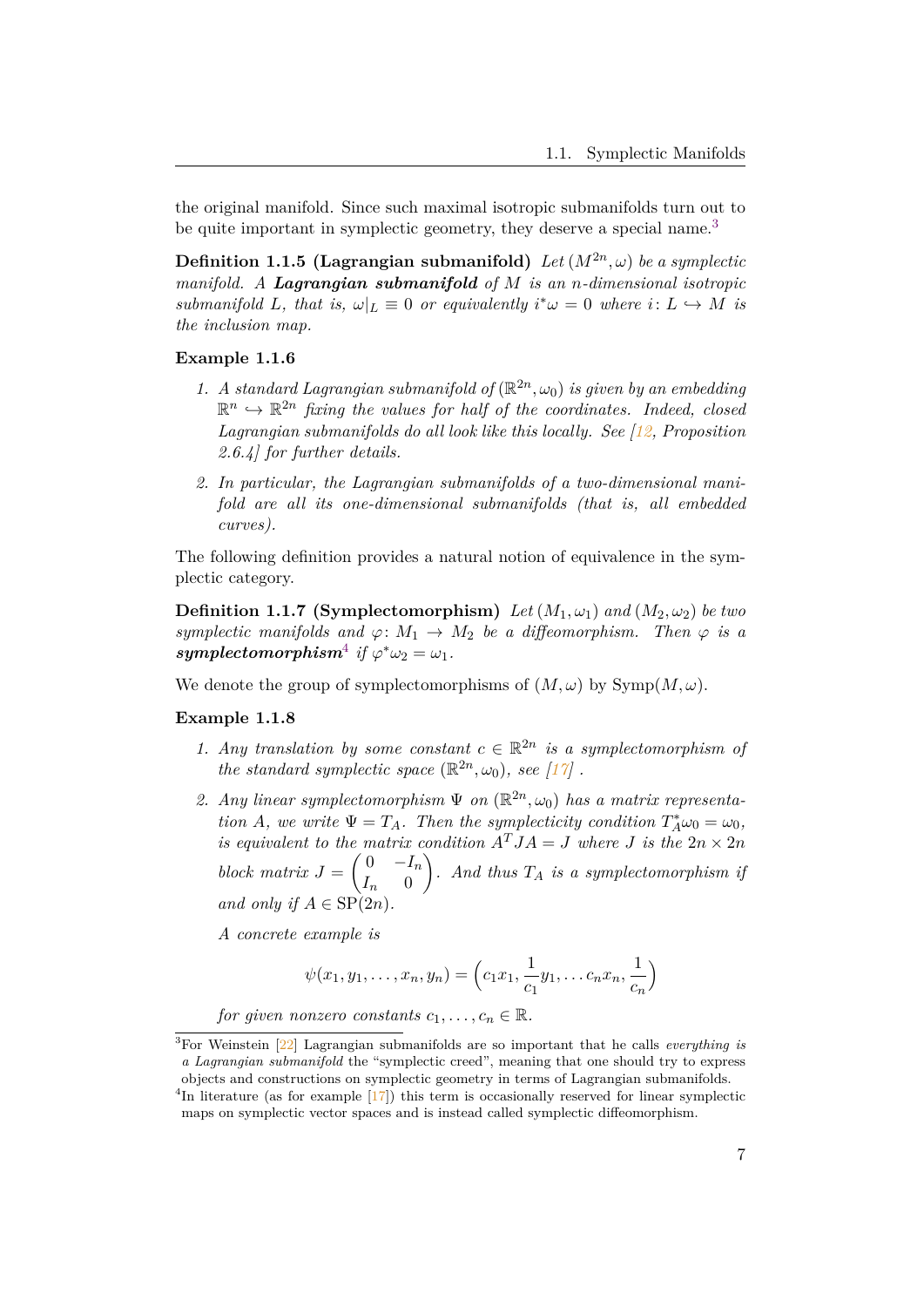# <span id="page-10-0"></span>**1.2 Darboux's Theorem**

The following theorem shows that there exists a fundamental local classification of symplectic manifolds in terms of a unique invariant: the dimension. It states that every symplectic manifold is locally symplectomorphic to the standard symplectic space  $(\mathbb{R}^{2n}, \omega_0)$ . Namely, the theorem shows that the prototypical local piece of a symplectic manifold  $M^{2n}, \omega$  is  $M = \mathbb{R}^{2n}$  with local coordinates  $(x_1, \ldots, x_n, y_1, \ldots, y_n)$ .

<span id="page-10-1"></span>**Theorem 1.2.1 (Darboux)** *Let*  $(M, \omega)$  *be a* 2*n*-dimensional symplectic mani*fold and let*  $p \in M$  *be arbitrary. Then we can find a coordinate system*  $(U, x_1, \ldots, x_n, y_1, \ldots, y_n)$  *centred at p such that on U:* 

$$
\omega = \sum_{i=1}^n dx_i \wedge dy_i.
$$

**Proof (Sketch)** Here we will follow [[6](#page-48-4)]. The modern proof of Darboux's theorem was first noted by Moser [\[20](#page-49-7)] and can be broken down into two key pieces, Lemma [1.1.2](#page-5-3) coming from linear algebra and an argument from Moser called the *Moser trick* which turns the problem into solving a differential equation and gives rise to the following theorem.

<span id="page-10-2"></span>**Theorem 1.2.2 (Moser Theorem)** *Let M be a manifold with compact submanifold N and inclusion map*  $i: N \rightarrow M$ *. Let*  $\omega_1, \omega_0$  *be two symplectic forms in M. Suppose that*  $\omega_0|_p = \omega_1|_p$  *for all*  $p \in N$ *. Then there exist neighbourhoods*  $U_0$  *and*  $U_1$  *of*  $N$  *in*  $M$  *and a diffeomorphism*  $\varphi: U_0 \to U_1$  *such that*  $\varphi^* \omega_0 = \omega$  *and the following diagram commutes:* 



Using Lemma [1.1.2,](#page-5-3) we get a symplectic basis for  $T_pM$  with respect to  $\omega_p$ . We can use them to construct coordinate charts  $x'_1, \ldots, x'_n, y'_1, \ldots, y'_n$  centred at *p* such that  $\omega|_p = \sum_{i=1}^n dx'_i \wedge dy'_i|_p$ . Then we apply Theorem [1.2.2](#page-10-2) with  $N = \{p\}$  to get neighbourhoods *U, V* of *p* and a diffeomorphism  $\varphi: U \to V$ such that  $\varphi(p) = p$  and

$$
\omega = \varphi^* \Big( \sum_{i=1}^n dx_i' \wedge dy_i' \Big) = \sum_{i=1}^n d(x_i \circ \varphi) \wedge d(y_i \circ \varphi).
$$

So, the coordinates  $x_i := x'_i \circ \varphi$  and  $y_i := y'_i \circ \varphi$  work.

For a full proof, we refer the reader to  $[5,$  $[5,$  $[5,$  Theorem 8.1].  $\Box$ 

**Definition 1.2.3 (Darboux chart)** *Such a chart as in Theorem [1.2.1](#page-10-1) is called a Darboux chart for M.*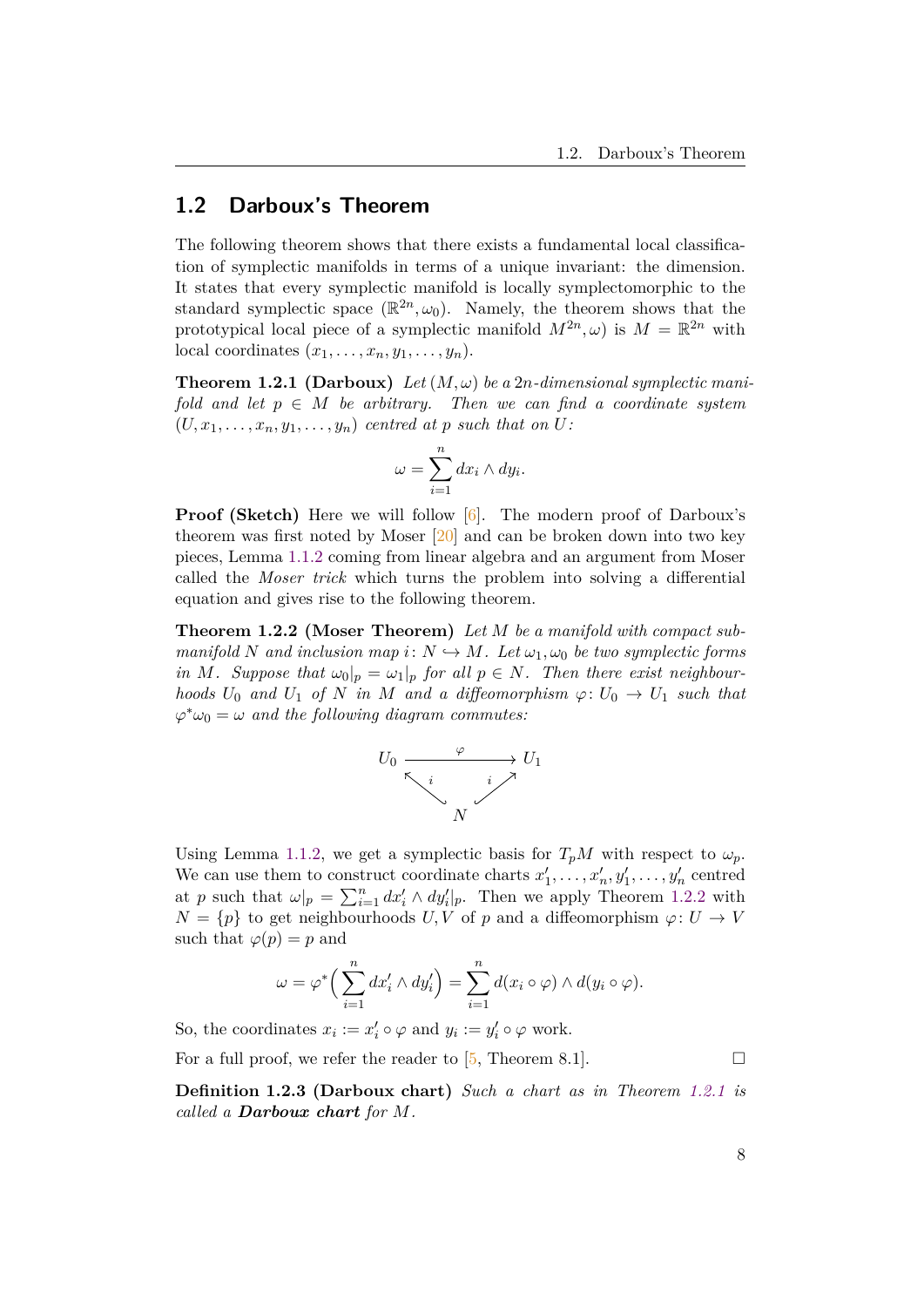# <span id="page-11-0"></span>**1.3 Hamiltonian Vector Fields**

In this section, we introduce the concept of Hamiltonian vector fields and show some properties of them. Such vector fields will be important when defining Hamiltonian actions.

**Definition 1.3.1 (Hamiltonian vector fields)** *Let*  $(M, \omega)$  *be a symplectic manifold.* A vector field  $X \in \mathfrak{X}(M)$  *is symplectic if its contraction is closed, that is, if*  $d\iota_X \omega = 0$ *. If the contraction is in addition exact, that is* 

<span id="page-11-4"></span>
$$
\iota_X \omega = -dH \tag{1.3.1}
$$

*for some smooth function*  $H: M \to \mathbb{R}$  *(we say*  $H \in C^{\infty}(M)$ *), then the vector field X is called Hamiltonian. Such a function H is called a Hamiltonian function for X.* [5](#page-11-1)

Note that a Hamiltonian function *H* corresponding to a Hamiltonian vector field is unique up to a locally constant function.

The following proposition shows that symplectic and Hamiltonian vector fields preserve the symplectic structure.

<span id="page-11-3"></span>**Proposition 1.3.2** *Let*  $(M, \omega)$  *be a symplectic manifold. Let*  $X \in \mathfrak{X}(M)$  *be a symplectic vector field with flow* Φ*. Then* Φ *preserves the symplectic form*  $\omega$ *, that is,*  $\Phi_t^* \omega = \omega, \forall t \in \mathbb{R}$ .

*Let X be, in addition, Hamiltonian with a Hamiltonian function H. Then* Φ *preserves H, too.*

**Proof** First, let *X* be a symplectic vector field. Using Cartan's magic for-mula<sup>[6](#page-11-2)</sup>, we get the following equation of 2-forms:

$$
\mathcal{L}_X \omega = d\iota_X \omega + \iota_X d\omega = 0.
$$

Now consider the function

$$
f: \mathbb{R} \to \Omega^2(M)
$$

$$
t \mapsto \Phi_t^* \omega
$$

Using an explicit formula of the Lie derivative, proven in [[18,](#page-49-8) Proposition 22.14], we get for any  $t_0 \in \mathbb{R}$  that

$$
\lim_{t \to t_0} \frac{\Phi_t^* \omega - \omega}{t - t_0} = \Phi_{t_0}^*(\mathcal{L}_X \omega) = 0 = \frac{d}{dt}|_{t_0} f.
$$

<span id="page-11-1"></span><sup>&</sup>lt;sup>5</sup>Sign conventions vary depending on the text.

<span id="page-11-2"></span><sup>&</sup>lt;sup>6</sup>Recall that Cartan's magic formula states:  $\mathcal{L}_X = d \circ \iota_X + \iota_X \circ d$  for any vector field *X*. For a proof, see for example [\[18](#page-49-8), Theorem 23.12]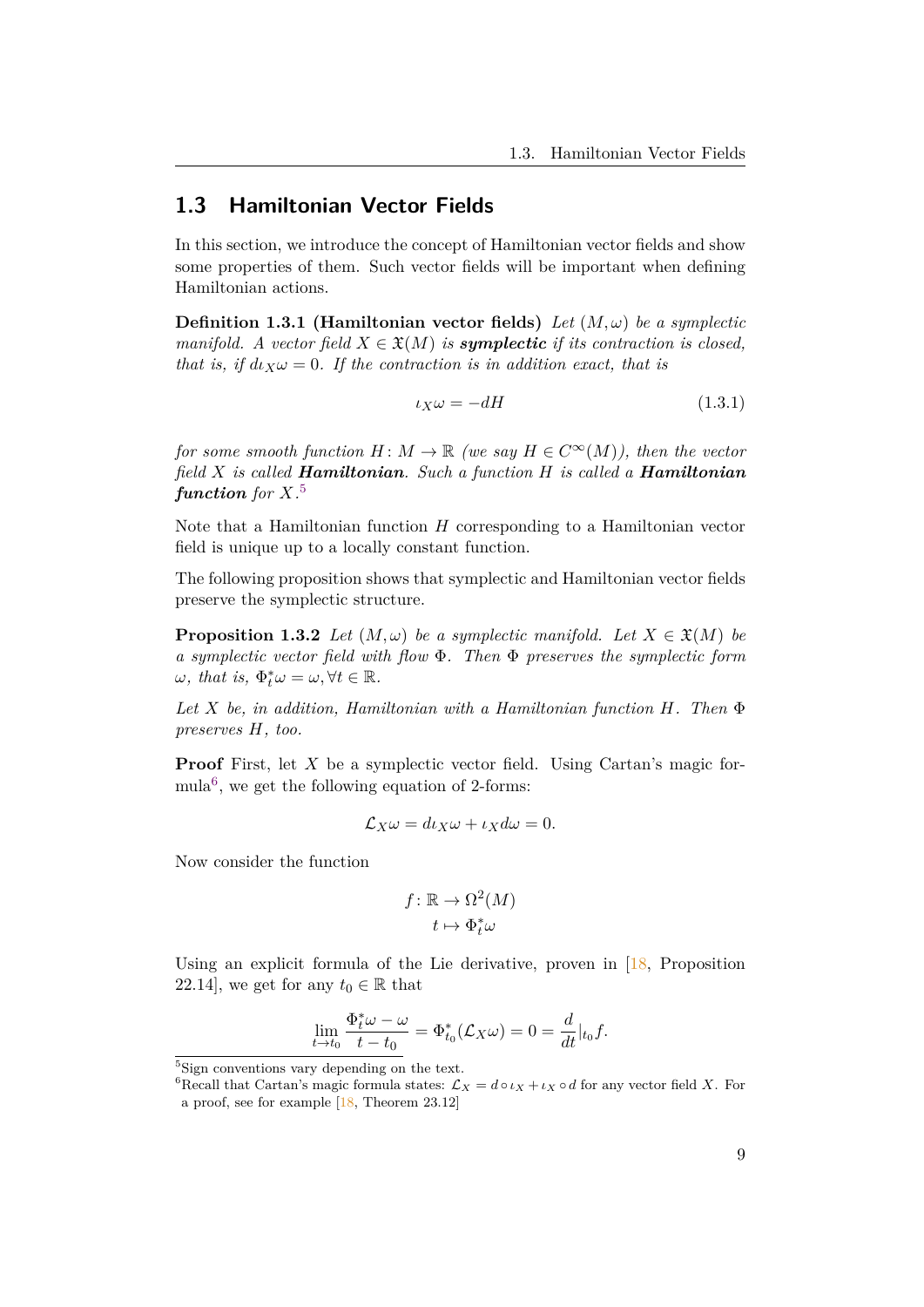Hence *f* is a constant function and thus  $\varphi_t^* \omega = \omega, \forall t \in \mathbb{R}$ .

Now let X be a Hamiltonian vector field. To show that  $\Phi$  preserves the Hamiltonian function *H* observe:

$$
\mathcal{L}_X H = X(H) = dH(X) = \iota_X dH = -\iota_X \circ \iota_X \omega = 0.
$$

By using the definition only, it is hard to show that a particular vector field is *not* Hamiltonian since one has to prove that no such Hamiltonian function exists. If the vector field is on a compact manifold, then the following observation, proven in [\[12](#page-49-4), Remark 2.4.5], might provide a simple argument.

<span id="page-12-0"></span>**Remark 1.3.3** *Let*  $(M, \omega)$  *be a compact symplectic manifold and*  $X \in \mathfrak{X}(M)$ *a Hamiltonian vector field with Hamiltonian function*  $H \in C^{\infty}(M)$ *. Then X has at least two zeros on M. (Observe that*  $X(p) = 0$  *at*  $p \in M$  *if and only if*  $dH_p = 0.$ 

#### <span id="page-12-1"></span>**Example 1.3.4**

*1. On the symplectic* 2-sphere  $(\mathbb{S}^2, d\theta \wedge dh)$ *, where*  $(\theta, h)$  *are the cylindrical coordinates away from the poles, the vector field*  $X = \frac{\partial}{\partial \theta}$  *is Hamiltonian with Hamiltonian function H* = *−h. Observe that the flow generated by X is rotation about the z-axis. Consistent to Proposition [1.3.2](#page-11-3), the flow of this vector field preserves both the are and the (negative) height function h.*

*The vector field*  $Y = \frac{\partial}{\partial h}$ *, on the other hand, is not even symplectic. The flow generated by Y goes from one pole to the other and thus does not preserve the area.*

2. On the torus  $(\mathbb{T}^2, d\theta^1 \wedge d\theta^2)$  *with local angle coordinates*  $\theta_1, \theta_2$ *, the vector*  $fields\ X_i = \frac{\partial}{\partial t}$ *∂θ<sup>i</sup> , i* = 1*,* 2 *are symplectic but not Hamiltonian. Observe that the flows are again rotations which preserve the area.*

*Note that both vector fields are nowhere zero on the compact manifold* T 2 *. And thus by Remark [1.3.3](#page-12-0) they cannot be Hamiltonian.*

**Proposition 1.3.5** *Let*  $(M, \omega)$  *be a symplectic manifold. Then for any map*  $H \in C^{\infty}(M)$ , there exists a unique Hamiltonian vector field  $X_H$  with H as *Hamiltonian function.*

**Proof** We have to find a unique vector field  $X_H \in \mathfrak{X}(N)$  solving Equation ([1.3.1\)](#page-11-4).

For this, let  $p \in M$  be arbitrary and  $(U, x_1, \ldots, x_n, y_1, \ldots, y_n)$  be a coordinate system around *p* corresponding to a Darboux chart. Then we can define the smooth local solution:

$$
X_H = \sum_{i=1}^n \frac{\partial H}{\partial x_i} \frac{\partial}{\partial y_i} - \frac{\partial H}{\partial y_i} \frac{\partial}{\partial x_i}.
$$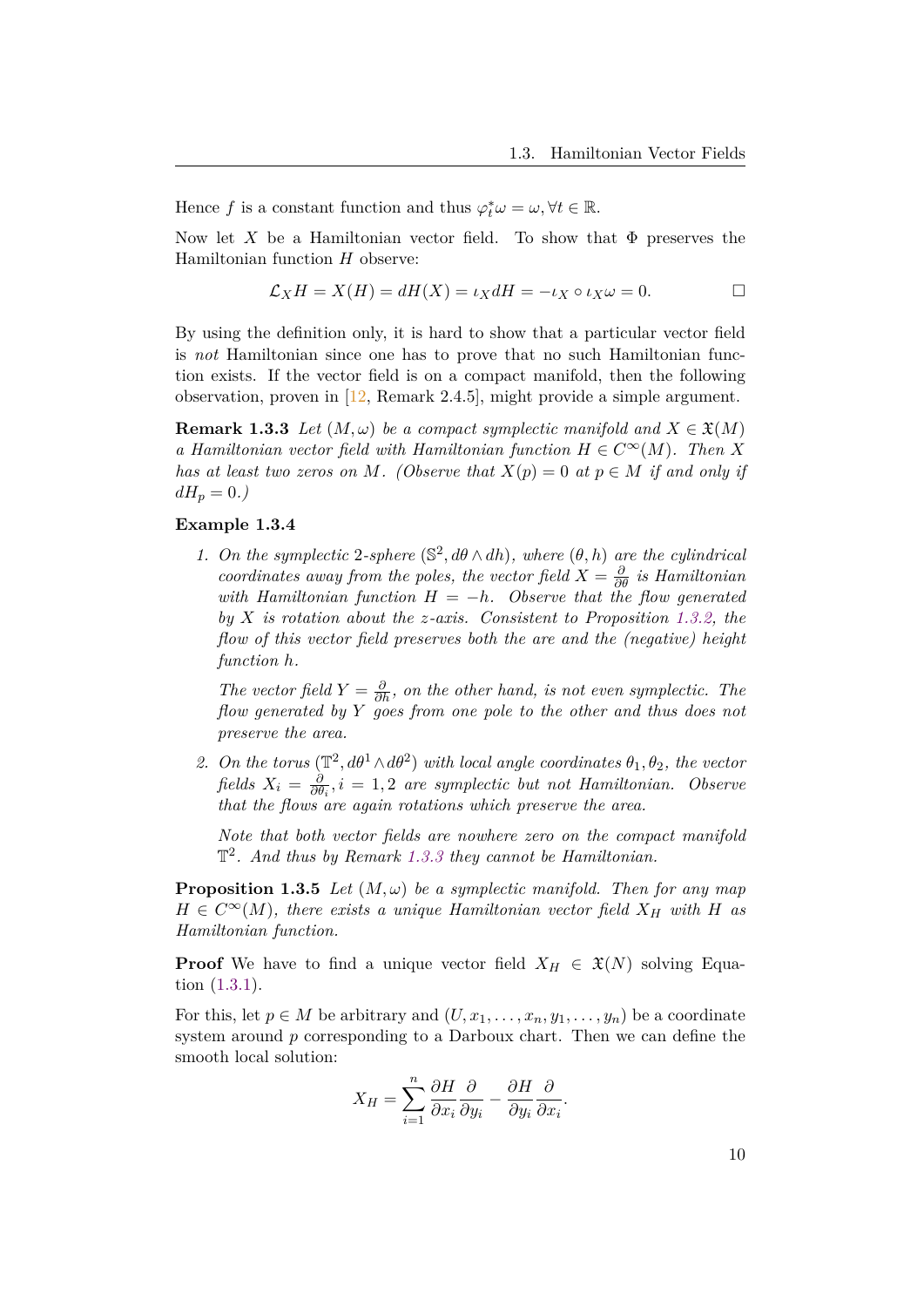We now argue that Equation [\(1.3.1\)](#page-11-4) has a unique pointwise solution. Then local solution from above gives rise to a unique solution  $X_H \in \mathfrak{X}(M)$ .

Note that nondegeneracy of  $\omega$  means that for each  $p \in M$ , the bilinear form  $\omega_p$  is a nondegenerate. It follows from linear algebra that the map

$$
\Psi \colon T_p M \to T_p^* M
$$

$$
\xi \mapsto \omega_p(\xi, \circ)
$$

is a linear isomorphism which implies that Equation [\(1.3.1\)](#page-11-4) has a unique pointwise solution.  $\Box$ 

Let us consider a simple example from [[17](#page-49-5)].

#### **Example 1.3.6** *Let*

$$
H: \mathbb{R}^{4} \to \mathbb{R}
$$
  
 $(x_1, y_1, x_2, y_2) \mapsto \frac{1}{2}(x_1^2 + y_1^2 + x_2^2 + y_2^2)$ 

*be the Hamiltonian function. Then the corresponding Hamiltonian vector field is given by*

$$
X_H = x_1 \frac{\partial}{\partial y_1} - y_1 \frac{\partial}{\partial x_1} + x_2 \frac{\partial}{\partial y_2} - y_2 \frac{\partial}{\partial x_2}.
$$

**Definition 1.3.7 (Hamiltonian system)** *A symplectic manifold*  $(M, \omega)$  *together with a Hamiltonian function H is called a Hamiltonian system.*

<span id="page-13-0"></span>**Lemma 1.3.8** *Let*  $(M, \omega)$  *be a symplectic manifold,*  $f, g \in C^{\infty}(M)$  *and let*  $X_f, X_g \in \mathfrak{X}(M)$  *be the corresponding Hamiltonian vector fields. Then* 

$$
X_{\omega(X_f,X_g)} = [X_f,X_g].
$$

**Proof** We have to show that  $\iota_{[X_g,X_f]}\omega = -d\omega(X_f,X_g)$ . For this, we use Cartan's magic formula, a formula for the contraction of a Lie bracket proven in [[18,](#page-49-8) Corollary 13.11] and the closedness of  $\omega$  and  $\iota_X \omega$ .

$$
\iota_{[X_f, X_g]} \omega = \mathcal{L}_{X_f} \circ \iota_{X_g} \omega - \iota_{X_g} \circ \mathcal{L}_{X_f} \omega
$$
  
=  $d\iota_{X_f} \circ \iota_{X_g} \omega + \iota_{X_f} \circ d\iota_{X_g} \omega - \iota_{X_g} \circ d\iota_{X_f} \omega - \iota_{X_g} \circ \iota_{X_f} d\omega$   
=  $d\iota_{X_f} \circ \iota_{X_g} \omega$   
=  $d\omega(X_g, X_f)$   
=  $-d\omega(X_f, X_g)$ 

**Definition 1.3.9 (Poisson bracket)** *Let*  $(M, \omega)$  *be a symplectic manifold. For*  $f, g \in C^{\infty}(M)$  *we define the Poisson bracket of f and g by the following function:*

$$
\{f,g\} := \omega(X_f, X_g).
$$

*If the Poisson bracket is equal to zero, then f and g are said to be in involution.*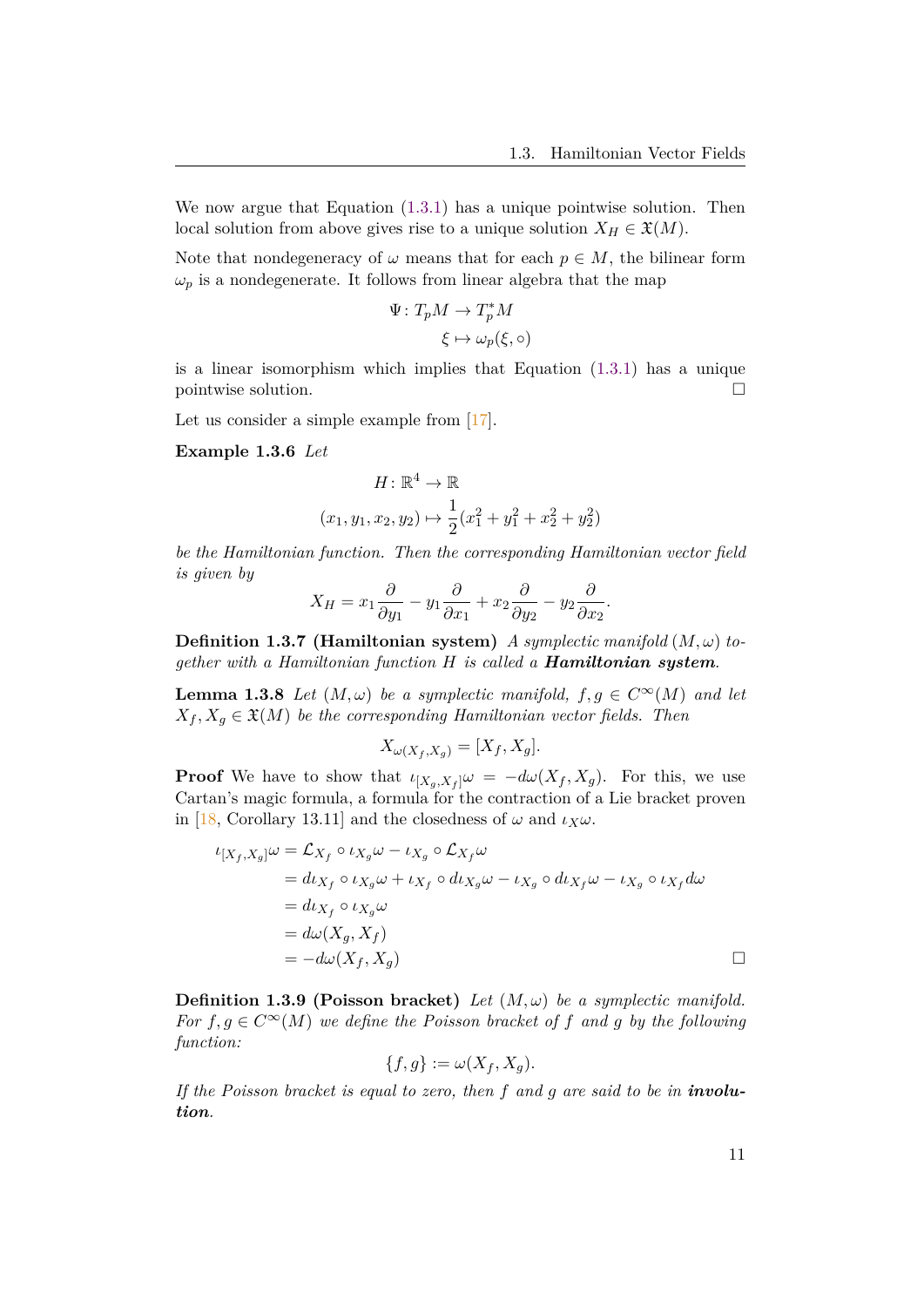A short calculation shows that the Poisson bracket satisfies the Leibniz rule:

$$
\{f, gh\} = \{f, g\}h + g\{f, h\}.
$$

Moreover, using Lemma [1.3.8,](#page-13-0) we get

$$
X_{\{f,g\}} = [X_f, X_g].
$$

**Remark 1.3.10** *A straightforward calculation, as done in [[17,](#page-49-5) Example 7.4.13], shows that on*  $(\mathbb{R}^{2n}, \omega_0)$  *for*  $f, g \in C^\infty$  *we have* 

$$
\{f,g\} = \sum_{i=1}^{n} \frac{\partial f}{\partial x_i} \frac{\partial g}{\partial y_i} - \frac{\partial f}{\partial y_i} \frac{\partial g}{\partial x_i}.
$$

# <span id="page-14-0"></span>**1.4 Hamiltonian Actions**

In this project, the manifolds of interest are not only equipped with a symplectic structure but also admit a special group action. The goal of this section is to discuss actions of a Lie group on manifolds and define such special actions, called Hamiltonian actions.

Recall the definition of a Lie group acting (smoothly) on a manifold:

**Definition 1.4.1 (Action)** *Let G be a Lie group and M be a manifold and let*  $\sigma$  *be a smooth map*  $\sigma: G \times M \rightarrow M$  *satisfying:* 

$$
\sigma_{gh} = \sigma_g \circ \sigma_h, \forall g, h \in G \tag{1.4.1}
$$

<span id="page-14-2"></span><span id="page-14-1"></span>
$$
\sigma_e = \text{id} \tag{1.4.2}
$$

*where*  $\sigma_q$  *denotes the smooth map*  $\sigma_q$ :  $M \to M$ ,  $p \mapsto \sigma(q, p)$  *fixing some element*  $g \in G$ *. Then we call*  $\sigma$  *a smooth left action of**G**on**M.* 

*For some fixed point*  $p \in M$ *, we call the smooth map* 

$$
\begin{aligned}\n\sigma^p \colon g &\to M \\
g &\mapsto \sigma(g, p) =: g \cdot p\n\end{aligned}
$$

*the orbit* **map** and its image  $orb_{\sigma}(p) := {\sigma_q(p) | q \in G}$  *the orbit of G through p.*

*The stabiliser* of a point  $p \in M$  *is the set of group elements fixing this point, that is,*  $stab_{\sigma}(p) := \{q \in G \mid \sigma_q(p) = p\}.$ 

In what follows, we always assume that a group action is a smooth left action.

Note that combining Equation ([1.4.1](#page-14-1)) and Equation ([1.4.2\)](#page-14-2) gives

$$
\sigma_{g^{-1}} = \sigma_g^{-1}.
$$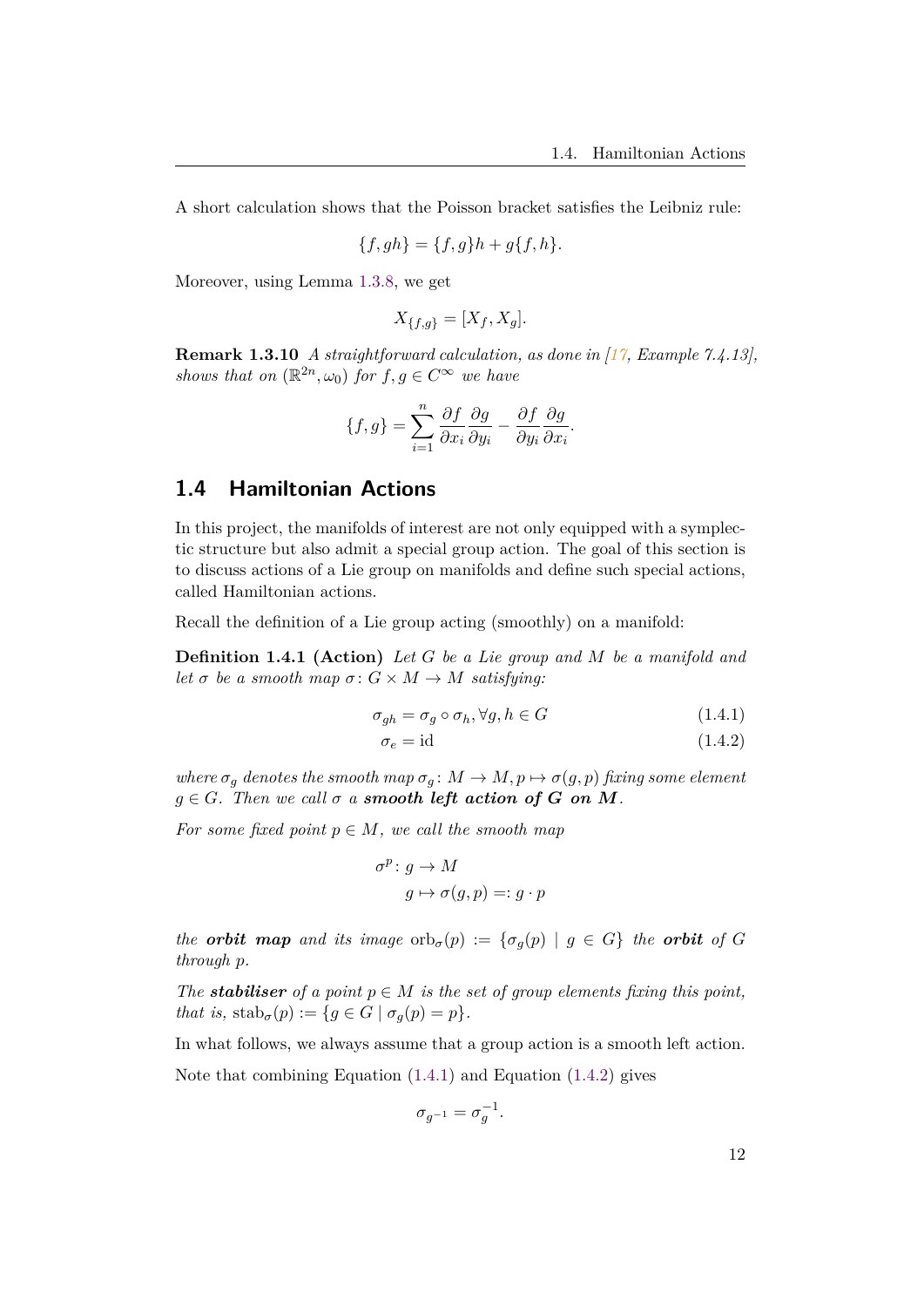This shows in particular that, for every  $g \in G$ , the map  $\sigma_q$  is a diffeomorphism of *M*. Using Equation ([1.4.1](#page-14-1)) again, we conclude that

$$
\psi_{\sigma} \colon G \to \text{Diff}(M)
$$

$$
g \mapsto \psi_g := \sigma_g
$$

is a group homomorphism.

The converse also works: any group homomorphism  $\psi: G \to \text{Diff}(M)$  has a smooth associated **evaluation map**

$$
ev_{\psi} \colon G \times M \to M
$$

$$
(g, p) \mapsto \psi_{g}(p)
$$

then  $ev_{\psi}$  is a group action and moreover,  $\psi = \psi_{ev_{\psi}}$ .

This gives us a bijective correspondence between  $\sigma$  and  $\psi_{\sigma}$  or between  $\psi$  and  $ev_{\psi}$ , respectively. Under this correspondence, we obtain a second definition of group actions which takes on a different point of view on actions and is for example, used in [[7](#page-48-3)], [\[5\]](#page-48-2), and [[3](#page-48-5)]. Throughout the text, we will mainly use this second definition.

**Definition 1.4.2 (Action)** *A smooth left action of a Lie group G on a manifold M is a group homomorphism*

$$
\psi\colon G\to \operatorname{Diff}(M)
$$
 
$$
g\mapsto \psi_g
$$

*such that the associated evaluation map*  $ev_{\psi}$  *is smooth. For*  $p \in M$  *we denote the corresponding orbit map by*  $\psi^p$ :  $G \to M$ ,  $g \mapsto \psi(g)(p)$ 

We now give a list of properties such an action might have and that we will use later on.

**Definition 1.4.3 (Some properties of actions)** Let  $\psi$  be an action of a *Lie group G acting on a manifold M. This action is called:*

- *effective* if  $\psi: G \to \text{Diff}(M)$  is injective. That is, each non-trivial *element of G moves at least one element from M,*
- *transitive* if there is just one orbit. That is, for each  $p \in M$  we have  $orb_{\sigma}(p) = M$ ,
- *free* if all stabilisers are trivial. That is, for each  $p \in M$  we have  $stab_{\sigma}(p) = \{e\}$ *, and*
- *proper* if the map  $(\sigma, id)$ :  $G \times M \rightarrow M \times M$  *defined by*  $(p, q) \mapsto (\sigma_q(p), p)$ *is proper*[7](#page-15-0) *.*

<span id="page-15-0"></span> $\sqrt{7A}$  continous map is proper if the preimage of a compact set is compact.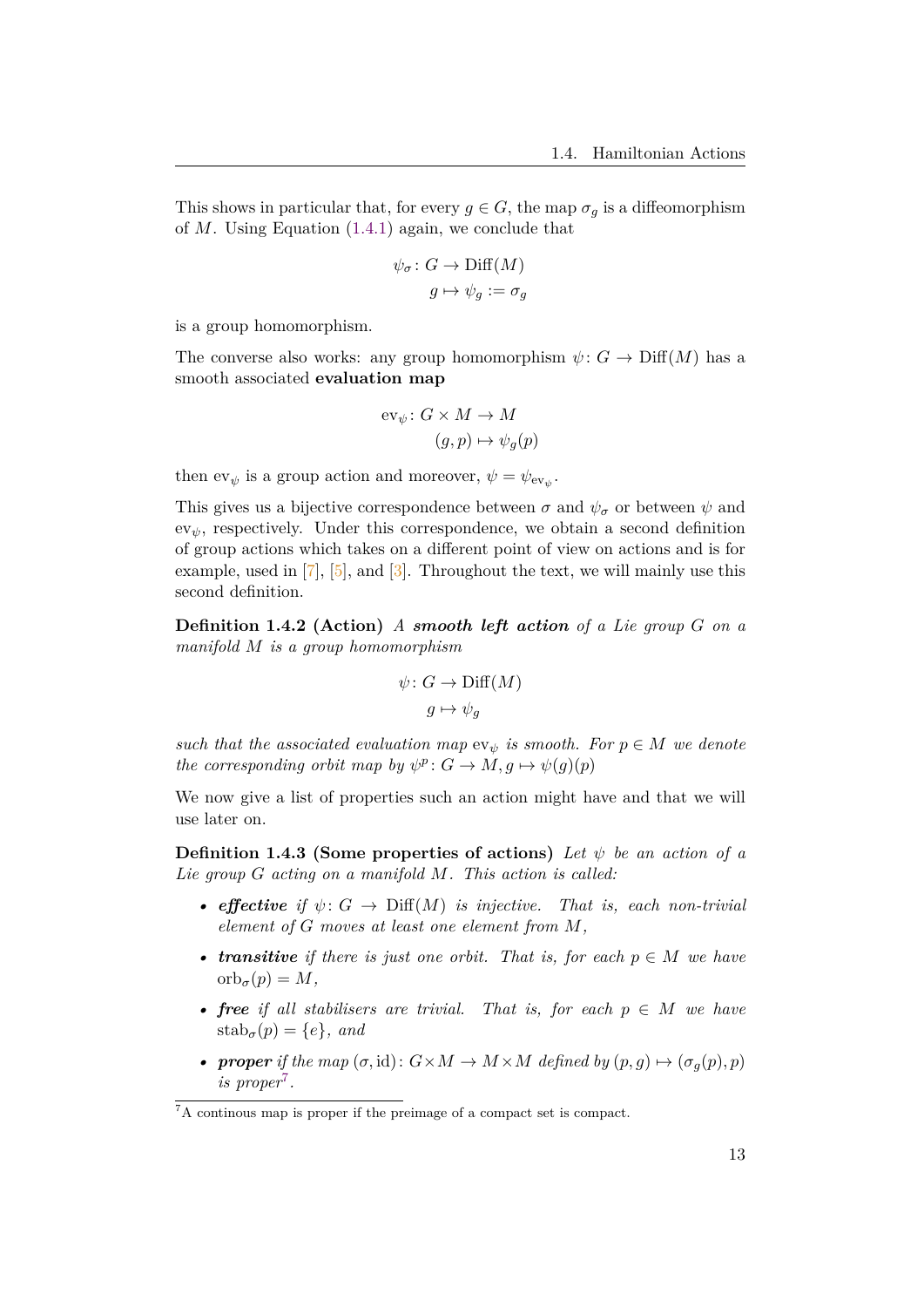When the manifold *M* admits a symplectic structure, the second view on group actions leads us to a natural definition of a symplectic action.

**Definition 1.4.4 (Symplectic action)** *Let G be a Lie group and*  $(M,\omega)$ *be a symplectic manifold. An action*  $\psi: G \to \text{Diff}(M)$  *of G on M is called symplectic if it satisfies:*

$$
\psi \colon G \to \text{Symp}(M,\omega) \subseteq \text{Diff}(M).
$$

#### <span id="page-16-2"></span>**Example 1.4.5**

*1. Consider the sphere*  $\mathbb{S}^2$  *with the symplectic form*  $\omega = d\theta \wedge dh$  *in cylindrical coordinates. The action of the circle*  $\mathbb{S}^1$  *on the sphere*  $\mathbb{S}^2$  *given by* 

$$
\psi_t(\theta, h) = (\theta + t, h), t \in \mathbb{S}^1
$$

*is symplectic since it preserves the area.*

2. *Similarly, on the torus*  $\mathbb{T}^2$  *with the symplectic form*  $d\theta_1 \wedge d\theta_2$  *in angle coordinates there are two symplectic actions of* S 1 *given by*

$$
\psi_{1,t}(\theta_1, \theta_2) = (\theta_1 + t, \theta_2), t \in \mathbb{S}^1
$$

*and*

$$
\psi_{2,t}(\theta_1, \theta_2) = (\theta_1, \theta_2 + t), t \in \mathbb{S}^1
$$

*respectively.*

Complete vector fields<sup>[8](#page-16-0)</sup> on a manifold  $M$  are in bijective correspondence with actions of  $\mathbb R$  on  $M$ . A proof of this can be found, for example, in [\[18](#page-49-8), Proposition 9.15]. We note that the action corresponding to a complete vector field is given by its flow  $\Phi_t$ . If *M* admits a symplectic structure, the same correspondence holds for complete symplectic vector fields and symplectic actions of R on *M*.

<span id="page-16-1"></span>**Proposition 1.4.6** *Let*  $(M, \omega)$  *be a symplectic manifold. Then the symplectic actions of* R *on M are in a bijective correspondence with complete symplectic vector fields on M.*

**Proof** Let  $\psi$  be a symplectic action of R on *M*. Let  $X \in \mathfrak{X}(M)$  be the corresponding complete vector field. We only need to show that this vector field is symplectic. Since  $\psi$  is symplectic, we get  $\psi_t^* \omega = \omega$  for all  $t \in \mathbb{R}$ . Using the explicit formula of the Lie derivative as in Proposition [1.3.2](#page-11-3), this shows  $\mathcal{L}_X \omega = 0$  and by applying Cartan's magic formula, we conclude:  $d\iota_X \omega =$  $\mathcal{L}_X \omega - \iota_X d\omega = 0$ . That is,  $\iota_X \omega$  is closed and, thus, *X* is a symplectic vector field.

<span id="page-16-0"></span> $\overline{8}$ A vector field is **complete** if its flow is defined on all  $\mathbb{R} \times M$ .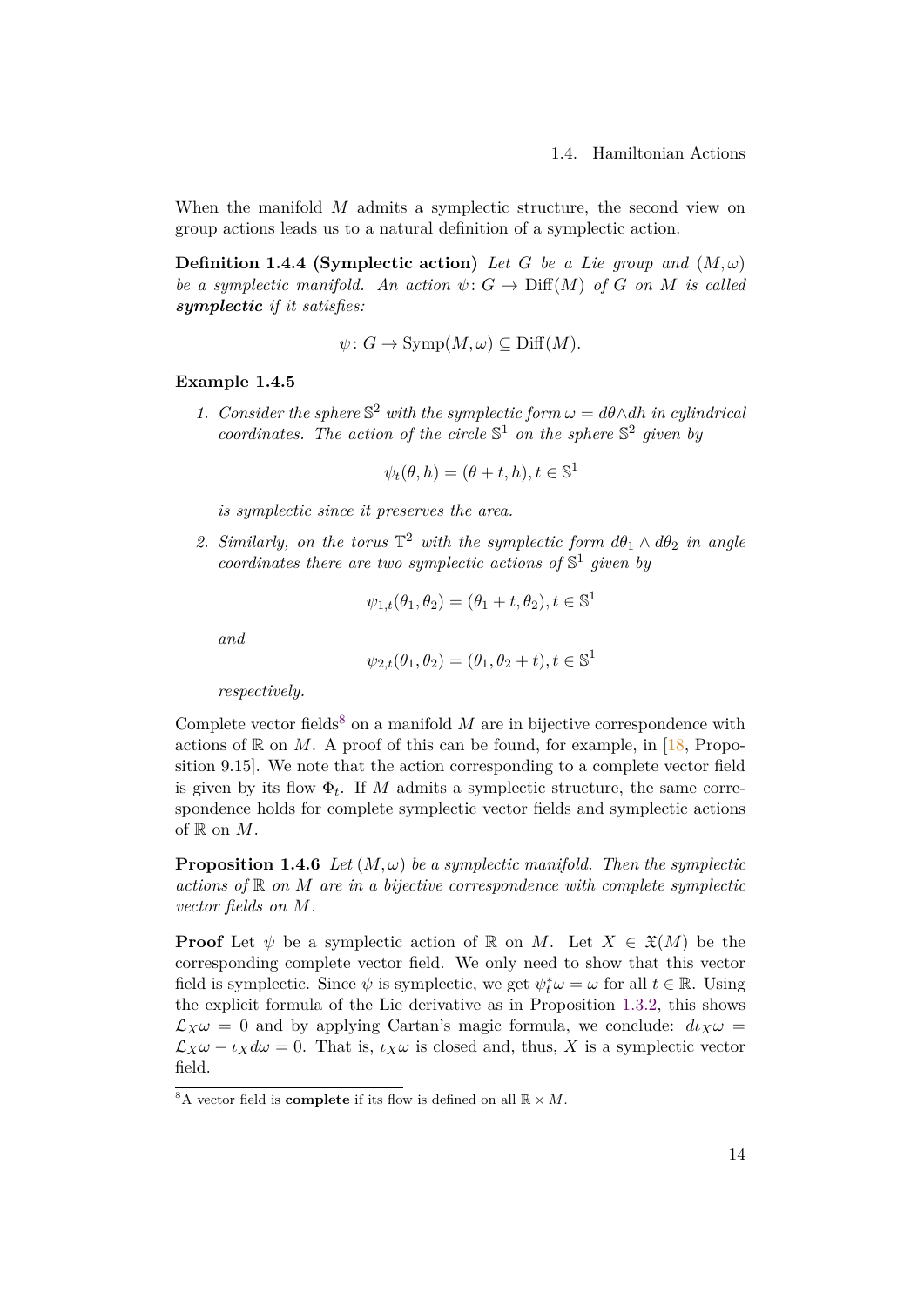Now let  $X \in \mathfrak{X}(M)$  be a symplectic vector field with flow  $\Phi_t$ . Then

$$
\psi : \mathbb{R} \to \text{Diff}(M)
$$

$$
t \mapsto \Phi_t
$$

is an action of R on *M*. It follows directly from Proposition [1.3.2](#page-11-3) that  $\psi$  is symplectic, that is,  $\psi_t = \Phi_t$  preserves  $\omega$  for every  $t \in \mathbb{R}$ . □

<span id="page-17-0"></span>Motivated by the correspondence in Proposition [1.4.6](#page-16-1), we introduce the definition of Hamiltonian torus actions, starting with Hamiltonian actions of the real line R.

**Definition 1.4.7 (Hamiltonian action of**  $\mathbb{R}$ **)** *A symplectic action*  $\psi$  of  $\mathbb{R}$ *on a symplectic manifold*  $(M, \omega)$  *is Hamiltonian if the vector field X generated by*  $\psi$  *is Hamiltonian. That is, there exists a Hamiltonian function*  $H: M \to \mathbb{R}$  *with*  $\iota_X \omega = -dH$ .

Thus, by definition, Hamiltonian actions of  $\mathbb R$  are in bijective correspondence to complete Hamiltonian vector fields.

If  $\mathbb{S}^1 = \mathbb{R}/\mathbb{Z}$  acts on a symplectic manifold  $(M, \omega)$ , we can adapt the above definition. Denote the quotient map of  $\mathbb{R}/\mathbb{Z}$  by  $\rho \colon \mathbb{R} \to \mathbb{S}^1$ . Then the action  $\psi$  can be seen as  $2\pi$ -periodic R-action with underlying R-action  $\bar{\psi}_t := \psi_{\rho(t)}$ . This is indeed an action since  $\rho(t) + \rho(s) = \rho(t+s)$  for all  $t, s \in \mathbb{R}$  and since  $\rho$  is smooth and  $ev_{\psi}(t,p) = ev_{\psi}(\rho(t),p).$ 

#### <span id="page-17-2"></span>**Example 1.4.8**

*1. Consider the symplectic action on*  $(\mathbb{S}^2, d\theta \wedge dh)$  *from Example* [1.4.5](#page-16-2) *given by*

 $\psi_t(\theta, h) = (\theta + t, h), t \in \mathbb{S}^1$ .

*Note that the vector field generated by this action is given by*  $X = \frac{\partial}{\partial \theta}$ . *In Example [1.3.4](#page-12-1) we have seen that X is a Hamiltonian vector field with Hamiltonian function −h. Thus, the action is Hamiltonian.*

2. The two symplectic actions on  $(\mathbb{T}^2, d\theta_1 \wedge d\theta_2)$  given by rotation on one *of the factors, however, are not Hamiltonian. This is because the corresponding vector fields are given by*  $X_i = \frac{\partial}{\partial t}$ *∂θ<sup>i</sup> . In Example [1.3.4](#page-12-1) we have seen that they are symplectic but not Hamiltonian.*

Now we can extend Definition [1.4.7](#page-17-0) to **torus actions**, actions by a torus Lie group  $G = \mathbb{T}^n = \mathbb{S}^1 \times \cdots \times \mathbb{S}^1$  for some  $n \in \mathbb{Z}^+$ .

<span id="page-17-1"></span>**Definition 1.4.9 (Hamiltonian torus action)** *Let ψ be a symplectic action of the standard n-torus*  $\mathbb{T}^n$  *on a symplectic manifold*  $(M^{2n}, \omega)$ *. For*  $i = 1, \ldots, n$ *, let* 

$$
\psi_i \colon \mathbb{S}^1 \to \text{Symp}(M,\omega)
$$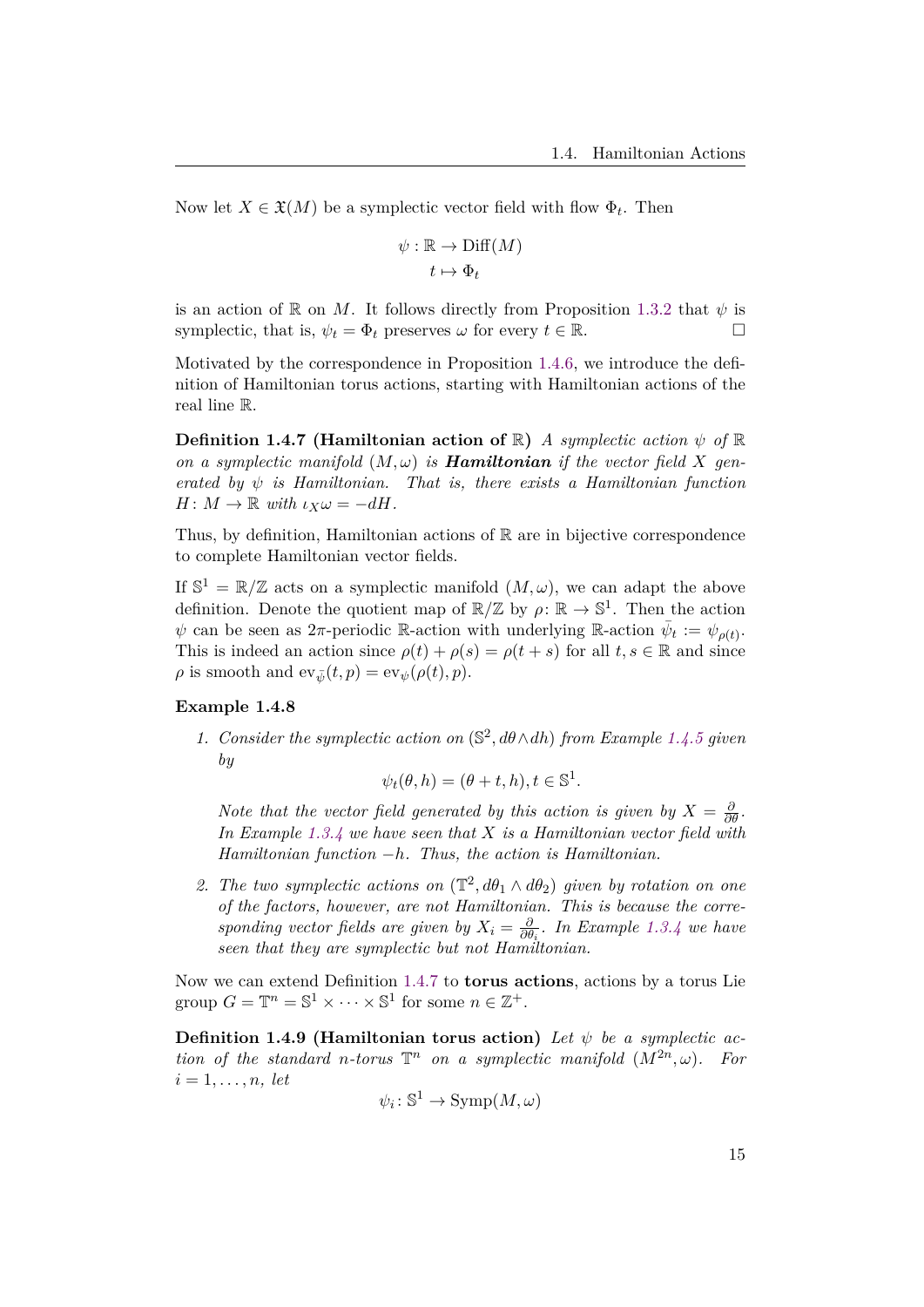*be the restriction of*  $\psi$  *to the ith factor and let*  $X_i$  *be the vector field generated by*  $\bar{\psi}_i$  *as defined above. Then*  $\psi$  *is Hamiltonian if there exists*  $H_i \in C^{\infty}(M)$ *such that*  $\iota_{X_i} \omega = -dH_i$  *and*  $H_i \circ \psi_g = H_i$  *for each*  $g \in \mathbb{T}^n$ *.* 

*In short, a symplectic toric action is Hamiltonian if each restriction onto a factor is Hamiltonian with a Hamiltonian function that is preserved by the action of the torus.*

*We can combine the Hamiltonian functions*  $H_i$ ,  $i = 1, \ldots, n$ *, into one function*  $H: M \to \mathbb{R}^n$ . We call this function a **moment map** of the action  $\psi$  and *denote it by*  $\mu$ *.* 

Note that the moment map is unique only up to adding a locally constant function.

#### <span id="page-18-0"></span>**Example 1.4.10**

1. Consider  $\mathbb{C}^n$  with the standard symplectic form  $\omega_0$ . There is a Hamilto*nian action of* S 1 *, regarded as the unit circle in* C*, given by*

$$
\psi_t(z_1,\ldots,z_n)=(z_1t,\ldots,z_nt)
$$

*This is a Hamiltonian action with moment map*  $\mu(z) = \frac{1}{2} \sum_{i=1}^{n} |z_i|^2$ *.* 

2. Let  $k_1 \ldots, k_n \in \mathbb{Z}$  be fixed and let the standard torus  $\mathbb{T}^n$  act diagonally *on*  $\mathbb{C}^n$  *via*:

$$
(t_1,\ldots,t_n)\cdot(z_1,\ldots,z_n)=(z_1t_1^{k_1},\ldots,z_nt_n^{k_n}).
$$

*This is a Hamiltonian torus action and*

$$
\mu(z_1,\ldots,z_n) = \frac{1}{2} (k_1 |z_1|^2,\ldots,k_n |z_n|^2)
$$

*is a moment map.*

*To see this, we use the translation from linear coordinates to polar coordinates in each factor as seen in Example [1.1.4.](#page-7-0) Then*

$$
\omega_0 = \sum_{j=1}^n r_j dr_j \wedge d\theta_j
$$

$$
(e^{i\tau_1}, \dots, e^{i\tau_n}) \cdot (r_1, \theta_1, \dots, r_n, \theta_n) = (r_1, \theta_1 + k_1 \tau_1, \dots, r_n, \theta_n + k_n \tau_n)
$$

$$
\mu(r_1, \theta_1, \dots, r_n, \theta_n) = \frac{1}{2} (k_1 r_1^2, \dots, k_n r_n^2)
$$

*Note that*  $\mu$  *is preserved by the action since it does not depend on the angle coordinates.*

*Then the action of the jth* S 1 *-factor is given by*

$$
e^{i\tau_j} \cdot (r_1, \theta_1, \dots, r_j, \theta_j, \dots, r_n, \theta_n) = (r_1, \theta_1, \dots, r_j, \theta_j + k_j \tau_j, \dots, r_n, \theta_n).
$$

$$
16\quad
$$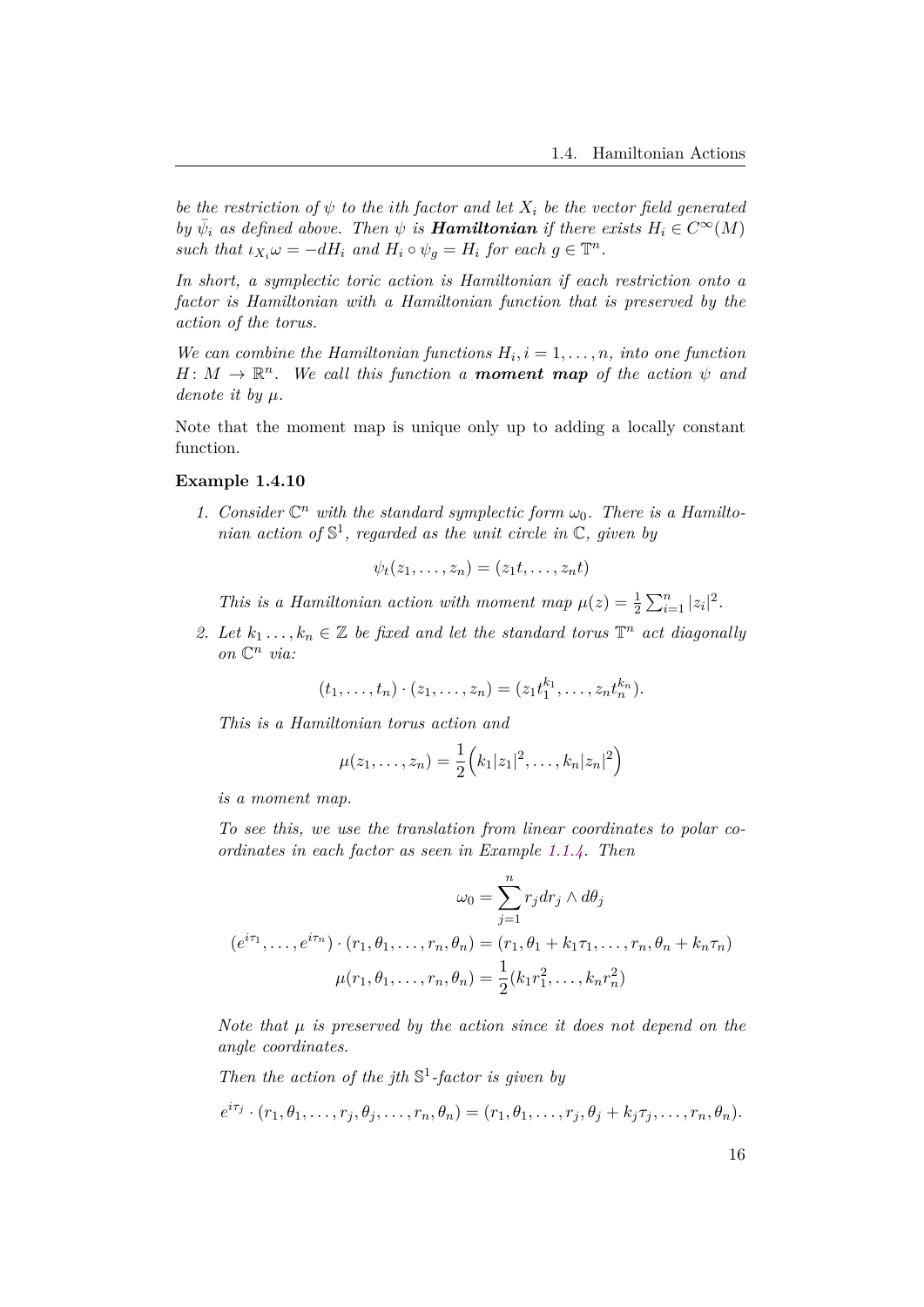*The generated vector field is given by*  $X_j = k_j \frac{\delta}{\partial \theta}$ *∂θ<sup>j</sup> . This is Hamiltonian with Hamiltonian function*  $H_j = \frac{1}{2}$  $\frac{1}{2}k_jr_j^2$  since  $\iota_{X_j}\omega_0 = -dH_j$  as  $\omega_0$  is  $given$   $by$   $\omega_0 = \sum_{j=1}^n r_j dr_j \wedge d\theta_j$ .

In order to define Hamiltonian actions of an arbitrary Lie group *G* on a symplectic manifold  $(M, \omega)$ , we need to generalise the idea of a vector field generated by an action.

First, we give two equivalent definitions for the **time-***t***-map**. For the first one, we identify the Lie algebra g of *G* with the tangent space at the group unit *e*, that is,  $g = T_e G$ . Then we define the **exponential map** as

$$
\exp: \mathfrak{g} \to G
$$

$$
\xi \mapsto \gamma^{\xi}(1)
$$

where  $\gamma^{\xi}$  is the integral curve starting at *e* of the unique left-invariant<sup>[9](#page-19-0)</sup> vector field  $X_{\xi}$  such that  $X_{\xi}(e) = \xi^{10}$  $X_{\xi}(e) = \xi^{10}$  $X_{\xi}(e) = \xi^{10}$ . Then for some fixed  $\xi \in \mathfrak{g}$ , the time-*t*-map defined by  $t \mapsto \exp(t\xi)$  is given by the one-parameter subgroup  $\gamma^{\xi}(t)$ . For a proof of this and other properties of the exponential map, see for example [[18,](#page-49-8) Proposition 12.2]. For the second one, we identify the Lie algebra with the vector space of left-invariant vector fields of *G*, that is,  $\mathfrak{g} = \mathfrak{X}_l(G)$ . Now we denote an element of g by *X*. And we directly define the time-*t*-map  $t \mapsto \exp(tX)$  as the flow of the vector field X.

In the following, we use the notation in the second of the two equivalent definitions of the time-*t*-map. Let  $\psi$  be an action of *G* on *M* and let  $X \in \mathfrak{g}$ be an element of the Lie algebra. We now define the **fundamental vector field** associated with X, denoted by  $X^{\#}$ , to be the vector field corresponding the R-action  $\phi \colon \mathbb{R} \to \text{Diff}(M)$  with  $\phi_t(p) := \psi_{ev}(p, \exp tX)$  for  $t \in \mathbb{R}$ .

A different approach to the definition of  $X^{\#}$  is given in [\[3\]](#page-48-5). For this, we consider the differential of the orbit map  $\psi^p$  at *e* given by the map

$$
D_e \psi^p \colon \mathfrak{g} \to T_p M.
$$

Fixing  $X \in \mathfrak{g} = T_eG$  and varying  $p \in M$  gives rise to the vector field

$$
X^{\#}(p) := D_e \psi^p X.
$$

<span id="page-19-2"></span>**Definition 1.4.11 (Hamiltonian action)** *Let ψ be an action of a Lie group G on a symplectic manifold*  $(M, \omega)$ *. Then*  $\psi$  *is a Hamiltonian action if there exists a so-called moment map*  $\mu$ *:*  $M \rightarrow g^*$  *which satisfies the following two conditions:*

<span id="page-19-0"></span><sup>&</sup>lt;sup>9</sup>A vector field  $X \in \mathfrak{X}(G)$  is left-invariant if  $(l_g)_*X = X$  for all  $g \in G$  and where  $l_g$  denotes left multiplication.

<span id="page-19-1"></span><sup>&</sup>lt;sup>10</sup>In fact,  $X_{\xi}(g) = D_{l_g} \xi(e)$ .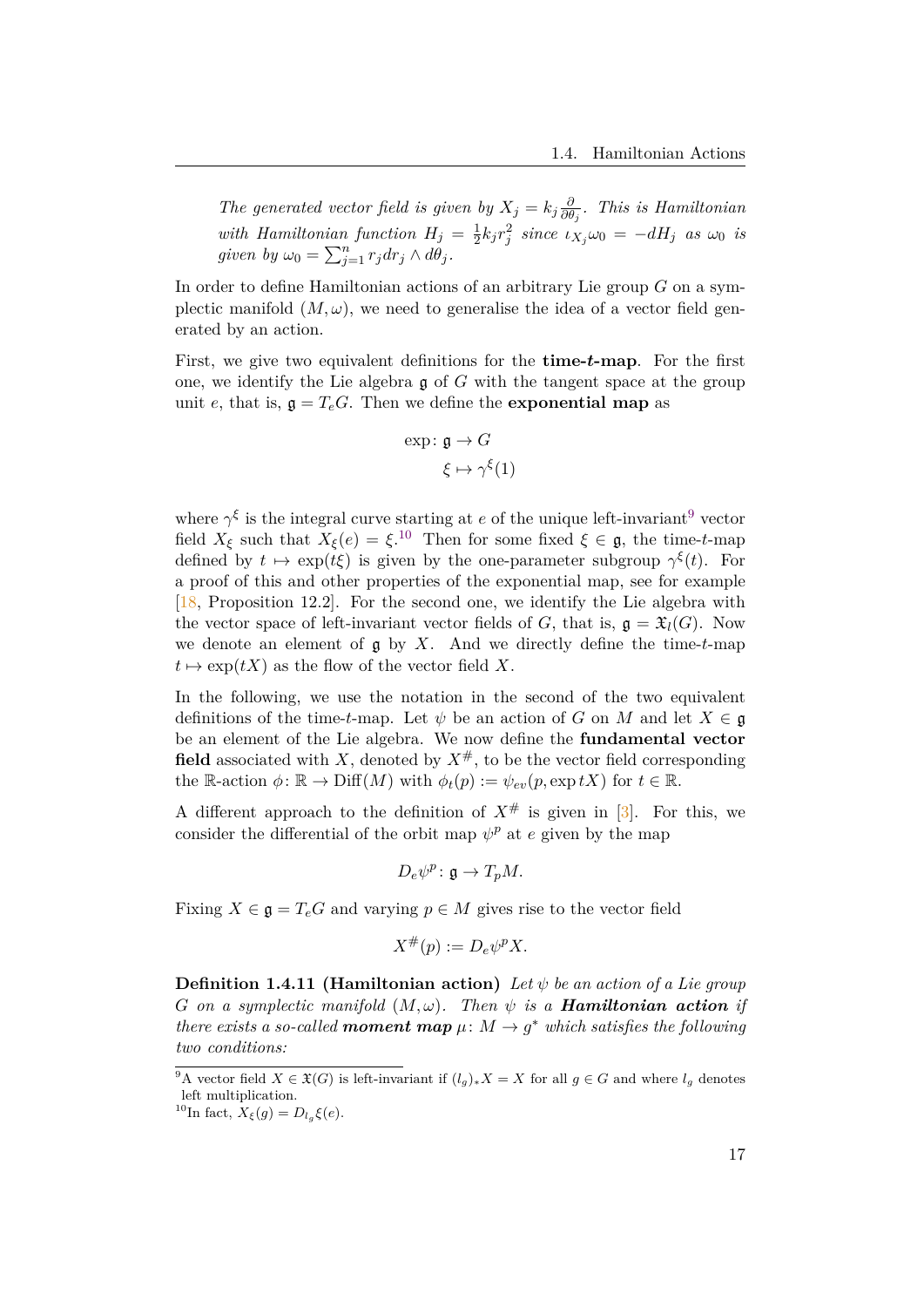*1.* For each  $X \in \mathfrak{g}$  denote by

$$
\mu^X \colon \mathbb{R} \to M
$$

$$
p \mapsto \langle \mu(p), X \rangle = \mu_p(X)
$$

*the component of*  $\mu$  *along*  $X$ *. Then*  $\mu^X$  *is a Hamiltonian function of the fundamental vector field*  $X^{\#}$ *. That is,* 

$$
d\mu^X = -\iota_{X^\#}\omega.
$$

*2. The map µ is equivariant with respect to the given action ψ on G and the coadjoint action*<sup>[11](#page-20-0)</sup> Ad<sup>\*</sup> *of G on*  $\mathfrak{g}^*$ *. That is,* 

$$
\mu \circ \psi_g = \mathrm{Ad}^*_g \circ \mu, \text{ for all } g \in G.
$$

Then  $(M, \omega, G, \mu)$  is called a **Hamiltonian** *G***-space** and in the case where *G* is a torus, it is called a **Hamiltonian torus space**.

Beware that, unless *G* is an abelian group, we can no longer safely add a constant to the moment map to obtain another one. Note that the coadjoint action of an abelian group and thus in particular of a torus is trivial. After identifying the Lie algebra of a torus  $\mathbb{T}^n$  and its dual with  $\mathbb{R}^n$ , we recover Definition [1.4.9](#page-17-1).

**Remark 1.4.12** *If the group G is connected, the second condition in Definition [1.4.11](#page-19-2) can be replaced with the following condition: The map*

$$
\mathfrak{g} \to C^{\infty}(M)
$$

$$
X \mapsto \mu^X
$$

*is a Lie algebra homomorphism with respect to the Poisson bracket. That is,*

$$
\{\mu^X, \mu^Y\} = \mu^{[X,Y]}
$$

*for all*  $X, Y \in \mathfrak{g}$ *. For a proof, see* [\[16](#page-49-9)*, Lemma 5.2.1]*.

The following lemma is both a good exercise to get familiar with Hamiltonian actions and a useful result in the proof of Delzant's Theorem.

<span id="page-20-1"></span>**Lemma 1.4.13** *Let G be any compact Lie group and H a closed subgroup of G* with g and h the respective Lie algebras. The inclusion  $i: \mathfrak{h} \hookrightarrow \mathfrak{g}$  is dual *to the projection*  $i^* \colon \mathfrak{g}^* \to \mathfrak{h}^*$ *. Suppose that*  $(M, \omega, G, \mu)$  *is a Hamiltonian Gspace. Then the restriction of the G-action to H is Hamiltonian with moment*  $map \ i^* \circ \mu \colon M \to \mathfrak{h}^*.$ 

<span id="page-20-0"></span><sup>&</sup>lt;sup>11</sup>For a definition of the coadjoint action see [\[5,](#page-48-2) Section 21.5].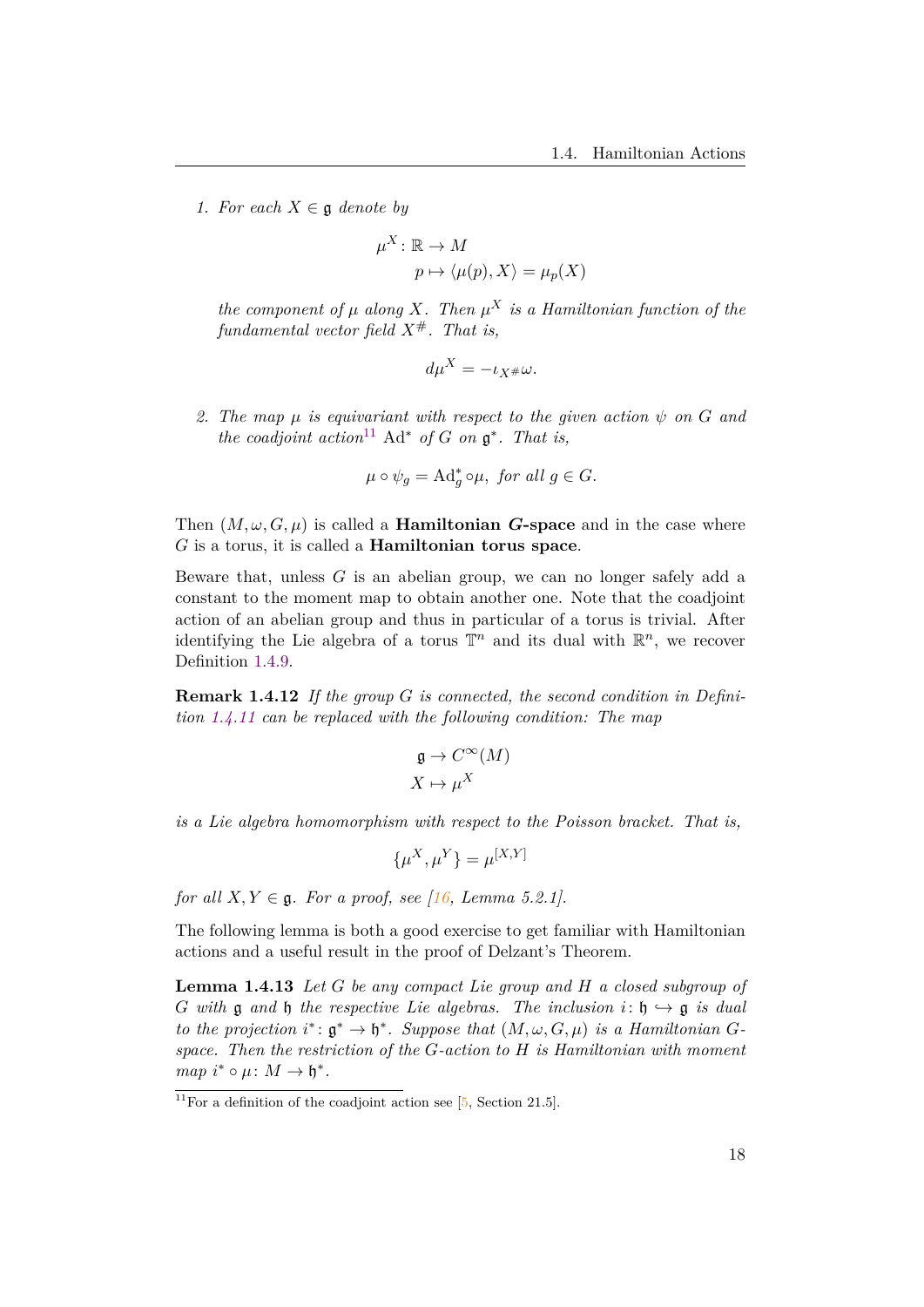**Proof** Denote the inclusion by *j*:  $H \hookrightarrow G$ . Notice that  $i = D_e j$ . Let  $\psi_G$ :  $G \to \text{Diff}(M)$  be the *G*-action with restriction to *H* given by  $\psi_H = \psi_G \circ j$ .

Let  $X \in \mathfrak{h} \subseteq \mathfrak{g}$  be arbitrary. Then the fundamental vector field of X with respect to the *G*-action is defined as

$$
X^\#(p) = D_e \psi_G^p X
$$

and the one with respect to the *H*-action is defined as

$$
D_e \psi_H^p X = D_e \psi_G^p D_e jX = D_e \psi_G^p \circ i(X) = (i(X))^{\#}.
$$

By definition of the dual  $i^*$ , we can calculate:

$$
(i^* \circ \mu)^X(p) = (i^* \circ \mu)_p(X) = \mu_p(i(X)) = \mu^{i(X)}(p).
$$

And thus  $d((i^* \circ \mu)^X) = d(\mu^{i(X)})$ . Finally, using that  $\mu$  is a moment map of the *G*-action, we get:

$$
\iota_{(i(X))^\#}\omega = -d\mu^{i(X)} = -d((i^* \circ \mu)^X).
$$

Hence,  $i^* \circ \mu$  satisfies the first property of being a moment map of the *H*-action.

For  $g \in G$ , denote by Ad<sub>q</sub> the adjoint of  $g \in G$ . Then the coadjoint of  $h \in H$ is given by  $i^* \circ \text{Ad}_{j(h)}^* \circ (i^{-1})^*$  where  $i^{-1}$  is the inverse of *i* on its image.

Using the second property of the moment map  $\mu$ , we get for  $h \in H$ :

$$
i^* \circ \mu \circ (\psi_H)_h = i^* \circ \mu \circ (\psi_G)_{j(h)} = i^* \circ \mathrm{Ad}^*_{i(h)} \circ (i^{-1})^* \circ i^* \mu.
$$

We conclude that  $i^* \circ \mu$  is a moment map of the *H*-action. □

### <span id="page-21-0"></span>**1.5 Darboux's Theorem revisited**

If a symplectic manifold is equipped with a symplectic action of a compact Lie group, there is a description of standard neighbourhoods of fixed point similar to Darboux's theorem, Theorem [1.2.1](#page-10-1). The proof of this relies on an equivariant version of the Moser trick and can be found in [\[11](#page-48-6)].

<span id="page-21-1"></span>**Theorem 1.5.1 (Darboux — equivariant version)** Let  $(M, \omega, \mathbb{T}^k, \mu)$  be *a* 2*n*-dimensional Hamiltonian torus space and  $p \in M$  be a fixed point of the *action.*

*Then there is a*  $\mathbb{T}^k$ -*invariant neighbourhood U of p in M, coordinate functions*  $(x_1, \ldots, x_n, y_1, \ldots, y_n)$  *centred at p, and weights*  $\lambda^1, \ldots, \lambda^n \in \mathbb{Z}^k$  *with respect to which we have:*

1. 
$$
\omega|_U = \sum_{j=1}^n dx_j \wedge dy_j
$$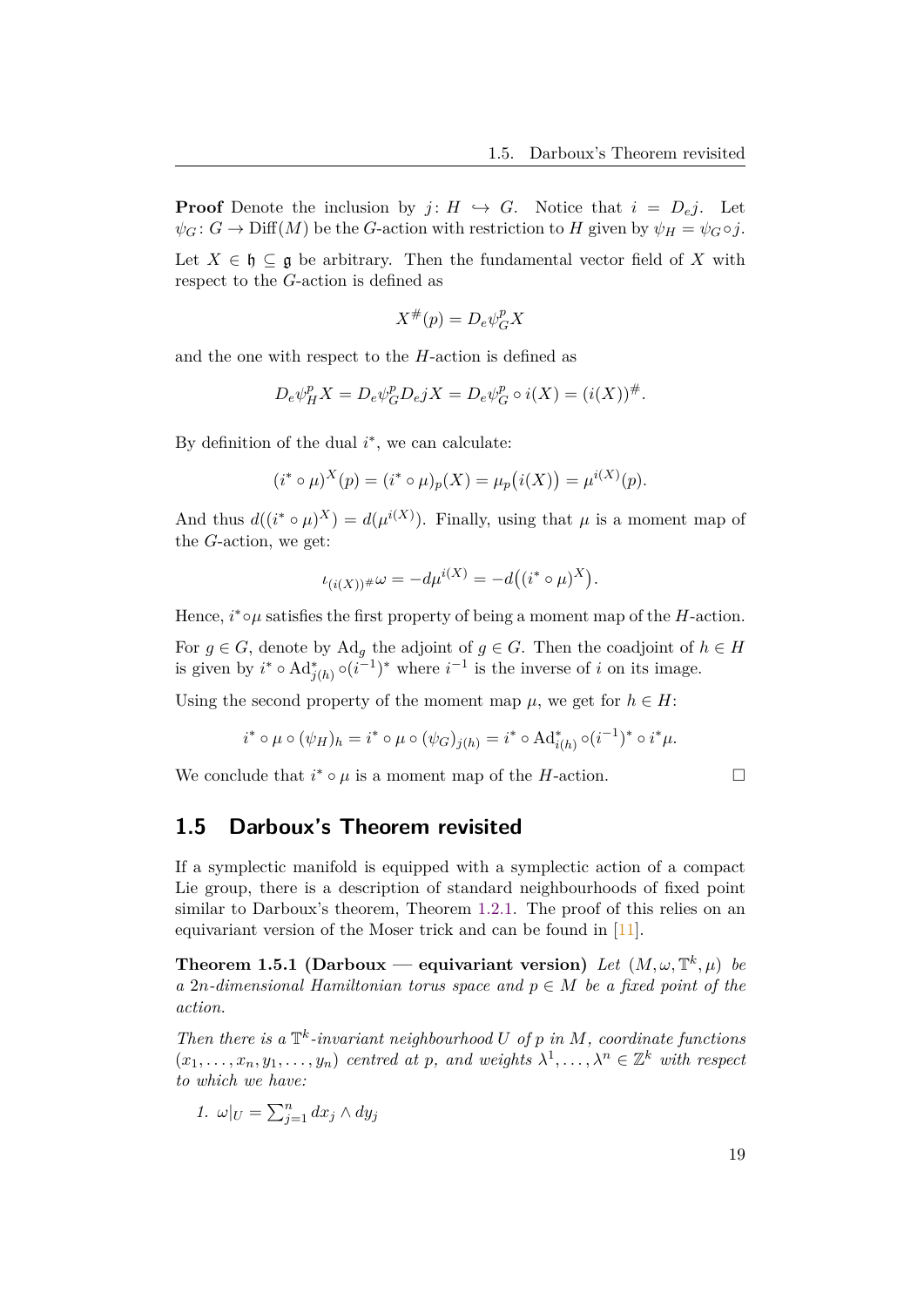2. the action becomes the linear action of  $\mathbb{T}^k$ 

$$
(e^{i\theta_1}, \dots, e^{i\theta_k}) \cdot (z_1, \dots, z_n) = (e^{i\langle \lambda^1, \theta \rangle} z_1, \dots, e^{i\langle \lambda^n, \theta \rangle} z_n)
$$

*where*  $\theta = (\theta_1, \dots, \theta_k)$  *and*  $z_j = x_j + iy_j$ *, and* 

*3. the moment map becomes*

<span id="page-22-1"></span>
$$
\mu|_{U} = \mu(p) + \frac{1}{2} \sum_{j=1}^{n} \lambda^{j} |z_{j}|^{2}.
$$

One can show that the weights are given by the so-called **isotropy representation** at  $p$ , that is, the induced action of the group at the tangent space at the fixed point *p*. [12](#page-22-0)

The following proposition shows a property of an effective linear torus action. It will be used to show that the map in Delzant's theorem is well-defined.

**Proposition 1.5.2** If the action of  $\mathbb{T}^k$  on  $\mathbb{C}^n$  given by

$$
(e^{i\theta_1},\ldots,e^{i\theta_k})\cdot(z_1,\ldots,z_n)=(e^{i\langle\lambda^1,\theta\rangle}z_1,\ldots,e^{i\langle\lambda^n,\theta\rangle}z_n)
$$

*is effective, then*  $k \leq n$  *and the weights*  $\lambda^1, \ldots, \lambda^n$  Z-span  $\mathbb{Z}^k$ .

**Proof** If the action is effective, then every non-trivial element of  $\mathbb{T}^k$  moves at least one element from  $\mathbb{C}^n$ . In particular, for each  $\theta \in \mathbb{R}^k \setminus \{0\}$ , there is some  $\lambda^i$  with  $\langle \lambda^i, \theta \rangle \neq 0$ .

Namely, the orthogonal complement of the  $\mathbb{R}$ -span of the  $\lambda^i$  is trivial and thus they R-span the vector space  $\mathbb{R}^k$ . We conclude that  $k \leq n$  and after permuting the indices if necessary, we can assume that  $\{\lambda^i \mid i = 1, \ldots, k\}$  is an R-basis of  $\mathbb{R}^k$ . Thus the matrix  $\Lambda$  with  $\lambda^1, \ldots, \lambda^k$  as columns has full rank and, therefore, its rows are a basis of  $\mathbb{R}^k$ . Since  $\Lambda$  has integer entries, we get that the standard basis vectors  $e_i$ ,  $i = 1, ..., k$ , are in the Q-span of the rows. Equivalently, there is some integer matrix *Q* whose rows are primitive (meaning, that the gcd of its entries is 1) such that  $Q\Lambda = M$  where M is some diagonal matrix with nonzero integer diagonal entries. And in particular  $Q\lambda^i = m_i e_i$  for some  $m_i \in \mathbb{Z}$ .

Now observe that

$$
\langle \lambda^j, Q^T e_i \rangle = \langle Q \lambda^j, e_i \rangle = m_i \delta_{i,j}.
$$

If there exists some *i* with  $m_i \notin \{\pm 1\}$ , then let  $v = \frac{2\pi}{m_i}$  $\frac{2\pi}{m_i}Q^Te_i$ . Then  $\langle \lambda^j, v \rangle$  is an integer multiple of *m* for each *j* and thus  $e^{i\langle \lambda^j, \theta \rangle} = 1$  which shows that *v* does not move any point. On the other hand, since the rows of *Q* are primitive, *v* is not the trivial element of the torus and this contradicts with the assumption that the action is effective.  $\Box$ 

<span id="page-22-0"></span> $12$ For a proof of the existence of this isotropy representation, see for example  $[18,$  $[18,$  Proposition 13.11].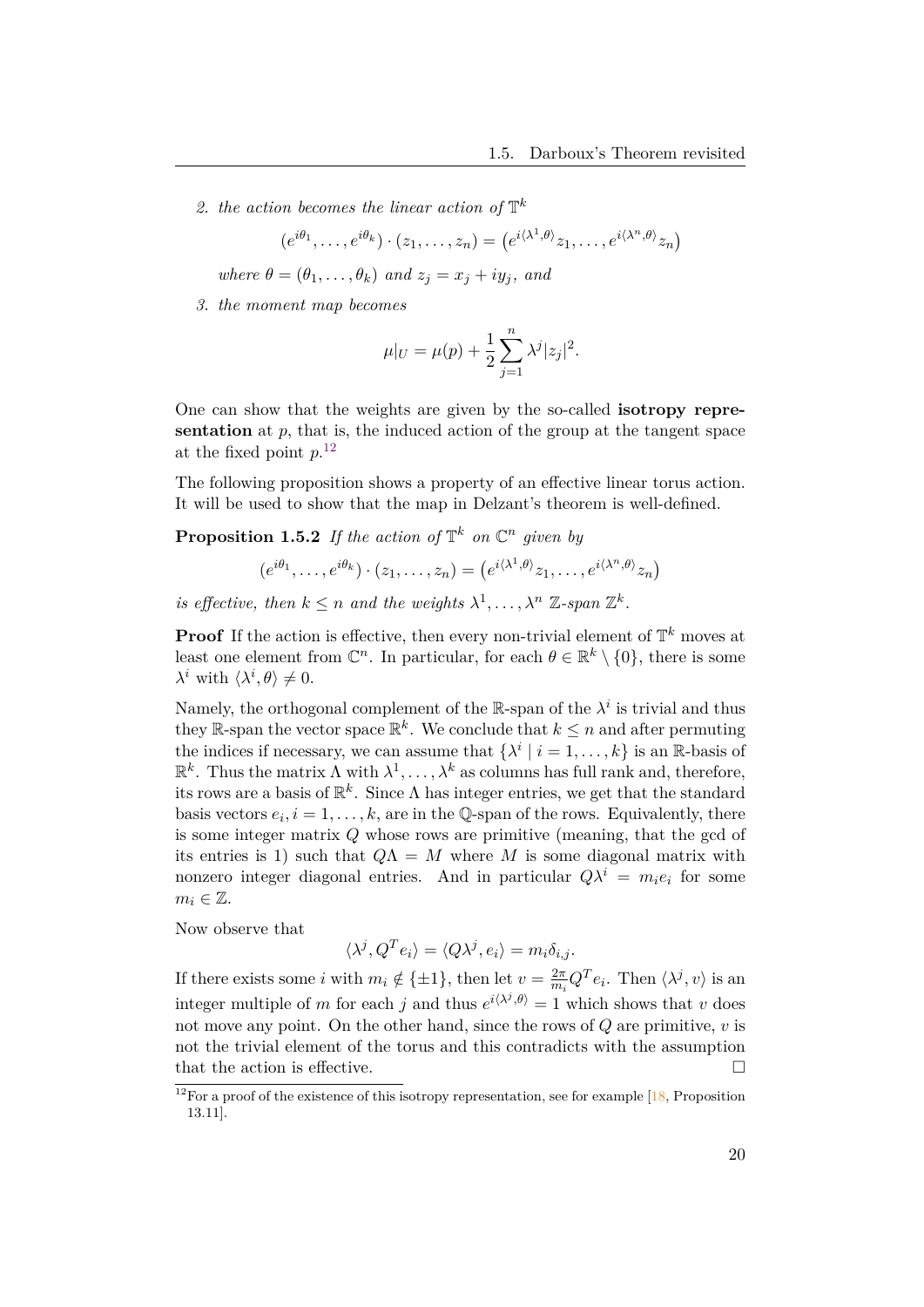# <span id="page-23-0"></span>**1.6 The Moment Polytope**

A compact connected Hamiltonian torus space has the property that the image of its moment map is a convex polytope. This result is a first big step towards proving Delzant's correspondence theorem.

<span id="page-23-1"></span>**Theorem 1.6.1 (Atiyah [\[2\]](#page-48-7)**, Guillemin-Sternberg  $[10]$  $[10]$  $[10]$ ) *Let*  $(M,\omega)$  *be a compact connected symplectic manifold, and let*  $\psi$ :  $\mathbb{T}^m \to \text{Symp}(M, \omega)$  *be a Hamiltonian torus action with moment map*  $\mu$ :  $M \to \mathbb{R}^m$ . Then:

- *1. the levels of µ are connected;*
- *2. the image of µ is convex;*
- *3. the image of µ is the convex hull of the images of the fixed points of ψ;*
- *4. the fixed point set of ψ is a finite union of pairwise disjoint connected symplectic submanifolds and the moment map is constant on each component.*

It follows that the image  $\mu(M)$  of  $\mu$  is a convex polytope; it is called the **moment polytope**.

The proof of Guillemin and Sternberg first uses the equivariant Darboux's theorem, Theorem [1.5.1,](#page-21-1) to prove a local convexity theorem. They then use that each component of a moment map has a unique local maximum to extend the local convexity theorem to a global one. A proof of Theorem [1.6.1](#page-23-1) following Atiyah can be found in [[16\]](#page-49-9) and goes by induction over the dimension *m* of the torus and uses the following observation.

**Remark 1.6.2** *Denote the components of the moment map*  $\mu: M \to \mathbb{R}^m$  *by* 

$$
\mu(p) = (\mu_1(p), \ldots, \mu_m(p)).
$$

*We call*  $\mu$  *irreducible* if the 1-forms  $d\mu_1, \ldots, d\mu_m$  are linearly independent *and reducible, otherwise.*

*Assume that*  $\mu$  *is reducible, then*  $\mu$  *induces an action of*  $\mathbb{T}^{m-1}$  *as follows. Since µ is reducible, the function*

$$
H_{\theta} = \sum_{i=1}^{m} \theta_i \mu_i
$$

*is constant for some*  $\theta \in \mathbb{R}^m \setminus \{0\}$ *. Then there is an action* 

$$
\psi' \colon \mathbb{T}^{m-1} \to \text{Symp}(M, \omega)
$$

$$
t \mapsto \psi'_t
$$

*with moment map*  $\mu' : M \to \mathbb{R}^{m-1}$  *and there is a matrix*  $A \in \mathbb{Z}^{(m-1)\times m}$  *with* 

 $\psi_t = \psi'_t$  $\mu(p) = A^T \mu'(p)$ 

<span id="page-23-2"></span>*for*  $t \in \mathbb{T}^m$  *and*  $p \in M$ *.*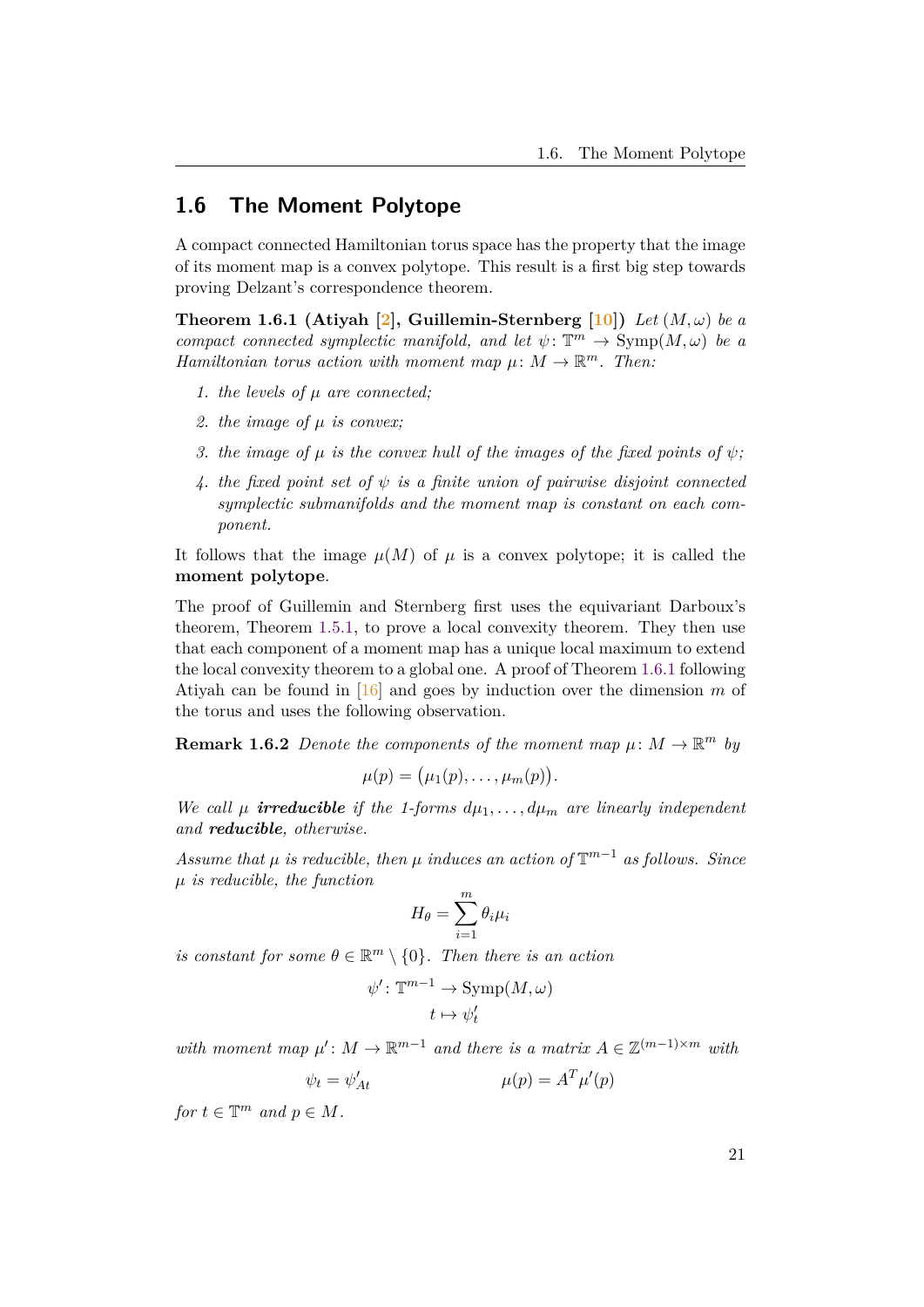

<span id="page-24-0"></span>**Figure 1.1:** The action on the 2- sphere and its moment map.

<span id="page-24-1"></span>**Figure 1.2:** Moment polytope of the action on the projective plane.

#### **Example 1.6.3**

*1. Recall from Example [1.4.8](#page-17-2) the Hamiltonian action on*  $(S^2, d\theta \wedge dh)$  *given by rotation*

$$
\psi_t(\theta, h) = (\theta + t, h), t \in \mathbb{S}^1
$$

*with moment map*  $\mu = -h$ *.* 

*By Theorem [1.6.1,](#page-23-1) the image of µ is a convex polytope in* R*. And indeed*  $\mu(\mathbb{S}^2) = [-1, 1]$ *. Moreover, observe that the fixed points of*  $\psi$  *are exactly given by the two poles which are mapped to the vertices {±*1*}. This is illustrated in Figure [1.1](#page-24-0).*

- *2. The first example can be generalised by taking products. Let the n*dimensional torus  $\mathbb{T}^n$  act on  $\mathbb{S}^2 \times \cdots \times \mathbb{S}^2 =: M$  by letting each  $\mathbb{S}^1$  $\emph{factor of $\mathbb{T}^n$ act on a $\mathbb{S}^2$ factor as above. This results in a Hamiltonian$ *action with moment map given by*  $\mu^n$ :  $M \to \mathbb{R}^n$ . Then the corresponding *moment polytope is given by the n-dimensional cube.*
- *3. Another classical example involves a symplectic structure on* CP*<sup>n</sup> called the Fubini-Study form*  $\omega_{FS}$ , which we will treat in more details in Ap*pendix [A](#page-44-0).* Let  $\mathbb{T}^2$  *act on*  $(\mathbb{CP}^2, \omega_{\text{FS}})$  *by*

$$
(e^{i\theta_1}, e^{i\theta_2}) \cdot ([z_0 : z_1 : z_2]) = [z_0 : z_1 e^{i\theta_1} : z_2 e^{i\theta_2}]
$$

*We will see that a moment map is given by:*

$$
\mu([z_0:z_1:z_2]) = \frac{1}{2} \left( \frac{|z_1|^2}{|z|^2}, \frac{|z_2|^2}{|z|^2} \right).
$$

*Then, the fixed points of*  $\psi$  *are*  $[1 : 0 : 0]$ *,*  $[0 : 1 : 0]$ *, and*  $[0 : 0 : 1]$ *which are mapped to*  $(0,0), (\frac{1}{2})$  $(\frac{1}{2}, 0), \text{ and } (0, \frac{1}{2})$  $\frac{1}{2}$ ), respectively. This moment *polytope is show in Figure [1.2.](#page-24-1)*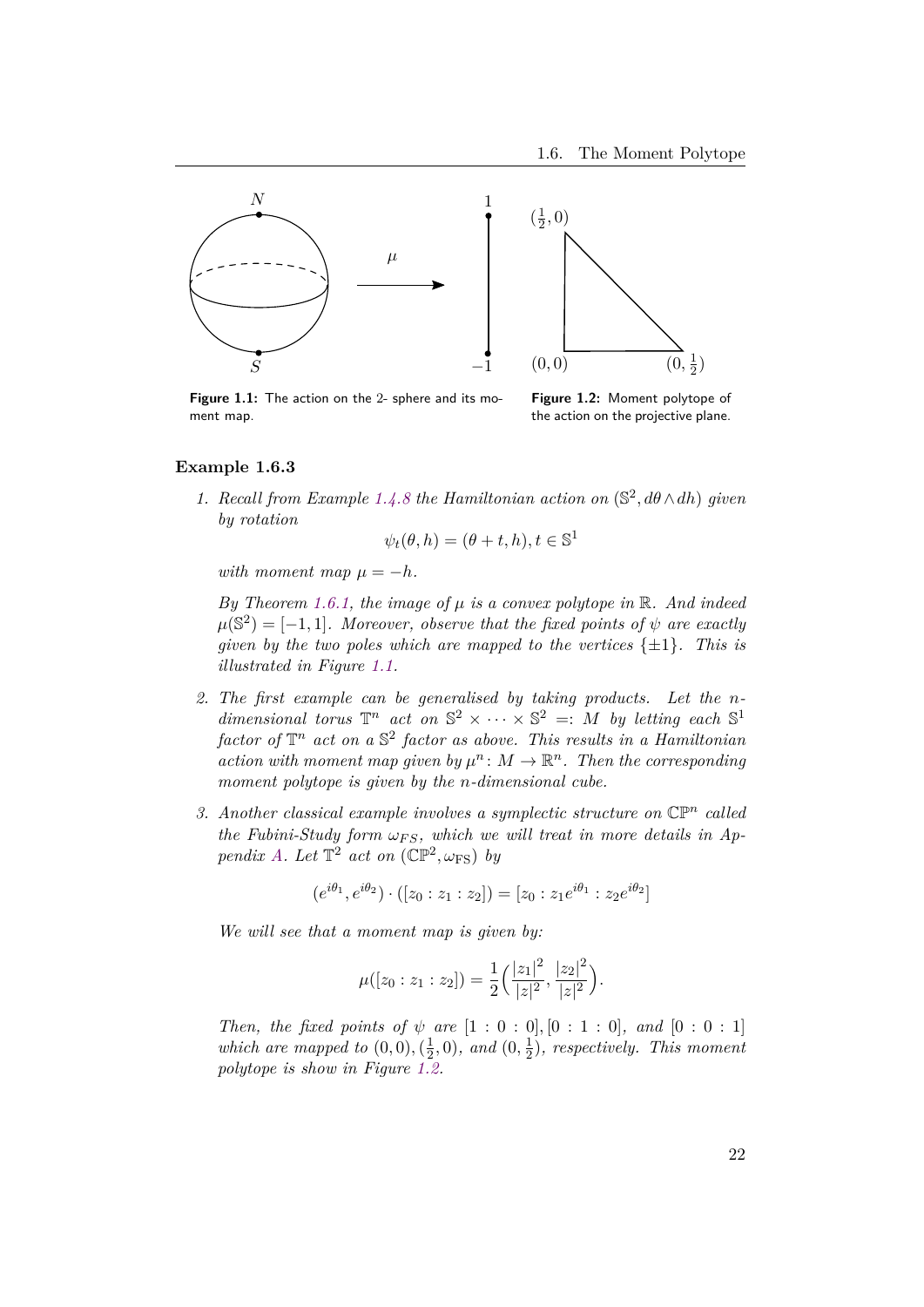# <span id="page-25-0"></span>**1.7 Symplectic Toric Manifolds**

The following two results use the fact that any effective action  $\mathbb{T}^m \to \mathrm{Diff}(M)$ has at least one orbit of dimension *m*: A proof may be found in [[4](#page-48-9), Corollary 5.4]

**Lemma 1.7.1** *Let ψ be an effective Hamiltonian* T *<sup>m</sup>-action on a compact manifold. Then*  $\psi$  *has to have at least*  $m + 1$  *fixed points.* 

**Proof (sketch)** A complete proof can be found in [\[7,](#page-48-3) Corollary 1.5.2]. The main idea is to use that the orbit map is a submersion on a point in an orbit. Choosing some *m*-dimensional orbit  $O$ , this implies that a point  $p \in O$  is an interior point of the moment polytope and thus  $\mu(M) \subseteq \mathbb{R}^m$  is nondegenerate and has at least  $m+1$  vertices which are the images of fixed points of  $\psi$ .  $\Box$ 

**Theorem 1.7.2** Let  $(M, \omega, \mathbb{T}^m, \mu)$  be a Hamiltonian  $\mathbb{T}^m$ -space. If the under*lying Hamiltonian action is effective, then*  $dim(M) \geq 2m$ .

**Proof (sketch)** By utilising the idea that the moment map  $\mu$  is constant on orbits of the Hamiltonian torus action, one can show that such an orbit *O* is an isotropic submanifold of M, which implies dim $(\mathcal{O}) \leq \frac{1}{2}$  $\frac{1}{2}\dim(M)$ . On can then apply this on an orbit  $\mathcal O$  of dimension  $m$  to complete the proof. A proof can be found in [\[7,](#page-48-3) Theorem 1.5.3].  $\square$ 

**Definition 1.7.3 (Symplectic toric manifold)** *A symplectic toric manifold is a compact connected symplectic manifold*  $(M^{2n}, \omega)$  *of dimension* 2*n equipped with an effective Hamiltonian action of an n-dimensional torus* T *n and with a choice of moment map µ.*

#### **Example 1.7.4**

1. Recall, from Example [1.4.8](#page-17-2), the Hamiltonian action on  $(\mathbb{S}^2, d\theta \wedge dh)$ *given by rotation*

$$
\psi_t(\theta, h) = (\theta + t, h), t \in \mathbb{S}^1
$$

*with moment map −h, the negative height function. This action is effective since for*  $t \in \mathbb{S}^1, t \neq 0$  *(or, equivalentely,*  $t \in \mathbb{R} \setminus 2\pi\mathbb{Z}$ *) we have*  $\psi_t \neq id$ . We have also seen that the negative height function h is a *moment map of this action. Thus*  $(S^2, d\theta \wedge dh, S^1, -h)$  *is a symplectic toric manifold.*

2. *Recall from Example [1.6.3](#page-23-2) the Hamiltonian action of*  $\mathbb{T}^2$  *on* ( $\mathbb{CP}^2, \omega_{FS}$ ) *given by*

$$
(e^{i\theta_1}, e^{i\theta_2}) \cdot ([z_0 : z_1 : z_2]) = [z_0 : z_1 e^{i\theta_1} : z_2 e^{i\theta_2}]
$$

*with moment map*

$$
\mu([z_0:z_1:z_2]) = \frac{1}{2} \left( \frac{|z_1|^2}{|z|^2}, \frac{|z_2|^2}{|z|^2} \right).
$$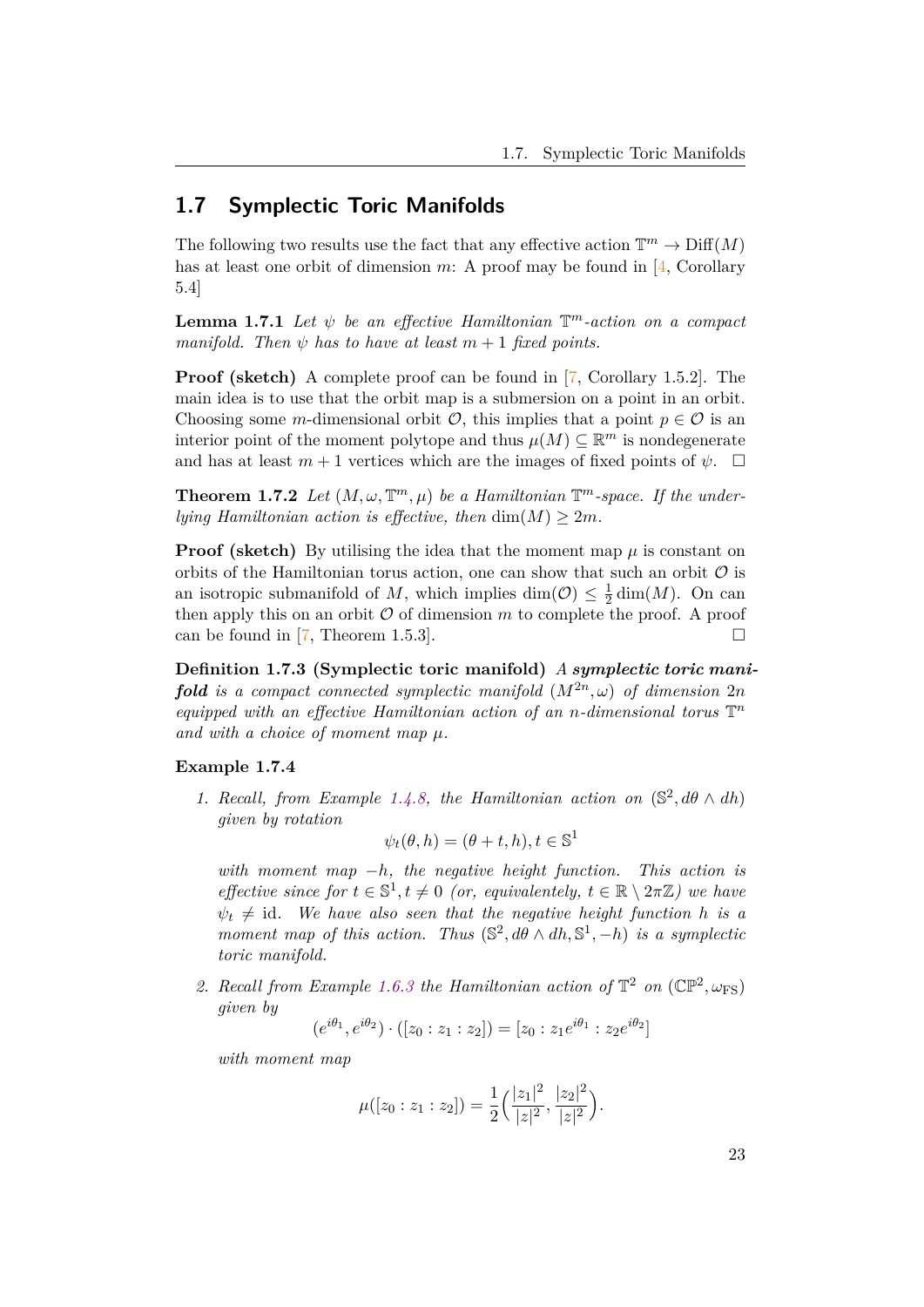*The action is effective. Since for a non trivial torus element*  $(e^{i\theta_1}, e^{i\theta_2})$ *one of*  $\theta_1, \theta_2$  *is not in*  $2\pi\mathbb{Z}$ *, assume it is*  $\theta_1$ *, and therefore for*  $z_1 \neq 0$ *we get*  $z_1 e^{i\theta_1} \neq z_1$  *and therefore*  $[z_0 : z_1 : z_2] \neq [z_0 : z_1 e^{i\theta_1} : z_2 e^{i\theta_2}]$  *for*  $z_0, z_1 \neq 0$ . Then  $(\mathbb{CP}^2, \omega_{\text{FS}}, \mathbb{T}^2, \mu)$  *is a symplectic toric manifold.* 

For symplectic toric manifolds there is a stronger equivalence condition than being symplectomorphic. Such equivalent toric manifolds are often undistinguished.

**Definition 1.7.5 (Isomorphic symplectic toric manifolds)** *Two symplectic toric manifolds*  $(M_i, \omega_i, \mathbb{T}_i, \mu_i)$  *for*  $i = 1, 2$ *, are called isomorphic if there exists an isomorphism*  $\lambda: \mathbb{T}_1 \to \mathbb{T}_2$  *and a symplectomorphism*  $\varphi: M_1 \to M_2$ *satisfying*  $\mu_1 = \mu_2 \circ \varphi$ .<sup>[13](#page-26-0)</sup>

Note that in particular, the images of the moment maps  $\mu_1, \mu_2$  are the same. Since the moment map of a Hamiltonian torus action is unique up to a constant, we conclude that the moment polytope of an equivalence class of symplectic toric manifolds is unique up to translations.

<span id="page-26-0"></span><sup>13</sup>Such a symplectomorphism is called an **equivariant symplectomorphism**.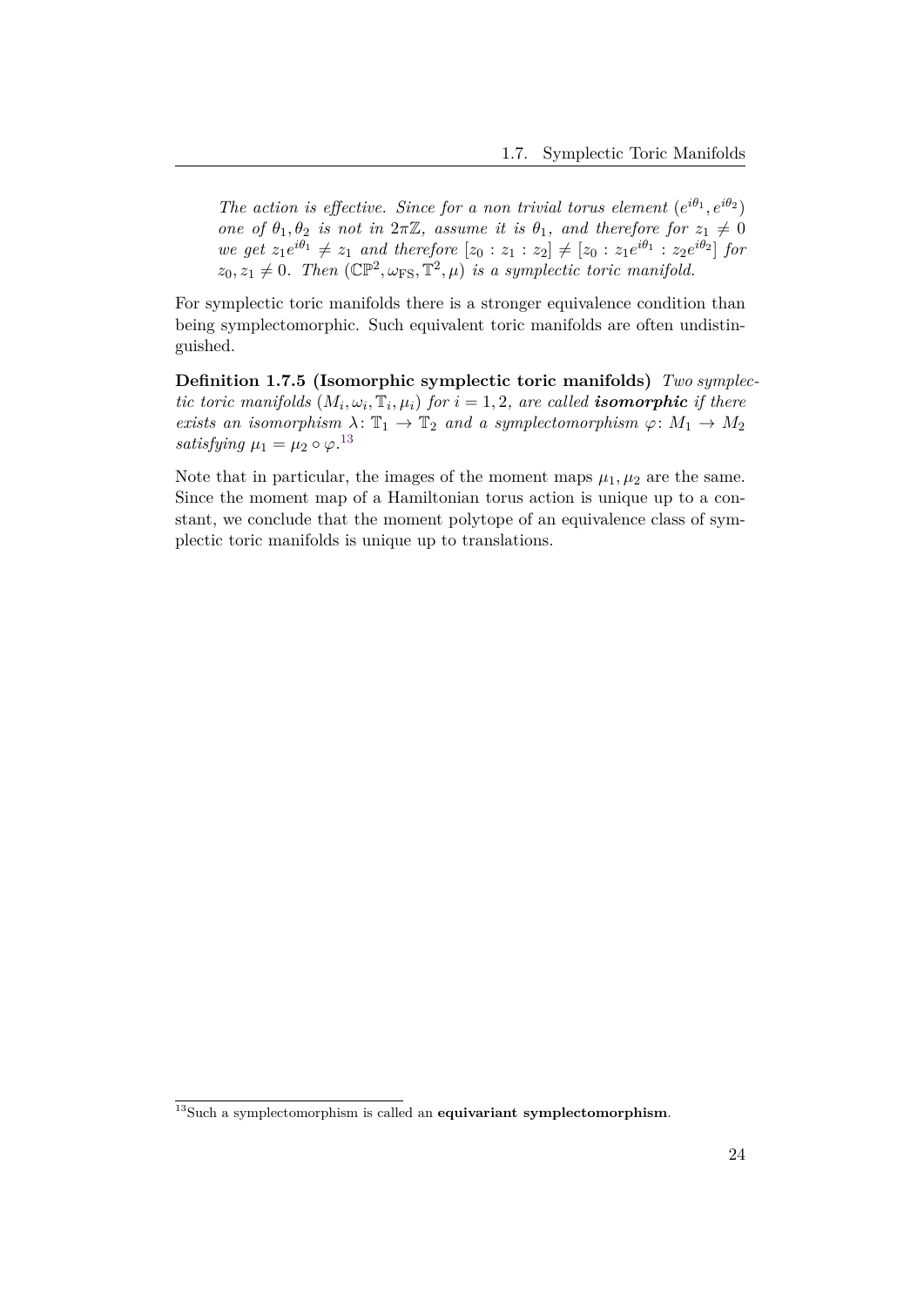Chapter 2

# <span id="page-27-0"></span>**Symplectic Reduction**

We have seen in Theorem [1.6.1](#page-23-1) that the image of the moment map of a symplectic toric manifold is a convex polytope. In Delzant's correspondence theorem, we would like to study the other direction. In this chapter, we present a tool to construct a symplectic toric manifold out of the data encoded in a given convex polytope: The symplectic reduction of an (old) symplectic manifold equipped with a Hamiltonian group action into a (new) symplectic manifold by taking quotients in the symplectic sense. The construction we will discuss was independently formulated by Meyer [\[19](#page-49-3)] on one side and by Marsden and Weinstein [\[15](#page-49-2)] on the other side.

**Definition 2.0.1 (Orbit space)** Let  $\psi$  be a G-action on a manifold M. *Then the orbit space* is the set of orbits defined as  $M/G := M / \sim$  equipped *with the quotient topology*<sup>[1](#page-27-1)</sup>. Here  $\sim$  *is the orbit equivalence relation* 

$$
p \sim q \iff p \in \text{orb}_{\Psi}(q).
$$

*We denote by* Π *the point-orbit projection, given by*

$$
\Pi\colon M\to M/G
$$

$$
p\mapsto [p]_{\sim}
$$

Note that the quotient topology is the weakest topology such that the map Π is continuous. In general, the orbit space is no longer a manifold; it does not even need to be Hausdorff.<sup>[2](#page-27-2)</sup> However, if the action is free and proper, the orbit space is well-behaved.

<span id="page-27-3"></span>**Theorem 2.0.2 (Quotient manifold theorem [\[18\]](#page-49-8))** Let  $\psi$  be a proper and *free action of G on M. Then the quotient space M/G admits the structure of*

<span id="page-27-1"></span><sup>&</sup>lt;sup>1</sup>In the quotient topology, a set  $U \subseteq M/G$  is open if and only if  $\Pi^{-1}(U) \subseteq M$  is open.

<span id="page-27-2"></span><sup>&</sup>lt;sup>2</sup>An example of a non-Hausdorff orbit space can be found in [\[13](#page-49-10), Example 21.2]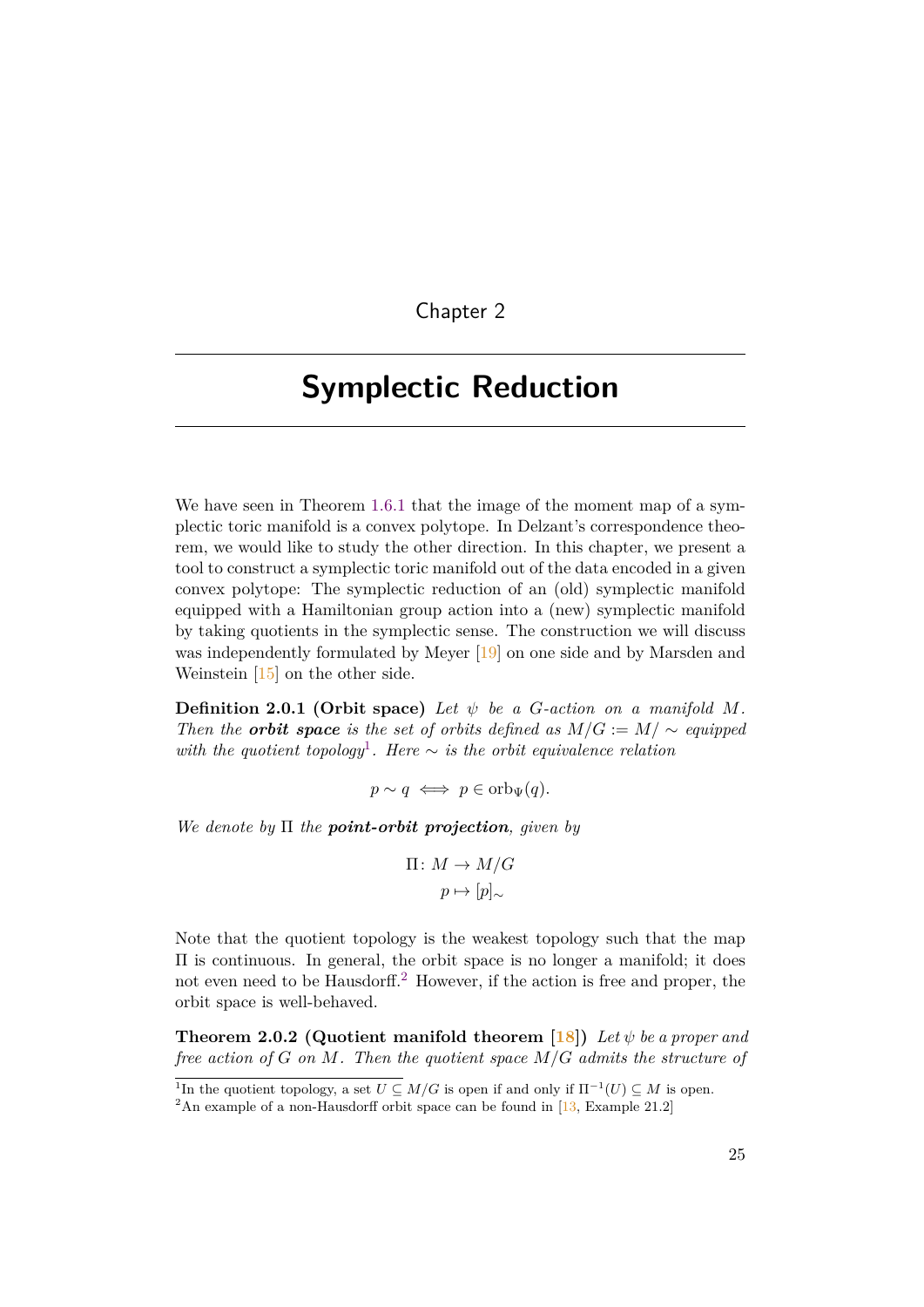*a smooth manifold of dimension* dim(*M*) *−* dim(*G*) *such that the point-orbit projection*  $\Pi$  *is a smooth submersion. Moreover,*  $\Pi: M \to M/G$  *is a principal G-bundle.*

<span id="page-28-0"></span>**Theorem 2.0.3 (Marsden-Weinstein [[15](#page-49-2)], Meyer [[19\]](#page-49-3))** *Let*  $(M, \omega, G, \mu)$ *be a Hamiltonian G-space for a compact Lie group <i>G.* Let  $i: \mu^{-1}\{0\} \hookrightarrow M$  be *the inclusion map. If G acts freely on*  $N = \mu^{-1}\{0\}$ *, then:* 

- *the orbit space*  $M_{\text{red}}$  :=  $N/G$  *is a manifold of dimension* dim $(M)$  2 dim(*G*)*,*
- $\Pi: N \to M_{\text{red}}$  *is a principal G-bundle, and*
- *there is a symplectic form*  $\omega_{\text{red}}$  *on*  $M_{\text{red}}$  *satisfying*  $i^*\omega = \Pi^*\omega_{\text{red}}$ *.*

**Definition 2.0.4 (Symplectic reduction)** *The pair*  $(M_{red}, \omega_{red})$  *is called the symplectic reduction* of  $(M, \omega)$  *with respect to*  $G$  *and*  $\mu$ *.* 

The proof of Theorem [2.0.3](#page-28-0) uses two lemmas. The first one is once again a statement from linear algebra.

<span id="page-28-2"></span>**Lemma 2.0.5** *Let*  $(V, \omega)$  *be a symplectic vector space with isotropic subspace I. Then*  $\omega$  *induces a canonical symplectic form*  $\Omega$  *on*  $I^{\omega}/I$ *.* 

**Proof** Let  $\iota: I^{\omega} \hookrightarrow V$  denote the inclusion. For  $v, w \in I^{\omega}$ , define

$$
\Omega([v],[w]) := \omega(\iota(v), \iota(w)).
$$

Then  $\Omega$  is well-defined since

$$
\omega(v+i,w+j) = \omega(v,w) + \omega(v,j) + \omega(i,w) + \omega(i,j) = \omega(v,w)
$$

for each  $i, j \in I$  by definition of the symplectic complement  $I^{\omega}$  and since  $\omega|_I \equiv 0.$ 

Moreover,  $\Omega$  is nondegenerate. Suppose that there is some  $[v] \in V/I$  with  $\Omega([v], [w]) = 0, \forall [w] \in I^{\omega}/I$ . Then  $\omega(\iota(v), \iota(w)) = 0, \forall w \in I^{\omega}$  and thus  $v \in I^{\omega} \cap (I^{\omega})^{\omega} = \{0\}.$ 

The second lemma concerns the kernel and image of  $d\mu_p$ . Because its proof is rather technical, we refer the reader to [\[5\]](#page-48-2). A crucial observation made in the proof is that the tangent space at an orbit is generated by the fundamental vector fields.

<span id="page-28-1"></span>**Lemma 2.0.6** *Let*  $(M, \omega, G, \mu)$  *be a Hamiltonian G-space for a compact Lie group G. Denote by*  $\mathfrak{g}_p$  *the Lie algebra of the stabiliser of*  $p \in M$ *. Then:* 

$$
\ker(d\mu_p) = (T_p \operatorname{orb}_{\psi}(p))^{\omega_p} \tag{2.0.1}
$$

$$
\operatorname{im}(d\mu_p) = \mathfrak{g}_p^0 = \{ \eta \in \mathfrak{g}^* \mid \langle \eta, X \rangle = 0, \forall X \in \mathfrak{g}_p \}
$$
 (2.0.2)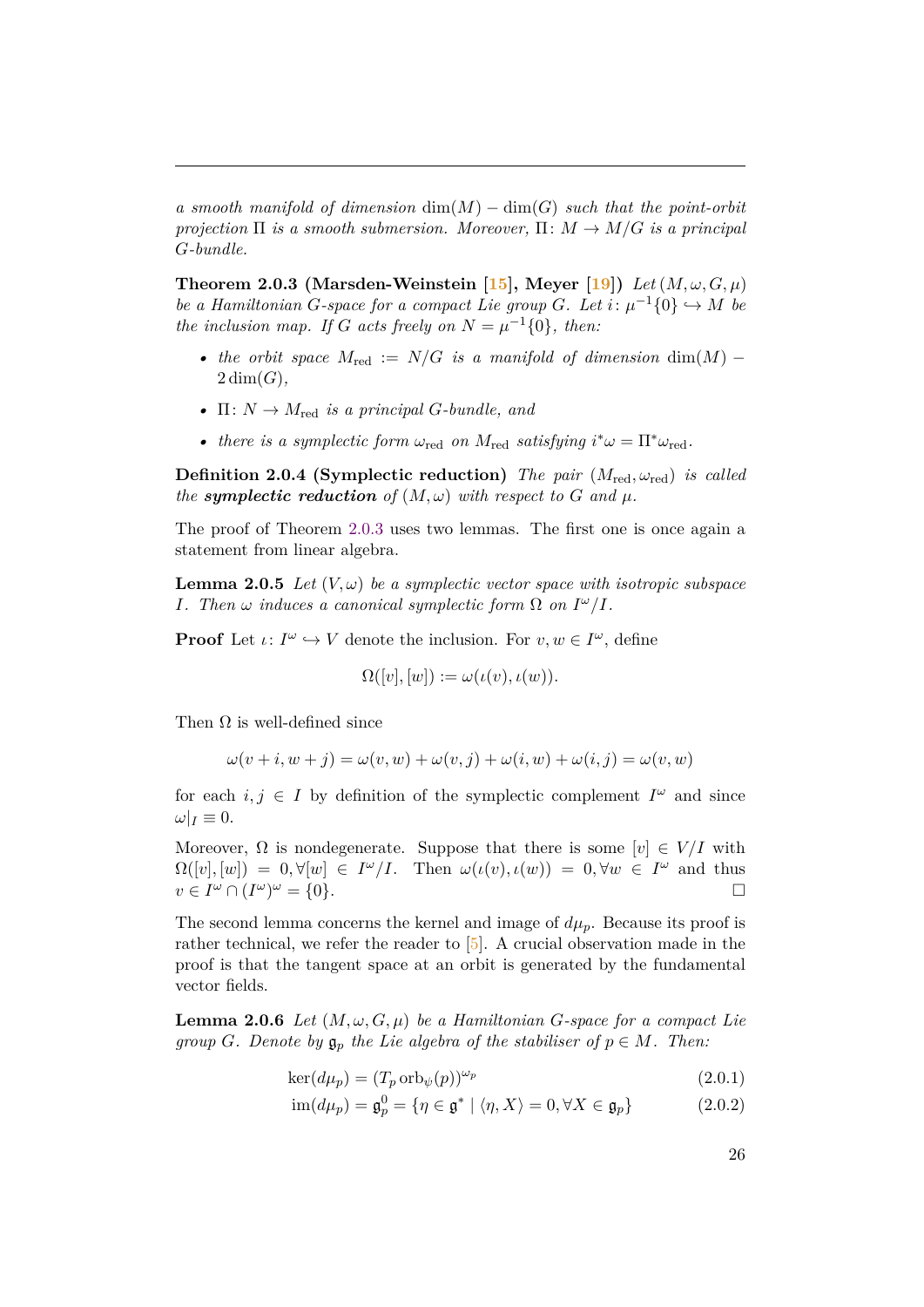*Moreover, if G acts freely on*  $N = \mu^{-1}\{0\}$ *, then N is a submanifold of codimension* dim(*G*). And the *G*-orbit at a point  $p \in N$  is an isotropic submanifold. *That is,*  $T_p$  orb $_p(p)$  *is an isotropic subspace of*  $T_pM$ *.* 

**Proof (of Theorem [2.0.3\)](#page-28-0)** From Lemma [2.0.6](#page-28-1), we know that  $N = \mu^{-1}\{0\}$ is a manifold of dimension  $dim(M) - dim(G)$ . Since *G* is compact, its action on *N* is proper. If it is in addition free, then we can apply Theorem [2.0.2](#page-27-3) to conclude the first two parts of the theorem.

Moreover, we know from Lemma [2.0.6](#page-28-1) that  $T_p$  orb $_\psi(p) \subseteq T_pM$  is isotropic for each  $p \in N$  with  $(T_p \text{orb}_{\psi}(p))^{\omega_p} = T_p N$ . Then Lemma [2.0.5](#page-28-2) gives a canonical symplectic structure on  $T_p N / T_p \text{ orb}_{\psi}(p)$ .

Since  $\Pi: N \to N/G$  is a submersion, again by Theorem [2.0.2,](#page-27-3) we have that  $D_p\Pi: T_pN \to T_{[p]}(N/G)$  is a surjective linear map whose kernel has dimension  $\dim(G)$ . Now observe that for each  $p \in N$ , the orbit  $\text{orb}_{\psi}(p)$  at p is a  $\dim(G)$ dimensional subspace on which  $\Pi$  is constant. We conclude that  $T_p$  orb $_p(p)$  = ker(*D*Π) and that the map

$$
T_p N / T_p \operatorname{orb}_{\psi}(p) \to T_{[p]}(N/G)
$$

$$
[\xi] \mapsto D\Pi(\xi)
$$

is an isomorphism.

By Lemma [2.0.5,](#page-28-2)  $\omega_p$  together with this ismorphism then induces a symplectic form  $(\omega_{\text{red}})_p$  on the vector space  $T_{[p]}(N/G)$ . Since  $\omega$  is *G*-invariant, the values depend only on the orbit of *p* and thus  $\omega_{\text{red}}$  is well-defined for points in  $N/G$ . It is left to show that this pointwise defined  $\omega_{\text{red}}$  is a closed 2-form.

To show that  $\omega_{\text{red}}$  is indeed a 2-form, we use the differential Form criterion ([\[18](#page-49-8), Theorem 21.5]). For this, let  $X, Y \in \mathfrak{X}(N/G)$  be two vector fields. Then  $X = D\Pi[X']$  and  $Y = D\Pi[Y']$  for  $X', Y' \in \mathfrak{X}(N)$ . Then, by definition,  $\omega_{\text{red}}(X, Y) = \omega(X', Y') \in C^{\infty}(N/G).$ 

Closedness follows from the fact that the exterior differential commutes with the pullback of a map (see  $[18, \text{Lemma } 23.4]$  $[18, \text{Lemma } 23.4]$  $[18, \text{Lemma } 23.4]$ ).

Finally,

$$
i^*\omega(\xi,\zeta) = \omega_p(D_p i\xi, D_p i\zeta)
$$
  
=  $(\omega_{\text{red}})_p([\xi], [\zeta])$   
=  $(\omega_{\text{red}})_p(D_p \Pi \xi, D_p \Pi \zeta)$   
=  $\Pi^*(\omega_{\text{red}})_p(\xi, \zeta)$ 

for all  $\xi, \zeta \in T_pN$  and thus  $i^*\omega = \Pi^*\omega_{\text{red}}$ .

<span id="page-29-0"></span>**Example 2.0.7** *Consider the standard symplectic space*  $(\mathbb{C}^{n+1}, \omega_0)$  *with an* S 1 *-action given by multiplying with e iθ. This action is Hamiltonian with moment map*  $\mu(\theta) = \frac{1}{2}|z|^2 - \frac{1}{2}$  $\frac{1}{2}$ .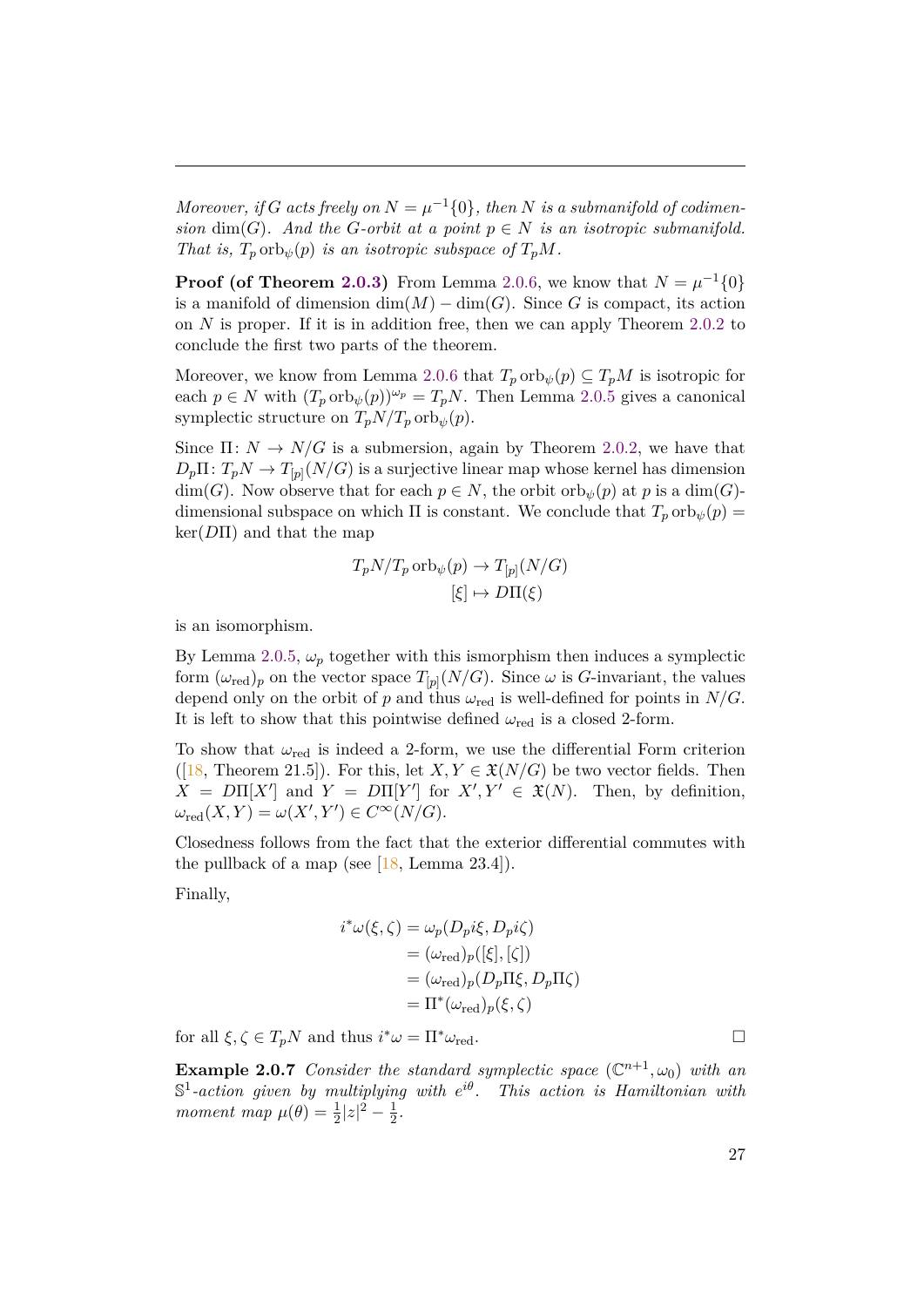*Its zero level set is*  $N = \mu^{-1}(\{0\}) = \{z \in \mathbb{C}^{n+1} \mid |z| = 1\}$ *. Since the action of*  $\mathbb{S}^1$  *on N is given by multiplication with with*  $e^{i\theta}$ *, we conclude that the quotient space*  $N/\mathbb{S}^1$  *is isomorpic to*  $\mathbb{CP}^n$ *. Moreover, as any*  $z \in N$  *has some non-zero coordinate, then*  $e^{i\theta}z \neq z$  *for any*  $\theta \notin 2\pi\mathbb{Z}$ *. Ths implies that*  $\mathbb{S}^1$  *acts freely on N.*

*By Theorem [2.0.3,](#page-28-0) the quotient manifold*  $M_{\text{red}} = N/\mathbb{S}^1 \cong \mathbb{CP}^n$  *admits a symplectic form*  $\omega_{FS}$ *. In the appendix, it is shown that this symplectic form is equal to the Fubini-Study form ω*FS*, which we already mentioned in Example [1.6.3](#page-23-2).*

<span id="page-30-0"></span>**Proposition 2.0.8** *Let*  $H$  *be another Lie group acting on*  $(M, \omega)$  *in a Hamiltonian way with moment map*  $\eta: M \to \mathfrak{h}^*$ . If the *H*-action commutes with the *G*-action and if  $\eta$  is *G*-invariant, then  $M_{\text{red}} = N/G$  inherits a Hamiltonian *action of H and a moment map*  $\eta_{red}: M_{red} \to \mathfrak{h}^*$  *satisfying*  $\eta_{red} \circ \Pi = \eta \circ i$ , *where i denotes the inclusion map and* Π *the projection map.*

**Proof** The *H*-action  $\psi$  induces an *H*-action  $\psi_{\text{red}}$  on  $M_{\text{red}}$  given by:

$$
(\psi_{\mathrm{red}})_h([p]):=\Pi\Bigl(\psi_h\bigl(i(p)\bigr)\Bigr).
$$

for  $h \in H$ . It is well-defined since the two actions commute and the images under  $\psi_h$  of two elements in the same *G*-orbit end up in the same *G*-orbit.

Define  $\eta_{red}: M_{red} \to \mathfrak{h}^*$  by  $\eta_{red}([p]) := \eta(i(p))$ . This is well-defined since  $\eta$  is by assumption *G*-invariant and is thus constant on *G*-orbits. And by definition  $\eta_{\text{red}} \circ \Pi = \eta \circ i.$ 

It is left to show that *η*red is indeed a moment map for the induced *H*-action on *M*red.

Let  $X \in \mathfrak{h}$ . We denote by  $X^{\#}$  be the fundamental vector field associated to *X* with respect to  $\psi$  and by  $X_{\text{red}}^{\#}$  the one with respect to  $\psi_{\text{red}}$ . Then

$$
X_{\text{red}}^{\#}([p]) = D_e \psi_{\text{red}}^{[p]} X = D_e (\Pi \circ \psi^{i(p)}) X = D_{[p]} \Pi \circ D_e \psi^{i(p)} X
$$

for each  $[p] \in M_{\text{red}}$ .

By using  $i^*\omega = \Pi^*\omega_{\text{red}}$  and  $d\eta^X = \iota_{X^{\#}}\omega$ , we get for  $p \in N$  and  $\xi \in T_pN$ :

$$
\iota_{X_{\text{red}}^{\#}}(\omega_{\text{red}})_{[p]}(D_{[p]}\Pi\xi) = (\omega_{\text{red}})_{[p]}(X_{\text{red}}^{\#}([p]), D_{[p]}\Pi\xi)
$$
  
\n
$$
= (\omega_{\text{red}})_{[p]}(D_e\psi_{\text{red}}^{[p]}X, D_{[p]}\Pi\xi)
$$
  
\n
$$
= (\omega_{\text{red}})_{[p]}(D_{[p]}(\Pi) \circ D_e\psi^{i(p)}X, D\Pi\xi)
$$
  
\n
$$
= (\Pi^*\omega_{\text{red}})_p(D_e\psi^{i(p)}, \xi)
$$
  
\n
$$
= (i^*\omega)_p(X^{\#}, \xi)
$$
  
\n
$$
= d\eta^X(\xi)
$$
  
\n
$$
= d\eta_{\text{red}}^X(D\Pi\xi)
$$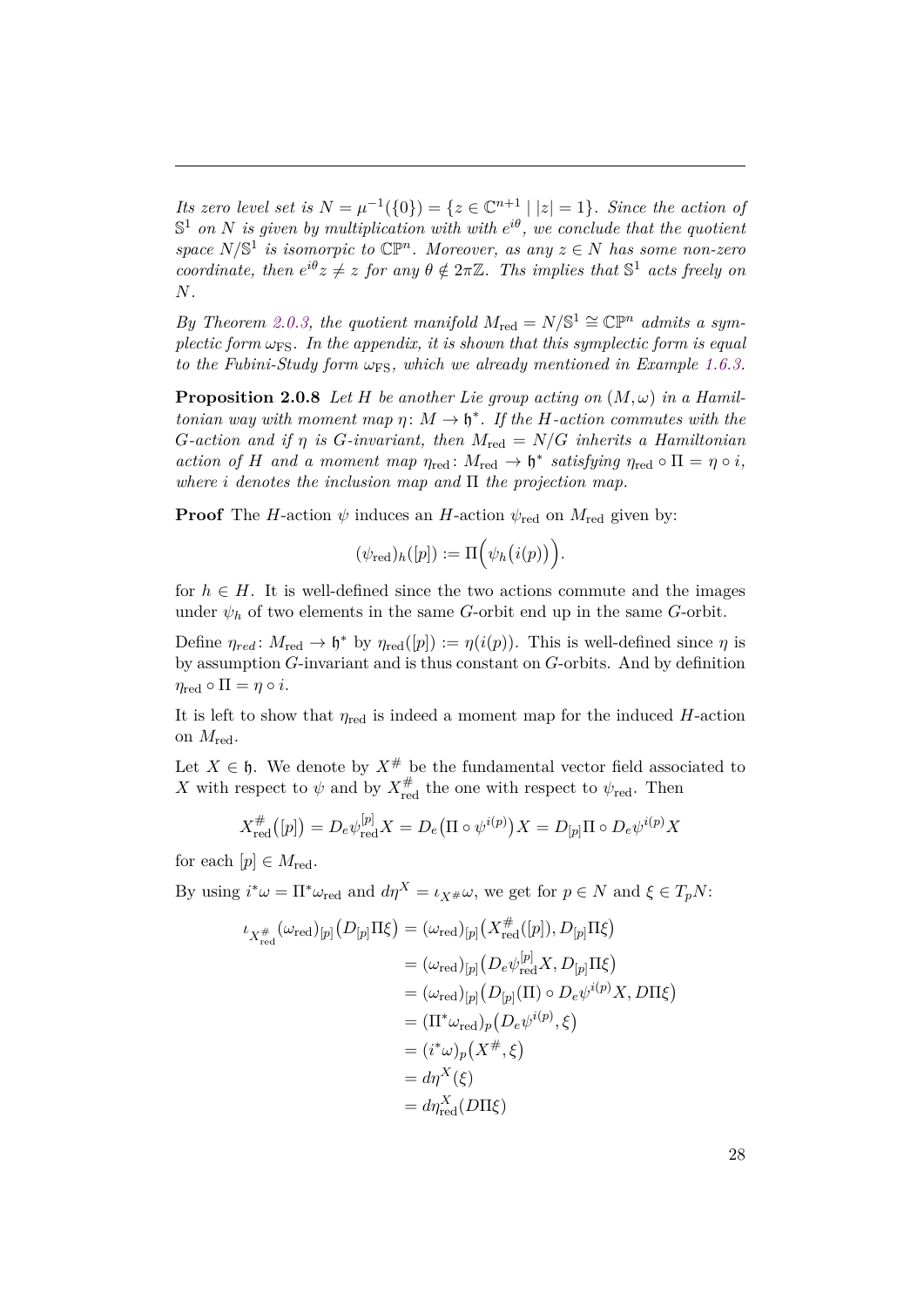In the proof of Theorem [2.0.3,](#page-28-0) we have seen that every element of  $T_{[p]}M_{\text{red}}$  is of the form  $D_{[p]} \Pi \xi$  for some  $\xi \in T_p N$ . And thus  $\iota_{X_{\text{red}}^{\#}} \omega = d\eta_{\text{red}}^X$ .

Since the *G*-action commutes with the *H*-action, *η*red directly inherits the second condition of a moment map from  $\eta$ .  $\Box$ 

**Example 2.0.9** *Here we revisit Example [1.6.3](#page-23-2) and calculate the moment map of the action on the projective plane. For this, we consider the Hamiltonian*  $\mathbb{S}^1$ -space  $(\mathbb{C}^4, \omega_0, \mathbb{S}^1, \mu)$  *visited in Example* [2.0.7](#page-29-0) *with moment map* 

$$
\mu(z) = \frac{1}{2}|z|^2 - \frac{1}{2}
$$

*such that the reduced space is given by*  $(\mathbb{CP}^2, \omega_{FS})$ *. Then we look at the*  $\mathbb{T}^2$ *action on* C 3 *given by*

$$
(e^{i\theta_1}, e^{i\theta_2}) \cdot (z_0, z_1, z_2) = (z_0, z_1 e^{i\theta_1}, z_2 e^{i\theta_2}).
$$

*This is a special case of the action encountered in Example [1.4.10](#page-18-0) and has moment the map*

$$
\eta(z_0, z_1, z_2) = \frac{1}{2}(|z_1|^2, |z_2|^2).
$$

*Both actions commute and η is invariant under the* S 1 *-action since it only depends on the absolute values of the entries.*

*Then*  $\mu^{-1}(\{0\}) = \{[z_0, z_1, z_2] \in \mathbb{CP}^2 \mid |z|^2 = 1\}$  *and under the identification*  $\mu^{-1}(\{0\}) \cong \mathbb{CP}^2 \setminus \{0\}, \ we \ get \ \eta_{\text{red}}([z_0, z_1, z_2]) = \frac{1}{2}(\frac{|z_1|}{|z|}, \frac{|z_2|}{|z|})$  $\frac{|z_2|}{|z|}$ ).

<span id="page-31-0"></span>**Remark 2.0.10** *A special case of Proposition [2.0.8](#page-30-0) is the reduction for product groups.* Let  $G = G_1 \times G_2$  be the product of two compact and connected Lie *groups*  $G_1$  *and*  $G_2$ *. Suppose that*  $(M, \omega, G, \mu)$  *is a Hamiltonian*  $G$ *-space with moment map*

$$
\mu\colon M\to\mathfrak{g}^*\cong\mathfrak{g}_1^*\oplus\mathfrak{g}_2^*.
$$

*Then*  $\mu$  *is of the form*  $\mu = (\mu_1, \mu_2)$  *where*  $\mu_i : M \to \mathfrak{g}_i^*$  *for*  $i = 1, 2$ *. Since conjugation by*  $g_1 \in G_1$  *is equal to the identity on*  $G_2$ ,  $Ad_{g_1}^*$  *is the identity on*  $\mathfrak{g}_2^*$  *and therefore equivariance of*  $\mu$  *implies that*  $\mu_2$  *is invariant under the action of*  $G_1$ *. Similarly,*  $\mu_1$  *is invariant under the action of*  $G_2$ *.* 

*If*  $G_1$  *acts freely on*  $Z_1 := \mu_1^{-1}(\{0\})$ *, we can reduce*  $(M, \omega)$  *with respect to the G*1*-action and obtain the reduced space M*<sup>1</sup> *with the corresponding reduced symplectic form*  $\omega_1$ *.* 

*Since the induced Hamiltonian*  $G_2$ -action on  $(M, \omega)$  *commutes with the*  $G_1$ *action and*  $\mu_1$  *is*  $G_2$ *-invariant, Proposition [2.0.8](#page-30-0) tells us that*  $(M_1, \omega_1)$  *inherits a Hamiltonian action of*  $G_2$  *with moment map*  $\eta_2 \colon M_1 \to \mathfrak{g}_2^*$  *satisfying*  $\eta_2 \circ \Pi_1 =$  $\mu_2 \circ i_1$ , where  $\Pi_1: Z_1 \to M_1$  *is the projection map and*  $i_1: Z_1 \to M$  *is the inclusion map.*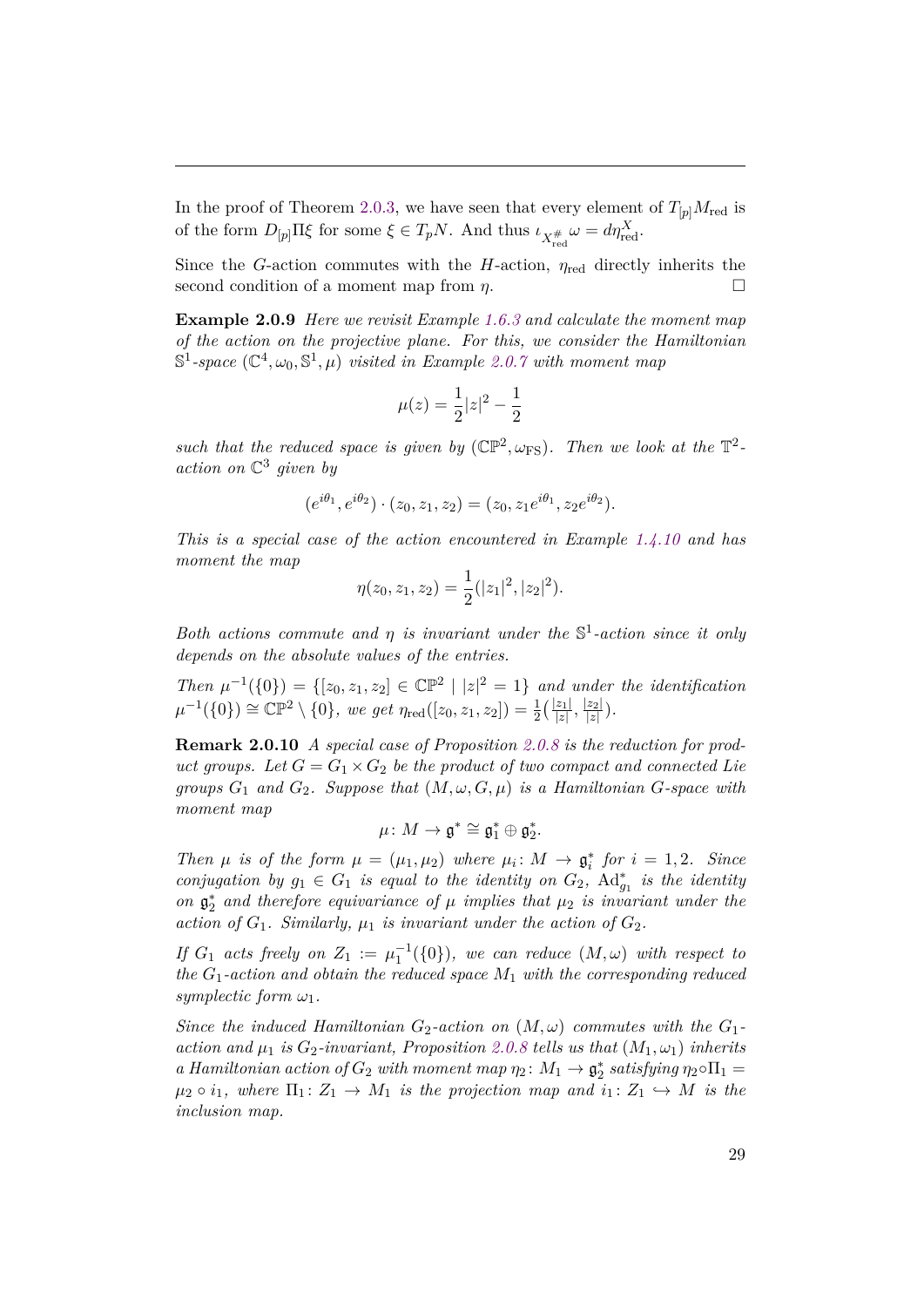Chapter 3

# <span id="page-32-0"></span>**Delzant's Theorem**

In this chapter, we bring the ingredients of the previous chapters together to formulate Delzant's correspondence theorem and prove its surjectivity part.

**Theorem 3.0.1 (Delzant [[9\]](#page-48-1))** *Equivalence classes of toric manifolds are classified by Delzant polytopes up to translation. More precisely, there is a bijective correspondence between toric manifolds and Delzant polytopes induced by the moment map:*

> *{toric manifolds} → {Delzant polytopes}* (*mod equivalence*) (*mod translations*)  $(M^{2n}, \omega, \mathbb{T}^n, \mu) \mapsto \mu(M)$

In order to understand this correspondence, we first define and discuss Delzant polytopes, a class of convex polytopes with special properties. In Theorem [1.6.1](#page-23-1), we already saw that the image of a moment map is a convex polytope. However, it is left to show that it also fullfills the requirements to be a Delzant polytope for the map to be well-defined. Then we establish that we can map a symplectic toric manifold to a Delzant polytope. We will omit the proof of injectivity because we do not have the required tools for the proof. However, we will show that this map is surjective by constructing a symplectic toric manifold corresponding to a given Delzant polytope using symplectic reduction. Finally, we will discuss how this construction can be further interpreted.

### <span id="page-32-1"></span>**3.1 Delzant Polytopes**

First we introduce some definitions in the context of convex polytopes. A **convex polytope**  $P$  in  $\mathbb{R}^n$  is the convex hull of a set P of finitely many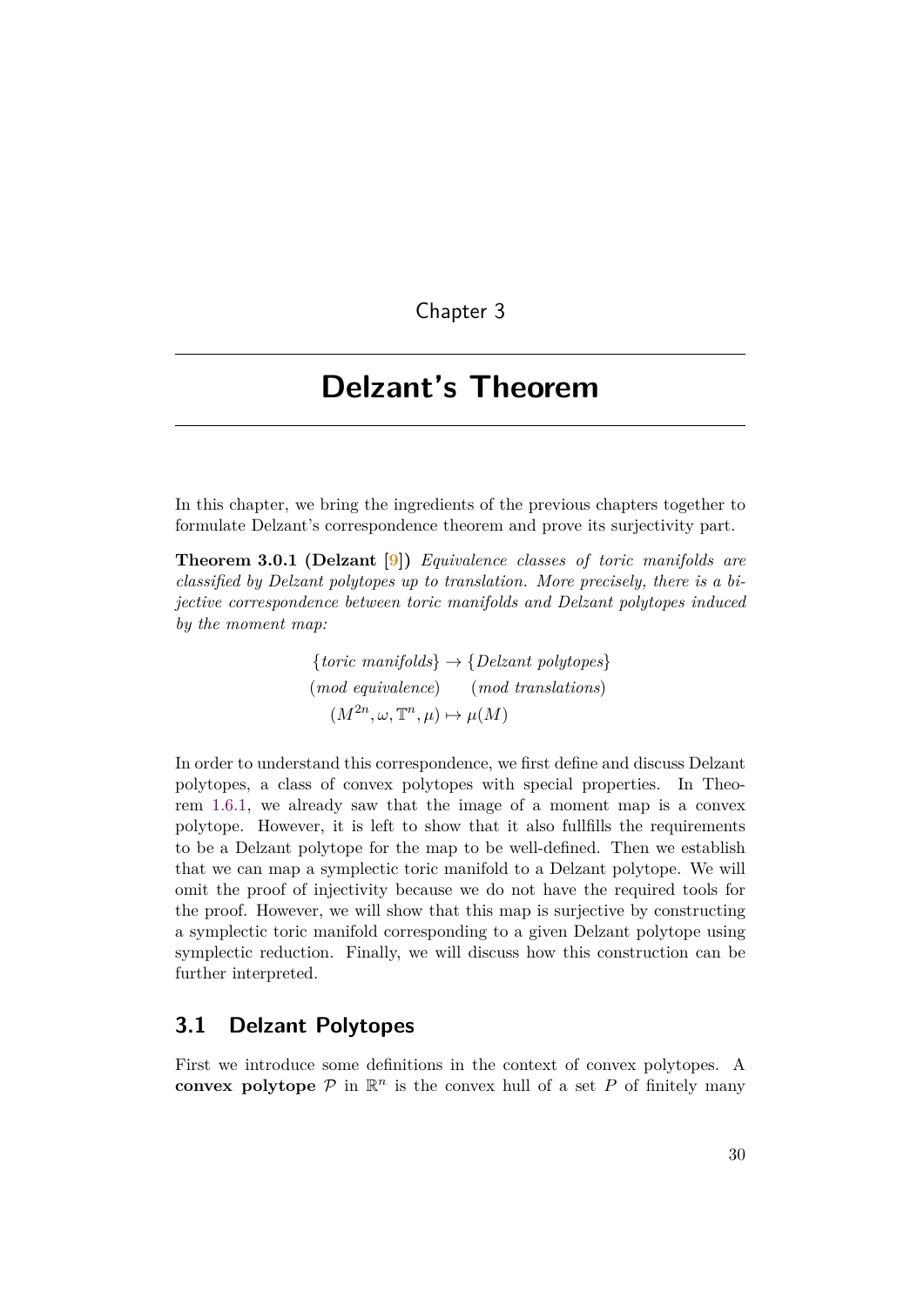

<span id="page-33-3"></span>**Figure 3.1:** Examples of Delzant polytopes

points.<sup>[1](#page-33-0)</sup> Equivalently<sup>[2](#page-33-1)</sup>, it is the bounded intersection of finitely many halfspaces. We call a polytope  $P$  *d*-dimensional if its affine hull is *d*-dimensional. The **faces** of a polytope  $P$  are the intersections of  $P$  with hyperplanes tangent to *P* and the dimension of a face is the dimension of its affine hull. Zerodimensional faces are also called **vertices**, one-dimensional ones are called **edges** and  $(\dim(\mathcal{P}) - 1)$ -dimensional ones are called **facets**. The vertices of  $P := \text{conv}(P)$  can also be characterised as the set of points  $p \in P$  such that conv $(P \setminus \{p\}) \neq P$ .

Definition 3.1.1 (Delzant polytope) *A* Delzant polytope  $\Delta$  in  $\mathbb{R}^n$  is a *polytope satisfying:*

- *1. simplicity, that is, there are n edges meeting at each vertex.*
- *2. rationality, that is, the edges meeting at a vertex τ are of the form*  $\{\tau + tu_k \mid 0 \le t \le T, T > 0, u_k \in \mathbb{Z}^n\}.$
- [3](#page-33-2). **smoothness**<sup>3</sup>, that is, for each vertex, the corresponding  $u_1, \ldots, u_n$  can be chosen to form a  $\mathbb{Z}$ -basis of  $\mathbb{Z}^n$ .

Notice that translating a Delzant polytope  $\Delta \subseteq \mathbb{R}^n$  by some vector  $v \in \mathbb{R}^n$ gives another Delzant polytope since the conditions at the vertices do not change. Also applying some linear transformation  $A \in GL(n, \mathbb{Z})$  gives another Delzant polytope since  $A$  maps a  $\mathbb{Z}$ -basis of  $\mathbb{Z}^n$  onto another one. Moreover, observe that the smoothness condition is equivalent to the premise that the matrix having the  $u_i$  as columns has determinant equal to  $\pm 1$ . The following examples are stated as exercises in [[7](#page-48-3)] with additional hints in [[6](#page-48-4)].

<span id="page-33-0"></span><sup>&</sup>lt;sup>1</sup>There are many characterisations of the convex hull of a finite point set *P*. For instance, it is the set of all convex combinations of points in *P*.

<span id="page-33-1"></span> $2$ This is called the Minkowsky-Weyl theorem or the main theorem of polytopes, one of the most fundamental result in polytope theory. See [\[24](#page-49-11)] for its proof.

<span id="page-33-2"></span><sup>&</sup>lt;sup>3</sup>A brief note on the name of this property: Delzant polytopes correspond to smooth projective toric varieties and this property corresponds to the smoothness of the variety for more, see  $[8]$ .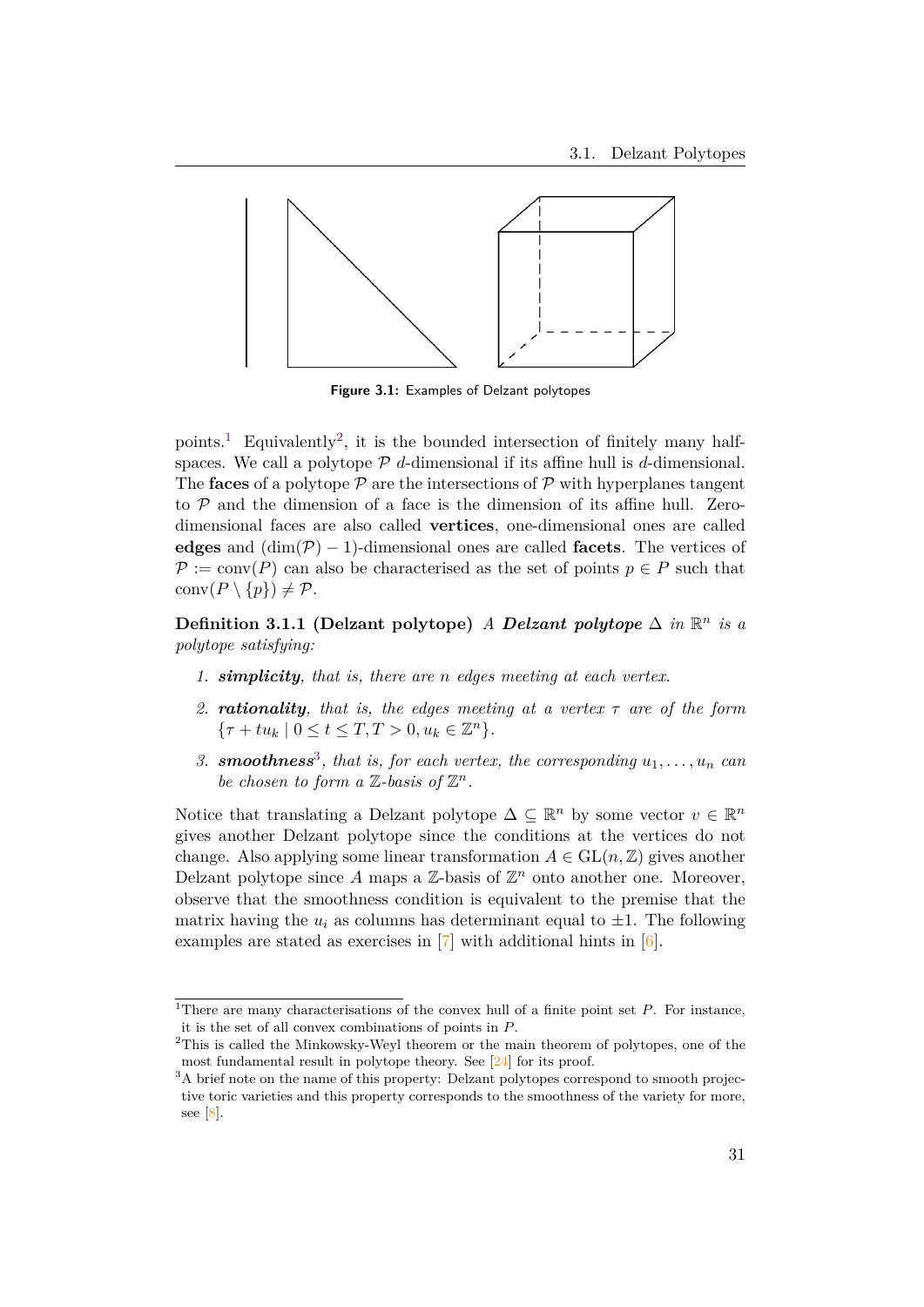#### <span id="page-34-0"></span>**Example 3.1.2**

- *1. In Figure [3.1](#page-33-3) there are three examples of polytopes that are Delzant: a closed interval, an isosceles triangle, and a cube.*
- *2. Up to translations and linear transformations in* GL(2*,* Z)*, Delzant poly* $topes in  $\mathbb{R}^2$  on three vertices are represented by the one-parameter fam$ *ily of (isosceles, rectangular) triangles*  $\Delta_{\alpha}$  *with vertices*  $(0,0), (\alpha,0)$  *and*  $(0, \alpha)$  *for*  $\alpha > 0$ *.*

*First notice that for each*  $\alpha > 0$ *, the triangle*  $\Delta_{\alpha}$  *is indeed Delzant since it satisfies simplicity and the vectors u*1*, u*<sup>2</sup> *and u*<sup>3</sup> *can be chosen to* be  $\{(0,1), (1,0)\}, \{(-1,0), (-1,1)\}, \text{ and } \{(0,-1), (1,-1)\}, \text{ respectively.}$ *Hence the rationality and smoothness conditions are both satisfied.*

Let  $\Delta \subseteq \mathbb{R}^2$  be a Delzant triangle with vertices p, q and r. After trans*lating*  $\Delta$ *, we can assume*  $p = (0,0)$  *and therefore we only need to find some*  $A \in GL(2,\mathbb{Z})$  *that transforms*  $\Delta$  *into an isosceles triangle with a right angle at p. Let u*1*, u*<sup>2</sup> *be* Z*-vectors defining the edges at p, forming a*  $\mathbb{Z}$ -basis. Then there exists an  $A \in GL(2, \mathbb{Z})$  that transforms the basis *vectors into the standard basis vectors. That is*  $Au_i = e_i$  *for*  $i = 1, 2$ *. In particular after applying A to*  $\Delta$ *, we get a right angle at*  $p' = p$  *with edges in*  $\{p + te_i \mid t \geq 0, i = 1, 2\}$ *.* 

*Denote the lengths of the two edges meeting at p by a and b. The new triangle*  $\Delta' = A\Delta$  *is still Delzant with an edge between*  $q'$  *and*  $r'$  *in*  ${q' + t(-a, b) \mid t > 0}$ *. Thus the vector* (*−a, b*) *has to be a multiple of the vector u corresponding to this edge. That is,*

$$
\alpha u := \alpha(-a', b') = (-a, b).
$$

*In order to satisfy the smoothness condition at q ′ and r ′ , each one of*  $\{(0,1), (-a',b')\}$  and  $\{(1,0), (a', -b')\}$  has to form a Z-basis of  $\mathbb{Z}^2$ . This *only works if*  $a', b' \in \{\pm 1\}$  *and thus both edges meeting at p have the same length*  $\alpha$ *. After multiplying*  $\tilde{A}$  *with some reflection, if necessary, the vertices of*  $\Delta'$  *are given by*  $(0,0), (\alpha,0)$ *, and*  $(0,\alpha)$  *as desired.* 

*3. Consider the trapezoid shown in Figure [3.2](#page-35-0). We claim that it is Delzant if and only if*  $c = nb$  *for some*  $n \in \mathbb{N}_0$ *. Such a trapezoid is called a Hirzebruch trapezoid.*

*The first two conditions are clearly satisfied and so is the smoothness condition at the vertices*  $(0,0)$  *and*  $(0,b)$ *. In order to satisfy the smoothness condition at*  $(a, b)$  *and*  $(a + c, 0)$  *a*  $\mathbb{Q}$ *-multiple of*  $(c, -b)$  *together*  $with$   $(-1,0)$  *has to be a*  $\mathbb{Z}$ -basis. For this, *b has to divide c and thus*  $c = nb$  *for some*  $n \in \mathbb{N}_0$ .

*4. Up to translations and linear transformations in* GL(2*,* Z)*, the Delzant polytopes in* R <sup>2</sup> *on four vertices are given by the Hirzebruch trapezoids*  $H_{a,b,n}$ *, where*  $a, b > 0$  *and*  $n \in \mathbb{N}_0$ *.*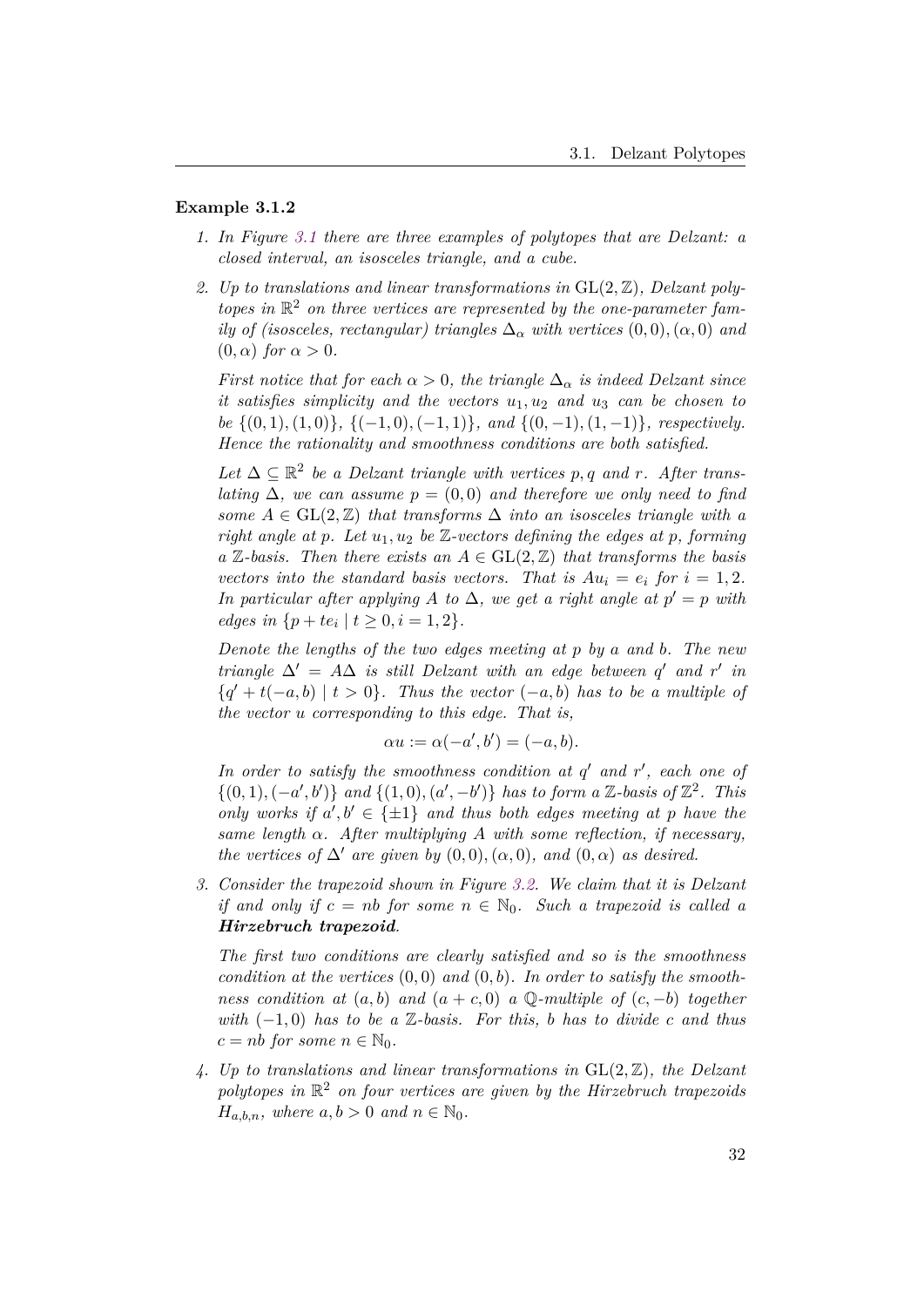

<span id="page-35-0"></span>**Figure 3.2:** The trapezoid is a Hirzebruch trapezoid if  $c = nb$ 

Let  $\Delta \subseteq \mathbb{R}^2$  be a Delzant polytope with four vertices. After translation *we can assume that one of them is* (0*,* 0)*. As in the triangular case, the smoothness condition at*  $(0,0)$  *implies that there is some*  $A \in GL(2,\mathbb{Z})$ *such that*  $A\Delta = \Delta'$  *has a right angle at*  $(0,0)$  *and that the second vertices of the edges meeting at* (0*,* 0) *are of the form* (0*, b*) *and* (*a,* 0)*, respectively for some*  $a, b \in \mathbb{Z}^+$ .

*Using the smoothness condition at* (0*, b*)*, we conclude that the second vector has to complete a* Z*-basis with* (0*,* 1) *and thus is of the form*  $(1, B)$  *for some*  $B \in \mathbb{Z}$ *. Observe that it cannot be*  $-1$  *since the polygon is convex. Similarly, the second vector at* (*a,* 0) *has to be of the form*  $(A, 1)$  *for some*  $A \in \mathbb{Z}$ .

*Since the polygon is convex and satisfies the smoothness condition at the fourth vertex, the two edges meeting at the fourth vertex, pointing to this vertex, give rise to a positively oriented*  $\mathbb{Z}$ -basis  $\{(A, 1), (1, B)\}$ *. And thus*

$$
-1 = \det \begin{pmatrix} A & 1 \\ 1 & B \end{pmatrix} = BA - 1.
$$

*Therefore either*  $B = 0$  *or*  $A = 0$  *which implies that*  $\Delta'$  *has to be a trapezoid, more precisely a Hirzebruch trapezoid.*

*5. Figure [3.3](#page-36-1) demonstrates three examples of polytopes that are not Delzant. The ocahedron fails the simplicity condition at each vertex, the rotated triangle fails the rationality condition at each vertex if*  $\theta \in \mathbb{R}$  *is chosen carefully and the non-isosceles rectangular triangle fails the smoothness condition at* (0*,* 1) *and* (2*,* 0)*.*

In order to construct a symplectic toric manifold out of a Delzant polytope, we convert the Delzant conditions into similar conditions in terms of normal vectors to the facets.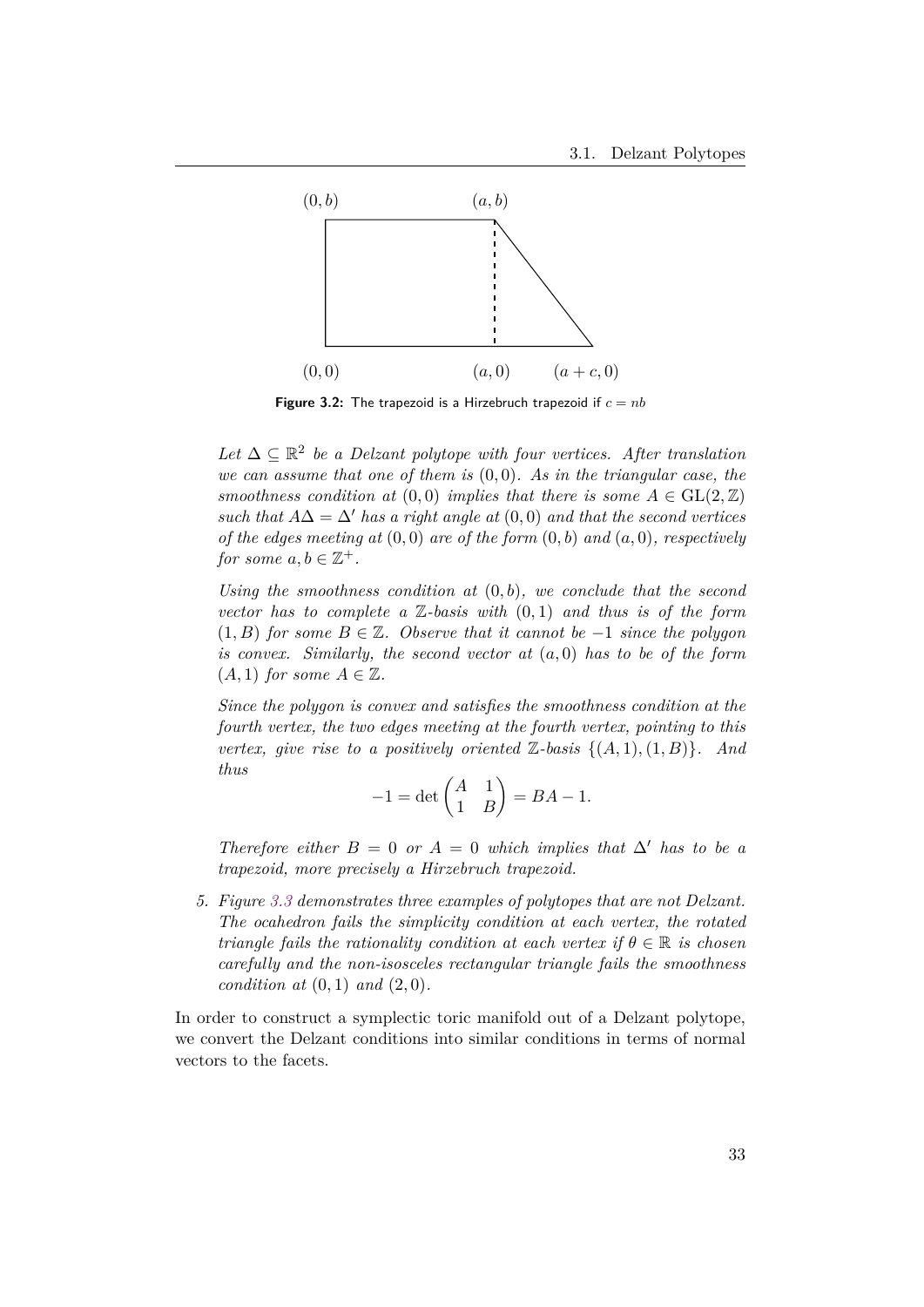

<span id="page-36-1"></span>**Figure 3.3:** Examples for non Delzant polytopes

**Definition 3.1.3 (Primitive vector)** *A vector*  $v \in \mathbb{Z}^n$  *is called primitive if it cannot be written in the form*  $lv'$  *for*  $l \in \mathbb{Z}, |l| > 1$  *and*  $v' \in \mathbb{Z}^n$  *or equivalently, if the gcd of entries is equal to one.*

<span id="page-36-2"></span>**Proposition 3.1.4** *Let*  $\Delta \subseteq \mathbb{R}^n$  *be a Delzant polytope and v some vertex of* ∆*. Then there are n facets meeting at v and the primitive inward-pointing normal vectors to these facets form a*  $\mathbb{Z}$ -basis of  $\mathbb{Z}^n$ .

<span id="page-36-0"></span>**Proof** After a translation, we can assume that  $v = 0$ . Let  $u_1, \ldots, u_n$  be a  $\mathbb{Z}$ -basis of  $\mathbb{Z}^n$  arising from the Delzant conditions. Then there exists a matrix  $A \in GL(n, \mathbb{Z})$  such that  $Au_i = e_i$  for  $i = 1, \ldots, n$ , where  $e_1, \ldots, e_n$  is the standard basis of  $\mathbb{Z}^n$ . Denote by  $\Delta' := A\Delta$  the transformed polytope.

One can show that  $\Delta'$  lies inside the cone based at  $v = 0$  spanned by the vectors  $e_i$ , see  $[24, \text{Lemma } 3.6]$  $[24, \text{Lemma } 3.6]$  $[24, \text{Lemma } 3.6]$ . Now let

$$
H_i := \{ x \in \mathbb{R}^n \mid \langle e_i, x \rangle = 0 \}
$$

be the hyperplane at  $v = 0$  with primitive inner normal  $e_i$ . Then by the above statement,  $\Delta'$  lies in the positive half-space bounded by  $H_i$ . Consider *F*<sup>*i*</sup> := ∆<sup>*′*</sup>∩*H*<sub>*i*</sub>. By convexity of ∆<sup>*'*</sup> and by definition of  $H_i$ ,  $v + \sum_{j \neq i} t_j e_j \in F_i$  for small enough  $t_j > 0$ . Moreover, the affine hull of  $F_i$  is given by  $\{v + \sum_{j \neq i} t_j e_j \mid$  $t_j \in \mathbb{R}$ . Thus  $F_i$  is *n*−1-dimensional and therefore a facet of  $\Delta'$ . The primitive inner unit normal at the facet  $F_i$  is  $e_i$ .

Since *A* is invertible, there are *n* facets of  $\Delta$  meeting at *v* with outer or inner unit normals  $A^{-1}e_i =: v_i$ . Since  $A \in GL(n, \mathbb{Z})$  these  $v_i$  form a  $\mathbb{Z}$ -basis of  $\mathbb{Z}^n$ . Let  $v_i = l u_i$  for some  $u_i \in \mathbb{Z}^n$ . Then  $e_i = A v_i = l A u_i$  and thus  $l = \pm 1$  and we conclude that  $v_i$  is primitive.  $\Box$ 

**Example 3.1.5** *Consider a triangle with vertices*  $(0,0)$ *,*  $(a,0)$ *, and*  $(0,b)$  *where*  $a, b \in \mathbb{Z}^+$ . Then the primitive inward-pointing normal vectors at the facets are given by: (1,0), (0,1), and (b',a'), where  $da' = a$  and  $db' = b$  with  $d = \gcd(a, b)$ . *From Example* [3.1.2](#page-34-0) *we know that the triangle is Delzant if and only if*  $a = b$ and indeed this is the only possibility for  $(a', b')$  to form a Z-basis of  $\mathbb{Z}^2$  with *either one of*  $(1,0)$  *and*  $(0,1)$ *.*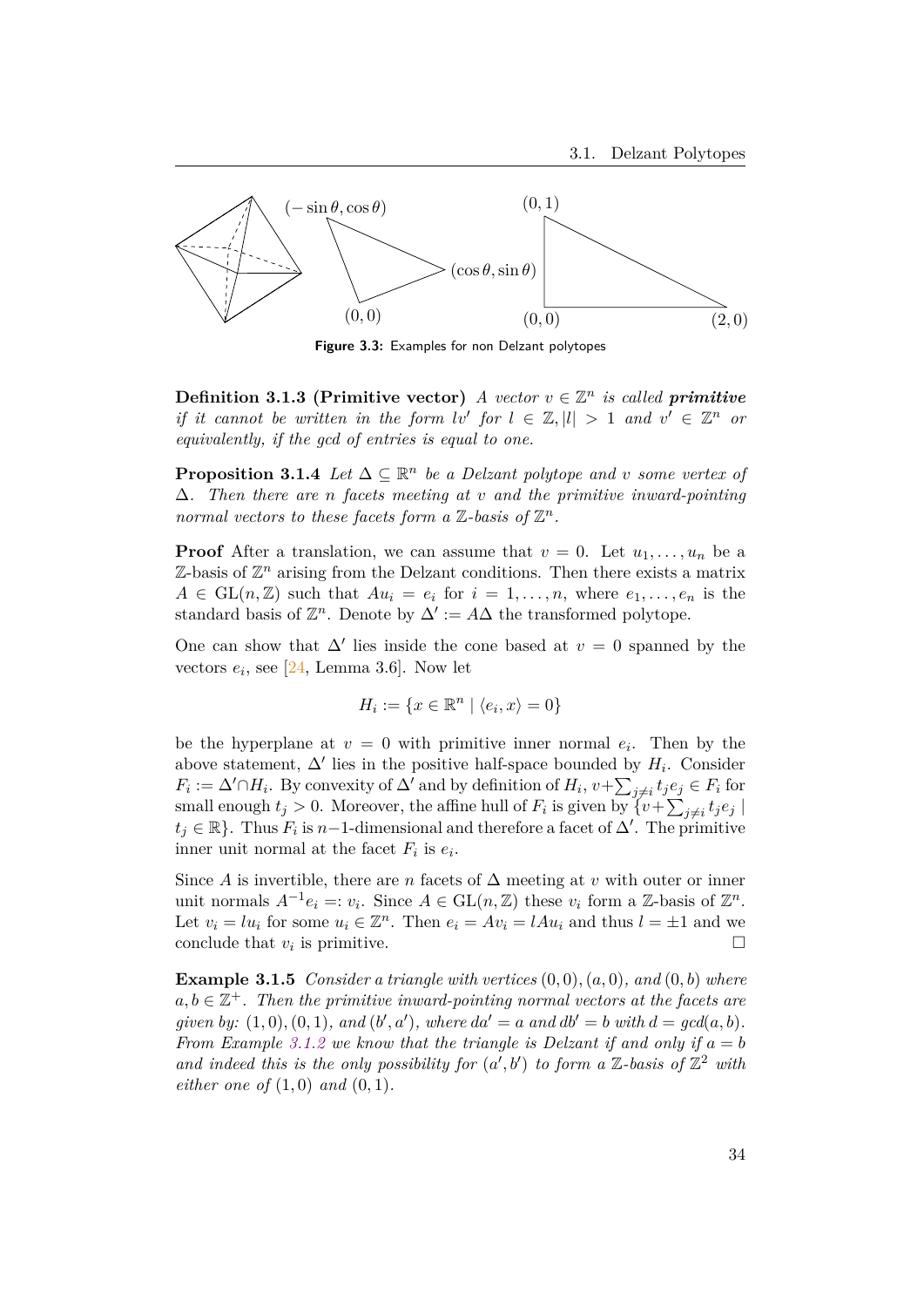# <span id="page-37-0"></span>**3.2 Proof of Well-Definedness**

We begin by showing that the map from Delzant's theorem is well-defined, following [[6](#page-48-4)].

We mentioned earlier that the moment polytope of a class of symplectic toric manifolds is unique up to translations. Thus, it is left to show that the resulting moment polytope is a Delzant polytope.

**Proposition 3.2.1** *Let*  $(M^{2n}, \omega, \mathbb{T}^n, \mu)$  *be a symplectic toric manifold. Then the image*  $\Delta$  *of*  $\mu$  *is a Delzant polytope.* 

**Proof** By the Atiyah-Guillemin-Sternberg convexity theorem, Theorem [1.6.1](#page-23-1), we know that  $\Delta$  is a convex polytope. More precisely, it is the convex hull of the images of the fixed points of the action. Let  $\tau$  be a vertex of  $\Delta$  and  $p \in M$  be a fixed point satisfying  $\mu(p) = \tau$ . Then by the equivariant Darboux Theorem, Theorem [1.5.1](#page-21-1), there is a  $\mathbb{T}^n$ -invariant neighbourhood *U* centred at *p* on which the action is linear. On this neighbourhood, the moment map is of the form

$$
\mu_U(z) = \mu(p) + \frac{1}{2} \sum_{j=0}^n \lambda^j |z_j|^2
$$

with weights  $\lambda^j$ .

Since the action is effective, we know from Proposition [1.5.2](#page-22-1) that the weights  $\lambda^j$ ,  $j = 1, \ldots, n$ , Z-span  $\mathbb{Z}^n$  and therefore form a basis for  $\mathbb{Z}^n$ .

Thus, the neighbourhood of  $\tau = \mu(p)$  is of the form  $\tau + \sum_{j=1}^{n} t_j \lambda^j$  with  $t_i \geq 0$ . And it, therefore, satisfies the simplicity, rationality, and smoothness conditions. As the vertex  $\tau$  was arbitrary,  $\Delta$  is a Delzant polytope.  $\Box$ 

# <span id="page-37-1"></span>**3.3 Surjectivity**

The goal of this section is to use symplectic reduction for product groups to associate a symplectic toric manifold  $(M_{\Delta}, \omega_{\Delta}, \mathbb{T}^n, \mu_{\Delta})$  to a Delzant polytope  $\Delta$  with  $\mu_{\Delta}(M_{\Delta}) = \Delta$ . In what follows, we will describe Delzant's construction following [[7](#page-48-3)].

The plan is to start with a standard action of  $\mathbb{T}^d$  on  $(\mathbb{C}^d, \omega_0)$  and a moment map depending on the Delzant polytope  $\Delta \subset \mathbb{R}^n$ . Here *d* is the number of facets of  $\Delta$  and so in particular  $d > n$ . Then we construct a splitting short  $\alpha$  exact sequence<sup>[4](#page-37-2)</sup>.

$$
\mathbbm{1}\longrightarrow N\stackrel{i}{\longrightarrow}\mathbbm{T}^d\stackrel{\Pi}{\underset{\longleftarrow}{\longrightarrow}}\mathbbm{T}^n\stackrel{}{\longrightarrow}\mathbbm{1}
$$

<span id="page-37-2"></span><sup>&</sup>lt;sup>4</sup>For several equivalent criteria for a short exact sequence to split, see  $[1,$  Theorem 3.9].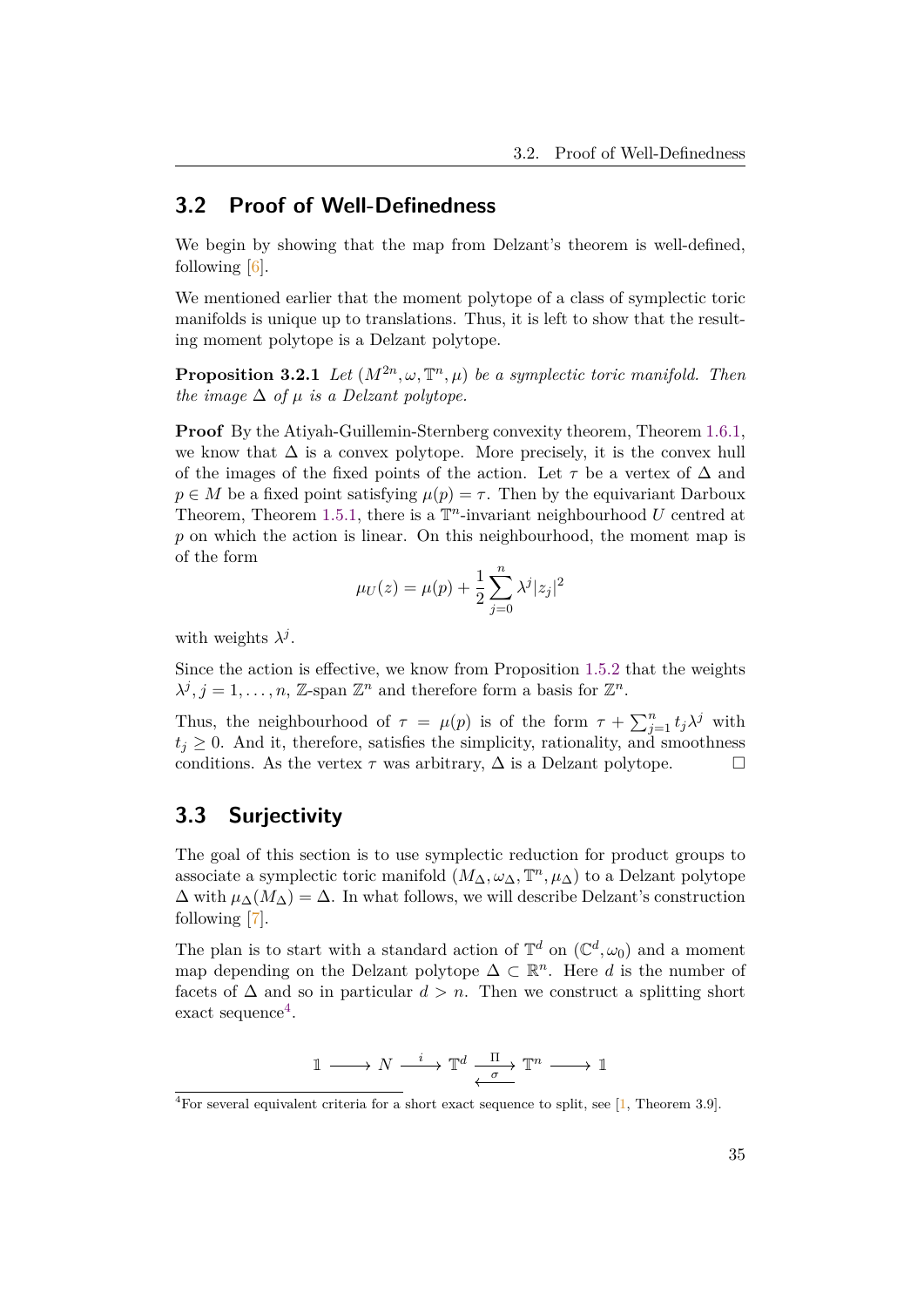Using the resulting isomorphism  $\mathbb{T}^d \cong N \times \mathbb{T}^n$ , we will apply the reduction for product groups described in Remark [2.0.10.](#page-31-0) That is, we will show that we can reduce *M* with respect to the *N*-factor such that the obtained manifold  $M<sub>∆</sub>$  has a Hamiltonian action of the  $\mathbb{T}^n$ -factor and a moment map  $\mu<sub>∆</sub>$  with the desired properties.

Let  $\Delta \subseteq (\mathbb{R}^n)^*$  be a Delzant polytope with *d* facets and primitive inwardpointing normals  $v_1, \ldots, v_d \in \mathbb{Z}^n$ . Then

$$
\Delta = \{x \in (\mathbb{R}^n)^* \mid \langle x, v_i \rangle \ge \lambda_i, i = 1, \dots, d\}
$$

for some  $\lambda_i \in \mathbb{R}$  where

$$
\langle \cdot, \cdot \rangle \colon (\mathbb{R}^n)^* \times \mathbb{R}^n \to \mathbb{R}
$$

is the natural pairing.[5](#page-38-0)

We consider the following standard effective torus action of  $\mathbb{T}^d$  on  $(\mathbb{C}^d, \omega_0)$ given by:

$$
(e^{i\theta_1}, \dots, e^{i\theta_d}) \cdot (z_1, \dots, z_d) = (e^{i\theta_1}z_1, \dots, e^{i\theta_d}z_d)
$$

with moment map

$$
\mu \colon \mathbb{C}^d \to (\mathbb{R}^d)^*
$$

$$
(z_1, \dots, z_d) \mapsto \frac{1}{2} (|z_1|^2, \dots, |z_d|^2) + \lambda
$$

where  $\lambda = (\lambda_1, \ldots, \lambda_d)$  is our choice of constant and is the part that depends on the polytope  $\Delta$ .

We now move on to defining the short exact sequence. For this, consider the map Π defined on the standard basis of R *d* :

$$
\Pi \colon \mathbb{R}^d \to \mathbb{R}^n
$$

$$
e_i \mapsto v_i
$$

It follows from Proposition [3.1.4](#page-36-2) reformulating the Delzant conditions that Π is surjective and maps  $\mathbb{Z}^d$  onto  $Z^n$ . Since  $\Pi$  is also a group homomorphism, it induces a surjecive group homomorphism, which we will still denote by Π, between tori:

$$
\Pi\colon\mathbb{T}^d\cong\mathbb{R}^d/(2\pi\mathbb{Z}^d)\to\mathbb{T}^n\cong\mathbb{R}^n/(2\pi\mathbb{Z}^n).
$$

Then its kernel  $N := \text{ker}(\Pi)$  is a connected,  $(d - n)$ -dimensional Lie subgroup of  $\mathbb{T}^d$  with inclusion  $i: N \hookrightarrow \mathbb{T}^d$  and Lie Algebra **n**. By surjectivity of  $\Pi$  and the definition of  $N$ ,  $\Pi$  gives rise to a short exact sequence of Lie groups:

 $1 \longrightarrow N \xrightarrow{i} \mathbb{T}^d \xrightarrow{\Pi} \mathbb{T}^n \longrightarrow \mathbb{1}$ 

<span id="page-38-0"></span><sup>&</sup>lt;sup>5</sup>This is a corollary from the main theorem and is only true since  $\Delta$  is fully dimensional (that is,  $\Delta \subseteq \mathbb{R}^n$  is of dimension *n*).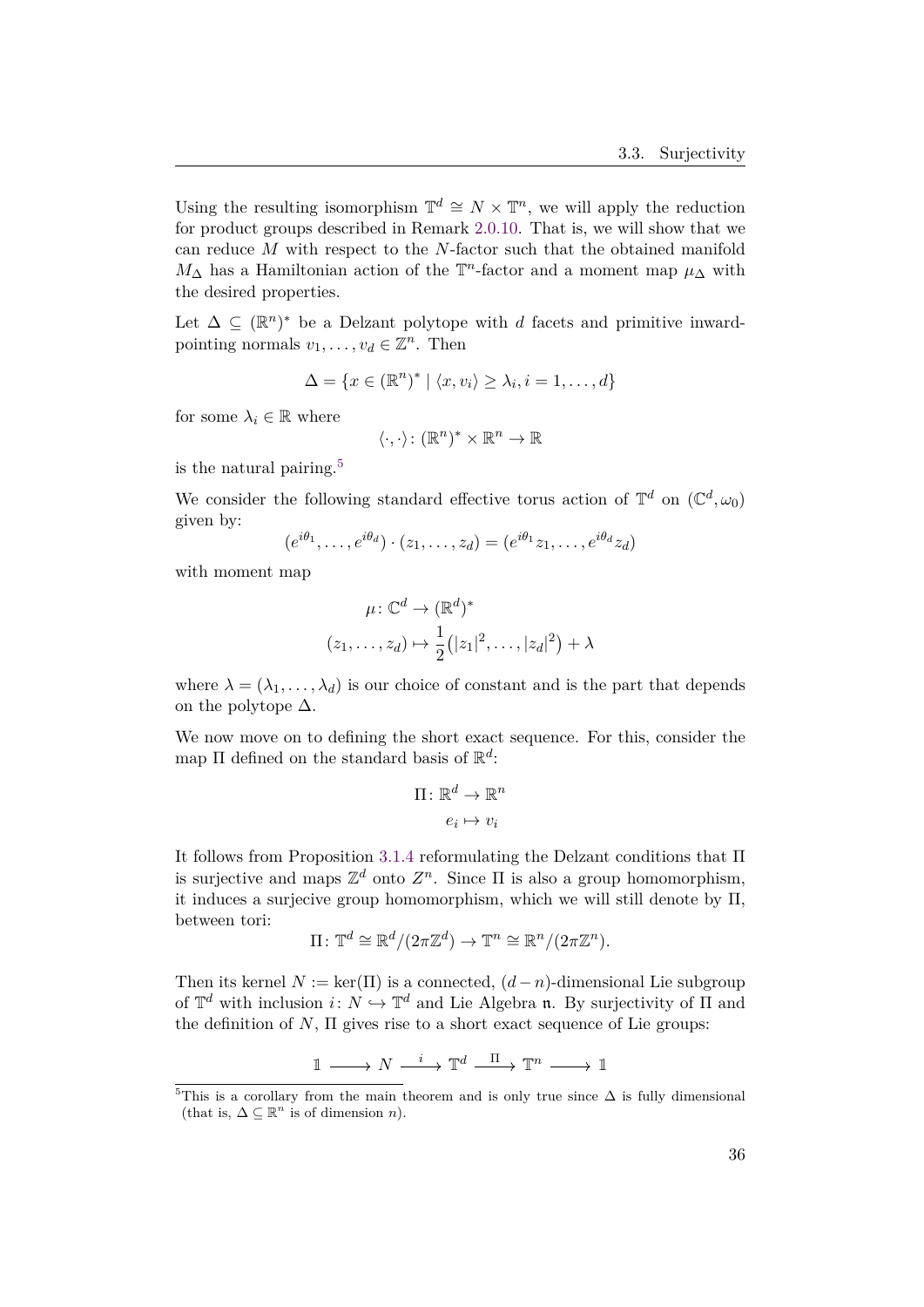Since Π is a surjective group homomorphism, it has constant rank and is therefore a smooth submersion.

In [[13\]](#page-49-10), it is stated that such a Lie group homomorphism induces a Lie algebra homomorphism by taking derivatives. Moreover, the kernel of the induced homomorphism  $i_*$  is equal to Lie algebra of the kernel of *i*. That is,  $\ker(i_*) = \mathfrak{n}$ and hence the above short exact sequence of Lie groups gives rise to the following short exact sequence of Lie algebras:

$$
0 \longrightarrow \mathfrak{n} \xrightarrow{i_*} \mathbb{R}^d \xrightarrow{\Pi_*} \mathbb{R}^n \longrightarrow 0
$$

Since the first map is an inclusion of Lie algebras and its dual is the restriction, it follows together with a theorem on the dual of short exact sequences stated and proven in  $[1,$  $[1,$  $[1,$  Theorem 3.10 that the dual of this short exact sequence is again a short exact sequence:

$$
0 \longrightarrow (\mathbb{R}^n)^* \xrightarrow{\Pi^*_*} (\mathbb{R}^d)^* \xrightarrow{i^*_*} \mathfrak{n}^* \longrightarrow 0
$$

By Lemma [1.4.13](#page-20-1), restricting the action of T *<sup>d</sup>* gives a Hamiltonian action of *N* with moment map  $i^* \circ \mu$ . We now want to show that we can apply symplectic reduction with respect to this action. To show this, we make the following observation.

### <span id="page-39-0"></span>**Claim 3.3.1**  $\mu(Z) = \Pi^*(\Delta)$

**Proof** Let  $y \in \mu(Z)$ . Then using the dual short exact sequence, we get  $y \in \text{ker}(i^*) = \text{im}(\Pi^*)$  and thus there is some  $x \in (\mathbb{R}^n)^*$  with  $y = \Pi^*(x)$ . Since  $y \in \text{im}(\mu)$ , it satisfies

$$
\langle y, e_i \rangle = \frac{1}{2} |z_i|^2 + \lambda_i \ge \lambda_i.
$$

Therefore,

$$
\langle x, v_i \rangle = \langle x, \Pi(e_i) \rangle = \langle \Pi^*(x), e_i \rangle \ge \lambda_i
$$

and hence  $x \in \Delta$ . Thus by definition  $y = \Pi^*(x) \in \Delta'$ . The converse follows analogously. □

<span id="page-39-1"></span>**Claim 3.3.2** *The induced action of N acts freely on the zero level set*

$$
Z := (i^* \circ \mu)^{-1}(\{0\}).
$$

**Proof** Let *p* be a vertex of  $\Delta$  and let  $z \in Z$  such that  $\Pi^*(p) = \mu(z)$ . By the simplicity of  $\Delta$ , there are *n* facets with index set  $I = \{i_1, \ldots, i_n\}$  meeting at *p*. For  $i \in I$ ,

$$
\lambda_i = \langle p, v_i \rangle = \langle p, \Pi(e_i) \rangle = \langle \Pi^*(p), e_i \rangle = \langle \mu(z), e_i \rangle = \lambda_i + \frac{1}{2} |z_i|^2
$$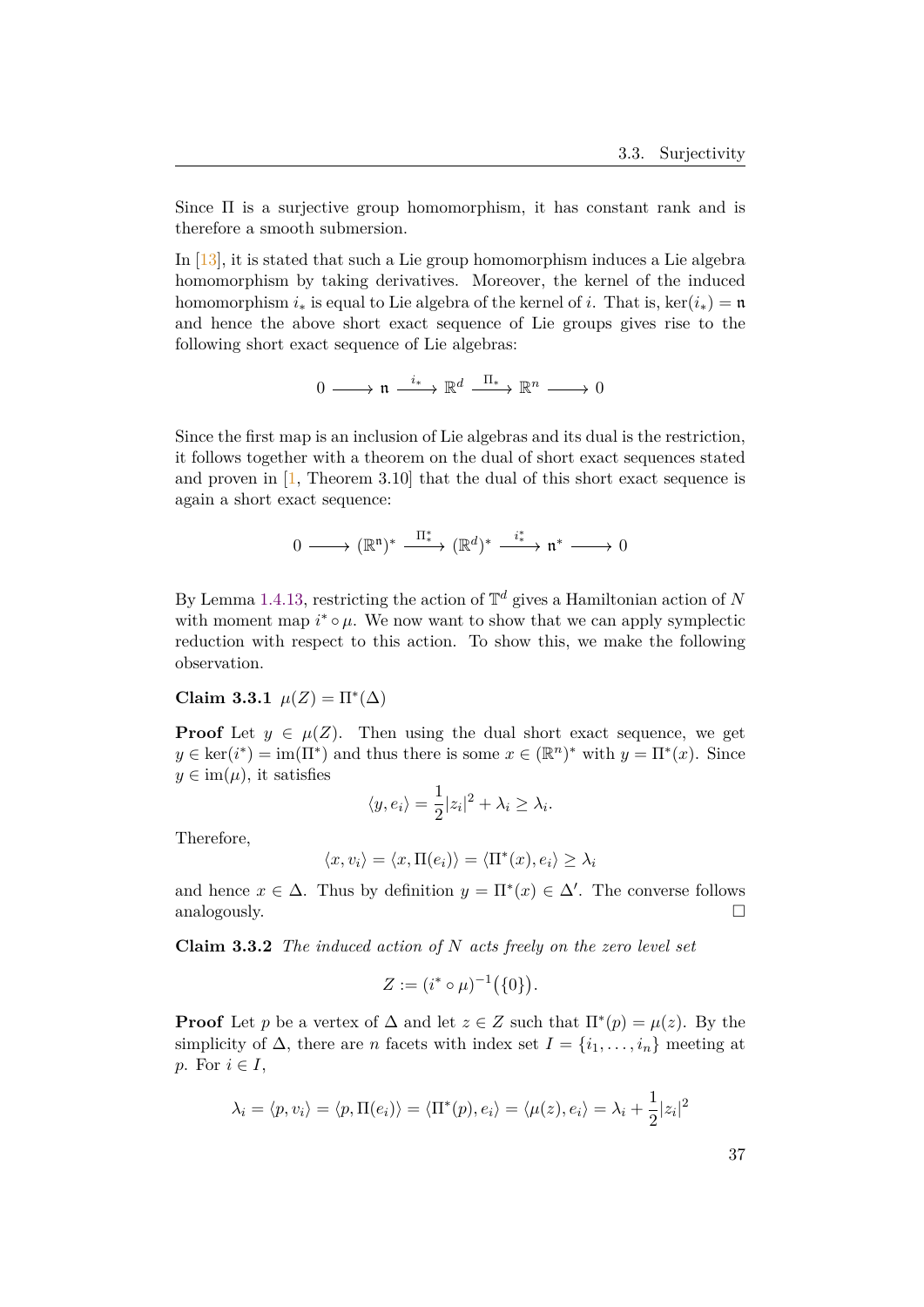Therefore, we obtain  $z_i = 0$  for each  $i \in I$ . We get that the the vertices of  $\Delta$  correspond to the points in *Z* having exactly *n* coordinates equal to zero. The stabiliser of *z* is

$$
stab(z) = \{(t_1, \ldots, t_d) \in \mathbb{T}^d \mid t_i = 0 \text{ for } i \notin I\}.
$$

By Proposition [3.1.4](#page-36-2), the restriction of Π to the indices in *I* is still surjective and thus, for dimensional reasons, bijective. $6$  Therefore on the torus level, the restriction to stab(*z*) is still bijective. Since  $N = \text{ker}(\Pi)$ , we have

$$
N \cap \operatorname{stab}(z) = \{e\},\
$$

thus  $N$  acts freely at each vertex. But since we have identified the vertices with the points in *Z* having *n* coordinates equal to zero, the stabiliser of every point has to be included in the stabiliser of some vertex.  $\Box$ 

The Marsden-Weinstein-Meyer theorem, Theorem [2.0.3,](#page-28-0) then guarantees that the orbit space  $M_{\Delta} := Z/N$  is a manifold of dimension  $2d - 2(d - n) = 2n$ with a symplectic form  $\omega_{\Delta}$  satisfying  $j^*\omega_0 = \rho^*\omega_{\Delta}$ , where  $j: Z \hookrightarrow \mathbb{C}^d$  is the inclusion map and  $\rho: Z \to M_{\Delta}$  the point-orbit projection map.

Now given the Delzant polytope  $\Delta$ , we have constructed a symplectic manifold  $(M_\Delta, \omega_\Delta)$ . Since we want a symplectic toric manifold, it is left to show that *M*∆ is compact, connected and can be equipped with an effective Hamiltonian toric action whose moment polytope is  $\Delta$ .

#### **Claim 3.3.3** *The manifold M*<sup>∆</sup> *is compact and connected.*

**Proof** Since  $M_{\Delta}$  is the image of *Z* under the continuous point-orbit projection, it suffices to argue that *Z* is connected and compact.

Observe that  $(i^*)^{-1}(\{0\})$  is a linear subspace and each fibre of  $\mu$  is the Cartesian product of (possibly degenerate) circles. Keeping all except one coordinate fixed, we get the product of an annulus with circles which is path connected. Thus, *Z* is connected.

To see that *Z* is compact, we use the Heine-Borel theorem. That is, since *Z* is closed, it suffices to show that it is bounded. To see this, note that by Claim [3.3.1](#page-39-0)  $\mu(Z) = \Pi^*(\Delta)$ . Since  $\mu$  is a proper map<sup>[7](#page-40-1)</sup> and  $\Delta'$  is compact,  $Z \subseteq \mu^{-1}(\mu(Z))$  is bounded.

Now that we established that we can reduce  $\mathbb{C}^d$  with respect to the action of *N*, we finish the proof by showing that the short exact sequence splits and that this gives rise to an effective Hamiltonian  $\mathbb{T}^n$ -action on the reduced space.

<span id="page-40-0"></span> ${}^{6}$ This is the crucial step where we used that the polytope is Delzant.

<span id="page-40-1"></span> ${}^{7}$ To see that  $\mu$  is proper, use Heine Borel, again.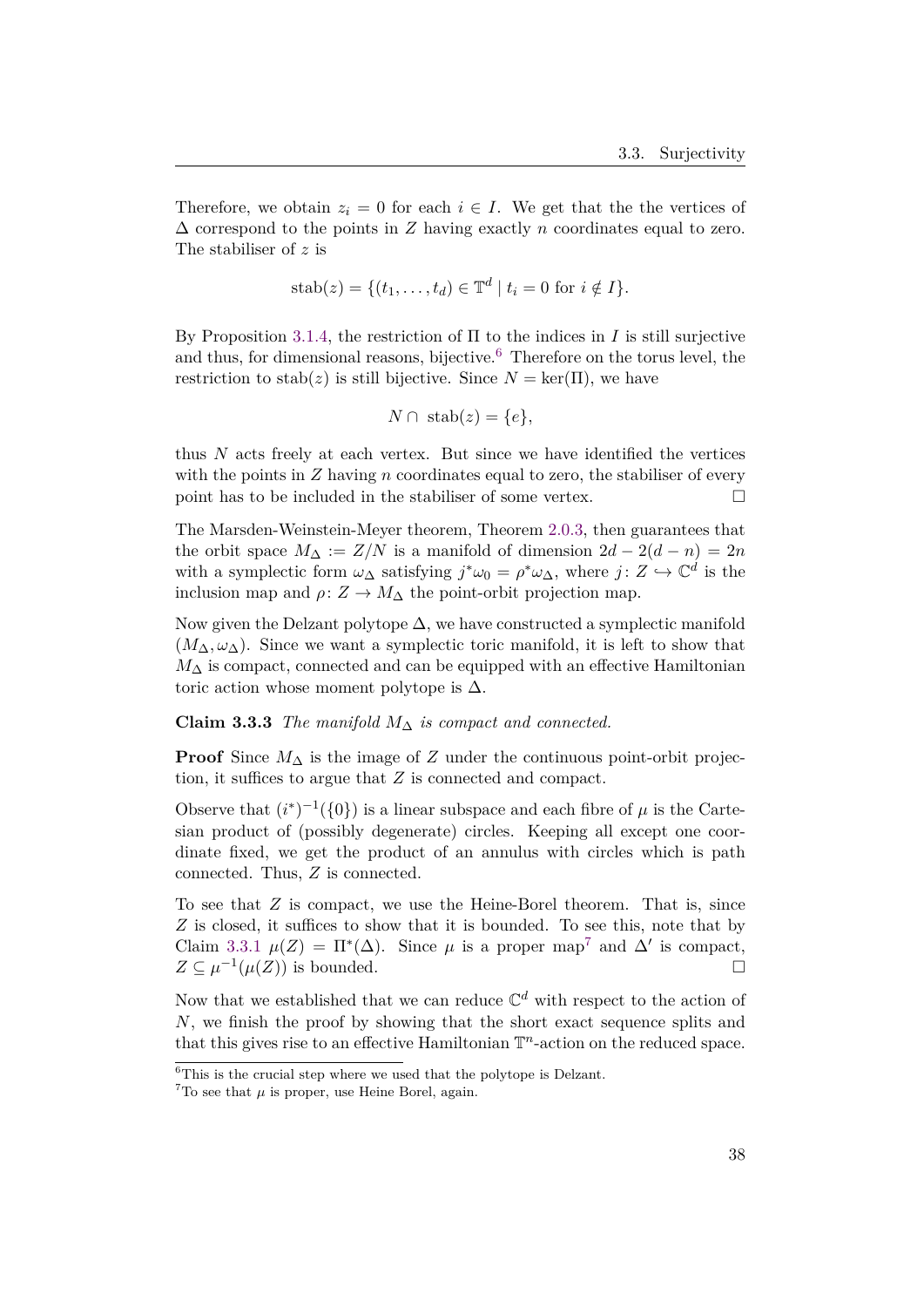**Claim 3.3.4** *The manifold*  $(M_{\Delta}, \omega_{\Delta})$  *is a Hamiltonian*  $\mathbb{T}^n$ -space with the *moment map*  $\mu_{\Delta}$  *satisfying*  $\mu_{\Delta}(M_{\Delta}) = \Delta$ *.* 

**Proof** Let *p* be a vertex of  $\Delta$  and  $z \in Z$  with  $\mu(z) = \Pi^*(p)$ . In the proof of Claim [3.3.2,](#page-39-1) we saw that the restriction of  $\Pi$  to stab(*z*)  $\cong$   $\mathbb{T}^n$  is bijective. Then its inverse  $\sigma$  is a section of the short exact sequence.

$$
\mathbbm{1}\longrightarrow N\stackrel{i}{\longrightarrow}\mathbbm{T}^d\stackrel{\Pi}{\underset{\longleftarrow}{\longrightarrow}}\mathbbm{T}^n\stackrel{}{\longrightarrow}\mathbbm{1}
$$

Therefore, the sequence splits and we obtain an isomorphism

$$
(i, \sigma) \colon N \times \mathbb{T}^n \to \mathbb{T}^d.
$$

By the Property  $(1.4.1)$ , the  $\mathbb{T}^d$ -action on *M* splits into two commuting Hamiltonian actions of  $N$  and  $\mathbb{T}^n$ , respectively, on  $M$ . By Lemma [1.4.13](#page-20-1), the moment maps are given by  $i^* \circ \mu$  and  $\sigma^* \circ \mu$  respectively. Since the elements of  $M_\Delta = Z/N$  are given by the orbits of the *N*-factor of the action, the commuting  $\mathbb{T}^n$  factor descends to an action on  $M_\Delta$  which remains effective.

By the reduction for product groups, Remark [2.0.10,](#page-31-0) there is a moment map  $\mu_{\Delta}$  satisfying

$$
\mu_{\Delta}\circ p=\sigma^*\circ\mu\circ j.
$$

Using this equation and

$$
\sigma^* \circ \Pi^* = (\Pi \circ \sigma)^* = \mathrm{id}
$$

we can finally calculate the moment polytope:

$$
\mu_{\Delta}(M_{\Delta}) = \sigma^* \circ \mu \circ j(Z) = \sigma^* \circ \Pi^*(\Delta) = \Delta.
$$

**Example 3.3.5** *Let*  $\Delta = [-1, 1]$ *. Our goal is to show that*  $M_{\Delta} = \mathbb{CP}^1 = \mathbb{S}^2$ *. The primitive inward-pointing unit normals u*<sup>1</sup> *and u*<sup>2</sup> *are given by* 1 *and −*1 *respectively. Thus,*

$$
\Pi \colon \mathbb{R}^2 \to \mathbb{R}
$$

$$
e_i \mapsto (-1)^i
$$

*Then*  $\Pi$  *has kernel spanned by*  $e_1 + e_2$ *. On the torus level,*  $\Pi$  *has kernel*  $N$ *consisting of the diagonal elements and the moment map has the form*

$$
\mu: \mathbb{C}^2 \to (\mathbb{R}^2)^*
$$
  

$$
(z_1, z_2) \mapsto \frac{1}{2}(|z_1|^2, |z_2|^2) - (1, 1)
$$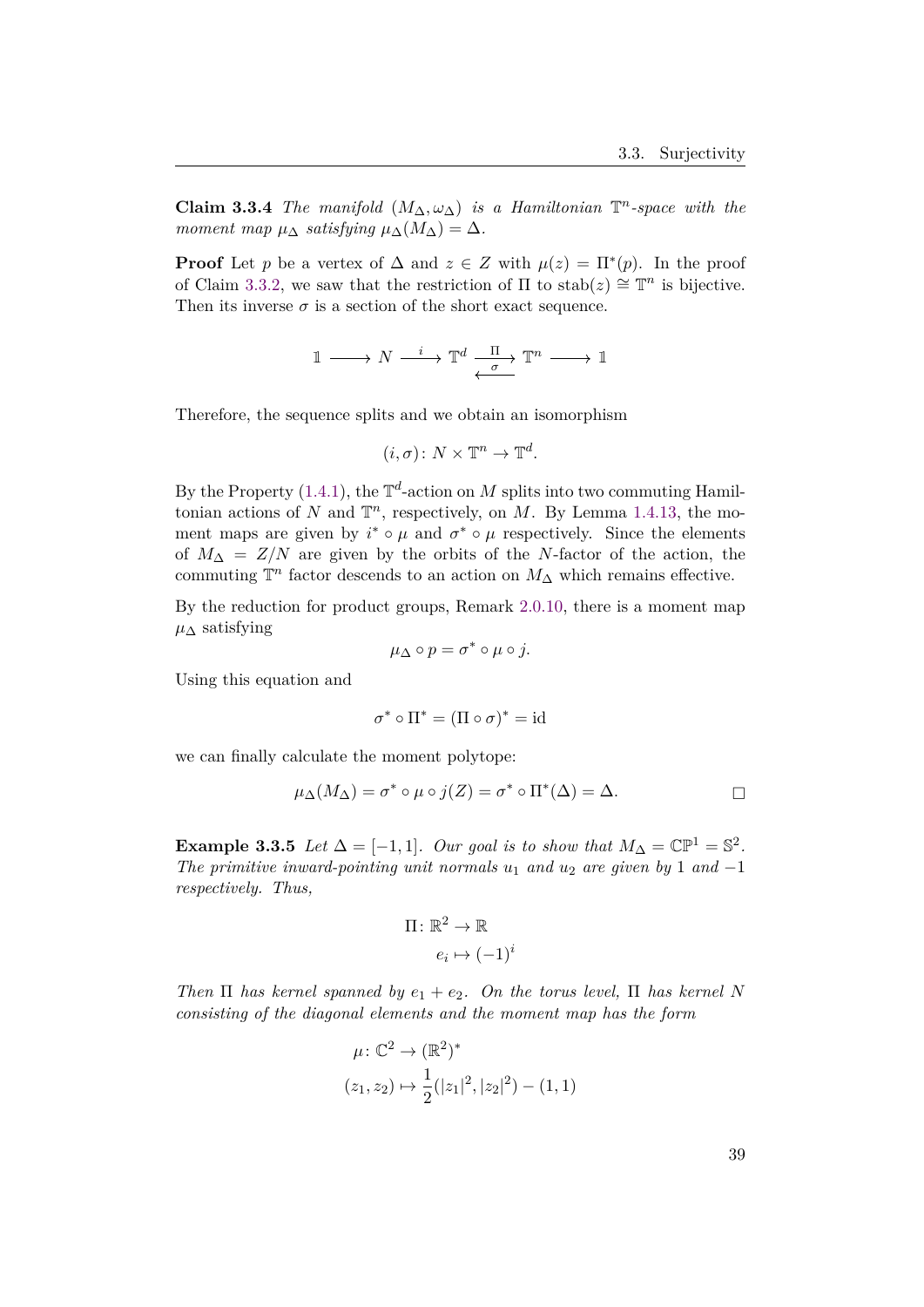*The preimage of zero is given by*  $Z = \{(z_1, z_2) \in \mathbb{C}^2 \mid |z_1| = |z_2| = 1\}$ *√* 2*}. The action on Z is given by multiplication with*  $\lambda \in \mathbb{C} \setminus \{0\}$ *.* 

*As shown in [<sup>[3](#page-48-5)</sup>*, *Example 3.2.18], this can be generalised. Let*  $\Delta$  *be the simplex with vertices at the origin and at the points*  $(1, 0, \ldots, 0), \ldots, (0, \ldots, 0, 1)$ *. The primitive inward-pointing normal vectors of* ∆ *are given by the standard vectors*  $e_i, i = 1, \ldots, n$  *and*  $(-1, \ldots, -1)$ *. Therefore*  $\Pi$  *has kernel*  $N = \{(\theta, \ldots, \theta) \mid \theta \in \Theta\}$  $\theta \in \mathbb{S}^1$  *and N acts* on  $\mathbb{C}^n$  *by multiplying with*  $e^{i\theta}$ *. By Example* [1.4.10](#page-18-0) *this has moment map*  $i^* \circ \mu(z) = \frac{1}{2} \sum_{i=1}^n |z_i|^2 + constant$  and its preimage Z is a *sphere. Then*  $M_{\Delta} = Z/N = \mathbb{C}\mathbb{P}^n$ *.* 

# <span id="page-42-0"></span>**3.4 About the Construction**

The proof of the injectivity of the map is quite involved and requires the introduction of additional tools. A proof can be found in [\[3\]](#page-48-5) (going back to [[9](#page-48-1)]) and [\[14](#page-49-12)].

We now explain the main idea behind Delzant's construction following [[7](#page-48-3)]. Then we discuss the obtained quotient space.

For  $d > n$ , the Euclidean space  $\mathbb{R}^d$  is universal in the sense that for any *n*-dimensional (nondegenerate) polytope  $P$  with *d* facets, there is some affine plane  $A$  such that  $P$  is given by the intersection of  $A$  with the positive orthant  $\mathbb{R}^d_+ = \{ (x_1, \ldots, x_d) \in \mathbb{R}^d \mid x_i \geq 0 \ \forall i \}$ .

Observe that  $\mathbb{R}^d_+$  is the image of the moment map of the standard Hamiltonian action of  $\mathbb{T}^d$  on  $\mathbb{C}^d$ . For a Delzant polytope,  $\mu^{-1}(A)$  is then a compact manifold with inclusion  $i: \mu^{-1}(A) \hookrightarrow \mathbb{C}^d$ . This manifold has an induced closed 2-form  $i^* \omega_0$  which is, however, degenerate. But with respect to this 2-form  $\mu$  acts as "moment map" for the non-effective action of  $\mathbb{T}^n = \mathbb{T}^d \times N$  with image given by  $\mu(\mu^{-1}(A)) = \Delta$ . For Delzant polytopes, the issues with  $i^* \omega_0$  being degenerate can be fixed by quotienting out its kernel to obtain  $M_{\Delta} = \mu^{-1}(A)/N$ . And the remaining action of  $\mathbb{T}^n$  on  $M_\Delta$  satisfies the required properties.

The following observation generalises the statement that vertices of  $\Delta$  are the fixed points of the action and is proven in  $[6]$ ; a weaker version of it can be found in  $[7,$  Theorem 2.6.2.

**Theorem 3.4.1** *For any*  $x \in \Delta$ ,  $\mu_{\Delta}^{-1}(\lbrace x \rbrace)$  *is a single*  $\mathbb{T}^n$ -orbit. Moreover, *the dimension of the orbit is equal to the dimension of the smallest face to which x belongs.*

This also shows that for a given symplectic toric manifold,  $\Delta$  is the orbit space.

<span id="page-42-1"></span><sup>&</sup>lt;sup>8</sup>Similar calculations as in Claim [3.3.1](#page-39-0) show that *A* is given by the image of  $(\Pi^* - \lambda)$ .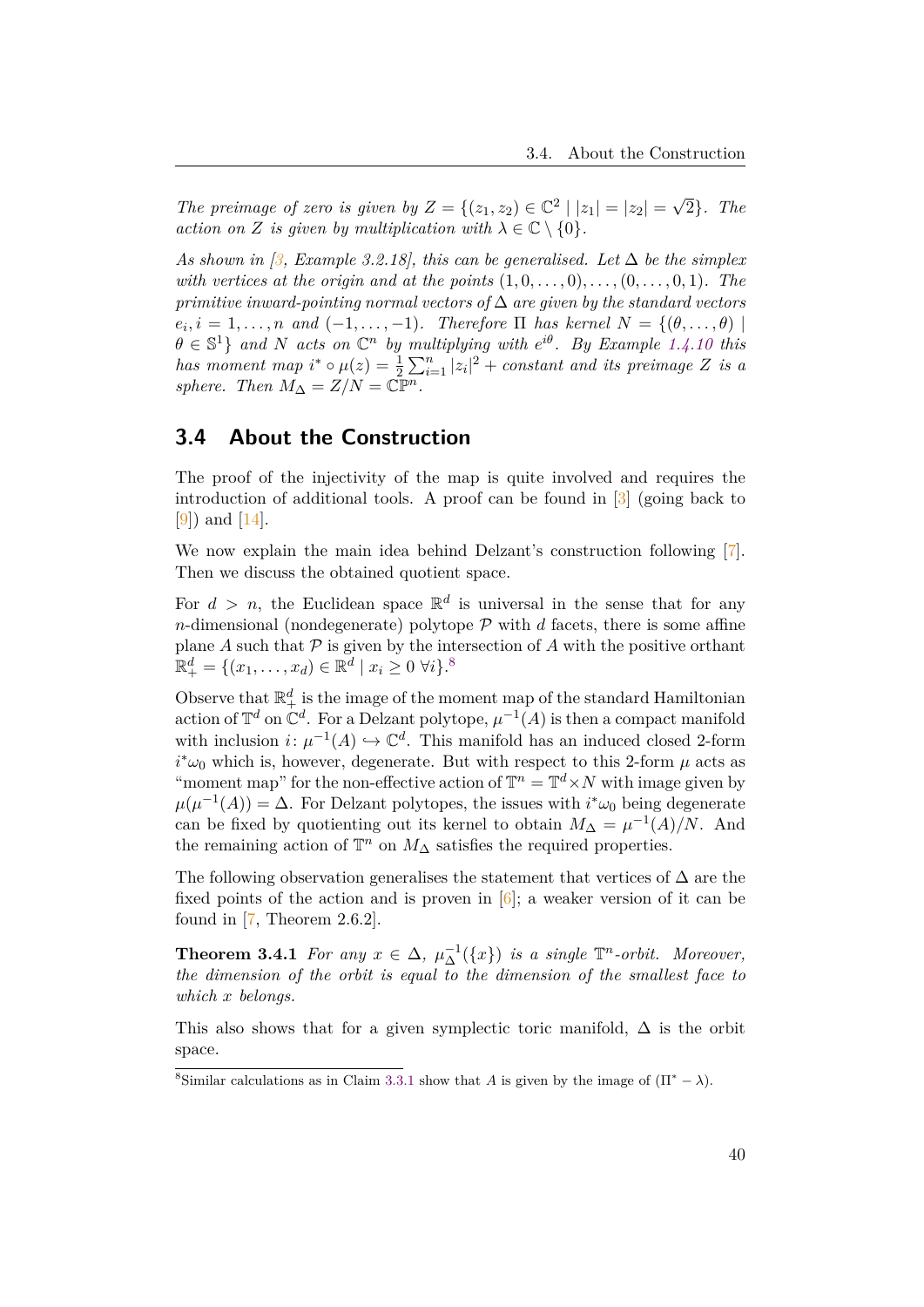Lastly, we discuss the illustrative visualisation of  $(M_{\Delta}, \omega_{\Delta}, \mathbb{T}^n, \mu_{\Delta})$  given in [[14\]](#page-49-12). This description of the space is an interpretation of an alternative construction using the symplectic cutting technique from Lerman [[14\]](#page-49-12).

Let  $\Delta$  be a Delzant polytope. The interior of  $\Delta$  is the set of points given by strict inequalities:

$$
\Delta^{\circ} = \{x \in \mathbb{R}^n \mid \langle x, v_i \rangle > \lambda_i \,\,\forall i = 1, \dots, d\}
$$

This is a manifold as it is just an open subset of  $\mathbb{R}^n$  and  $\Delta$  itself is a manifold with corners.

Now consider the product  $\mathbb{T}^n \times \Delta$ . On points in the interior  $\mathbb{T}^n \times \Delta^{\circ}$ , the tangent space is isomorphic to  $\mathbb{R}^n \times (\mathbb{R}^n)^*$  and one can define a closed nondegenerate 2-form induced by the natural pairing, see Example [1.1.4](#page-7-0). At the corners, the directions in the tangent space of  $\Delta$ ,  $T\Delta \cong (\mathbb{R}^n)^*$ , normal to the incident facets are missing and a simple extension of the 2-form would be degenerate. In  $T(\mathbb{T}^n \times \Delta)$ , those missing directions pair up with the vectors  $v_k$  defining the facets meeting at the corner. Hence one can fix the degeneracy by eliminating the in the  $\mathbb{R}^n$ -component of  $T(\mathbb{T}^n \times \Delta) \cong \mathbb{R}^n \times (\mathbb{R}^n)^*$  the directions of the vectors  $v_k$ . And this can be done by collapsing the orbit of the subgroup of  $\mathbb{T}^n$  generated by those  $v_k$ s. As such one simultaneously gets rid of corners and singularities of *ω*.

 $\mathbb{T}^n$  acts on  $\mathbb{T}^n \times \Delta$  by multiplication of the  $T^n$  factor and has as moment map the projection onto the  $\Delta$  factor.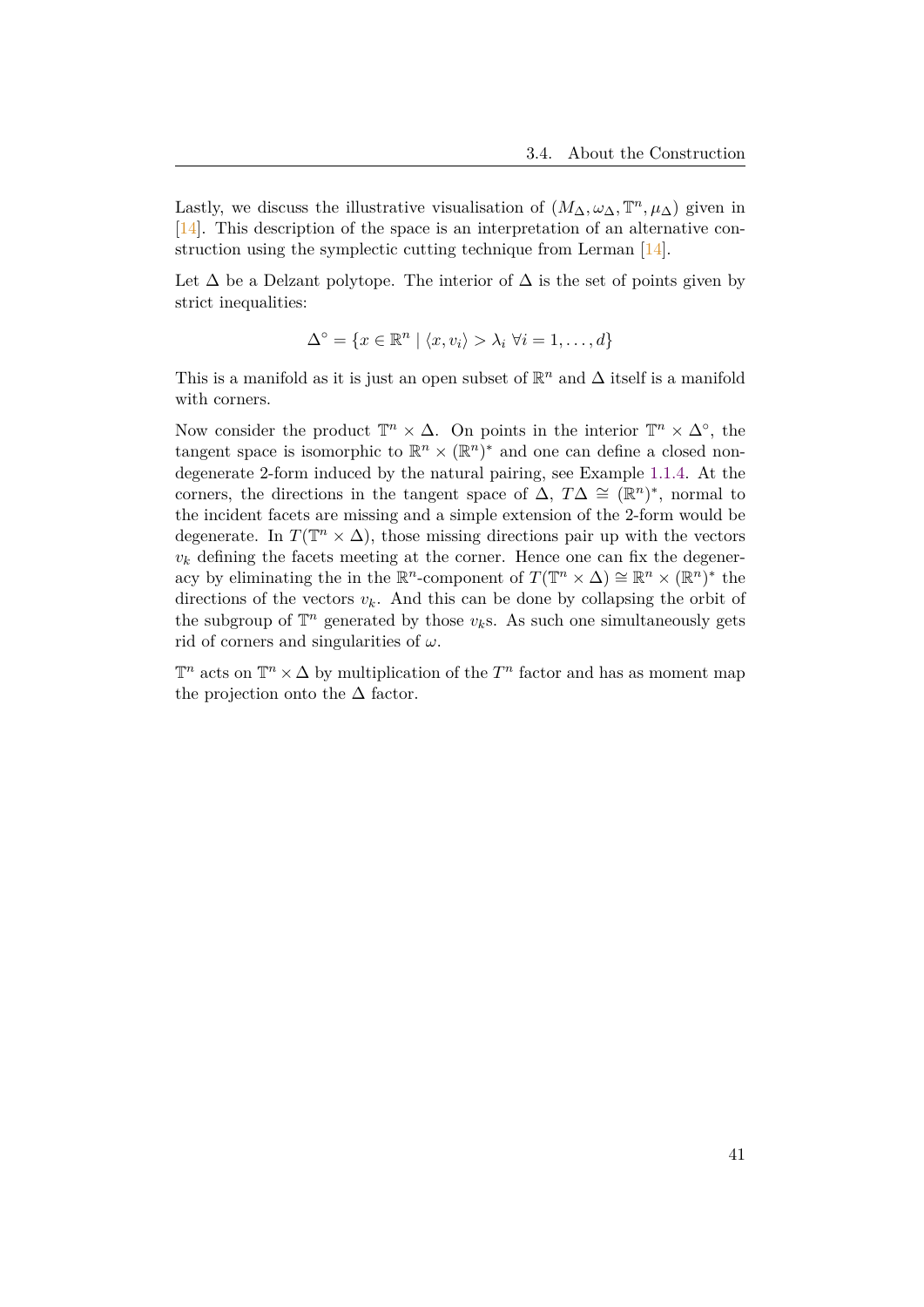### Appendix A

# <span id="page-44-0"></span>**On the Fubini-Study form**

In this appendix, we discuss the Fubini-Study form on  $\mathbb{CP}^n$ . We show several equivalent definitions for the case  $n = 1$  and we show that  $(\mathbb{CP}^n, \omega_{\text{FS}})$  is the reduced space of  $(\mathbb{C}^n, \omega_0)$  under the right action.

The Fubini-Study form on  $\mathbb{C}^n$  is defined as

$$
\omega_{\rm FS} := \frac{i}{2} \partial \bar{\partial} \log (1 + |z|^2) \in \Omega^2(\mathbb{C}^n)
$$

where  $\partial \bar{\partial} f := \sum_{j,k=1}^n$ *∂*<sup>2</sup>*f*  $\frac{\partial^2 f}{\partial z_j \partial \bar{z}_k} dz_j \wedge d\bar{z}_k$ .

Recall that  $\mathbb{CP}^n$  is obtained from  $\mathbb{C}^{n+1} \setminus \{0\}$  by taking the quotient with respect to the equivalence relation  $(z_0, \ldots, z_n) \sim (\lambda z_0, \ldots, \lambda z_n), \lambda \in \mathbb{C} \setminus \{0\}.$ Such an equivalence class is denoted by  $[z_0 : \cdots : z_n]$ .

For  $j = 0, \ldots, n$  let  $V_j := \{(z_0, \ldots, z_n) \in \mathbb{C}^{n+1} \mid z_j \neq 0\}$  and  $U_j := \{[z_0 :$  $\cdots$ :  $z_n$   $\in \mathbb{C}\mathbb{P}^n \mid z_j \neq 0$ . Then the  $V_j, j = 0, \ldots, n$  form an open cover of  $\mathbb{C}^{n+1} \setminus \{0\}$  and the  $U_j, j = 0, \ldots, n$  form an open cover of  $\mathbb{C}P^n$  which are the domains of charts with coordinate maps

$$
\varphi_j: U_i \to \mathbb{C}^n
$$
  

$$
[z_0: \cdots : z_n] \mapsto \left(\frac{z_0}{z_j}, \dots, \frac{z_{j-1}}{z_j}, \frac{z_{j+1}}{z_j}, \dots, \frac{z_n}{z_j}\right)
$$

One can show that  $\varphi_j^* \omega_{FS}$  and  $\varphi_k^* \omega_{FS}$  are identical on the overlap  $U_j \cap U_k$  for any *j*, *k*. Thus, the pull backs  $\varphi_j^* \omega_{\text{FS}}$  "glue together" to define a symplectic form on  $\mathbb{CP}^n$ . This is called the Fubini-Study form on the complex projective space and is denoted by  $\omega_{\text{FS}}$ .

We show that for  $n = 1$  on the chart  $U_0 = \{ [z_0, z_1] \in \mathbb{CP}^1 \mid z_0 \neq 0 \}$  and with coordinate  $\frac{z_1}{z_0} = w = x + iy$  the Fubini-Study form is given by:

$$
\omega_{\rm FS} = \varphi_0^* \frac{i}{2} \partial \bar{\partial} \log(1+|w|^2) = \frac{i}{2} \frac{dw \wedge d\bar{w}}{(1+|w|^2)^2} = \frac{dx \wedge dy}{(1+x^2+y^2)^2}
$$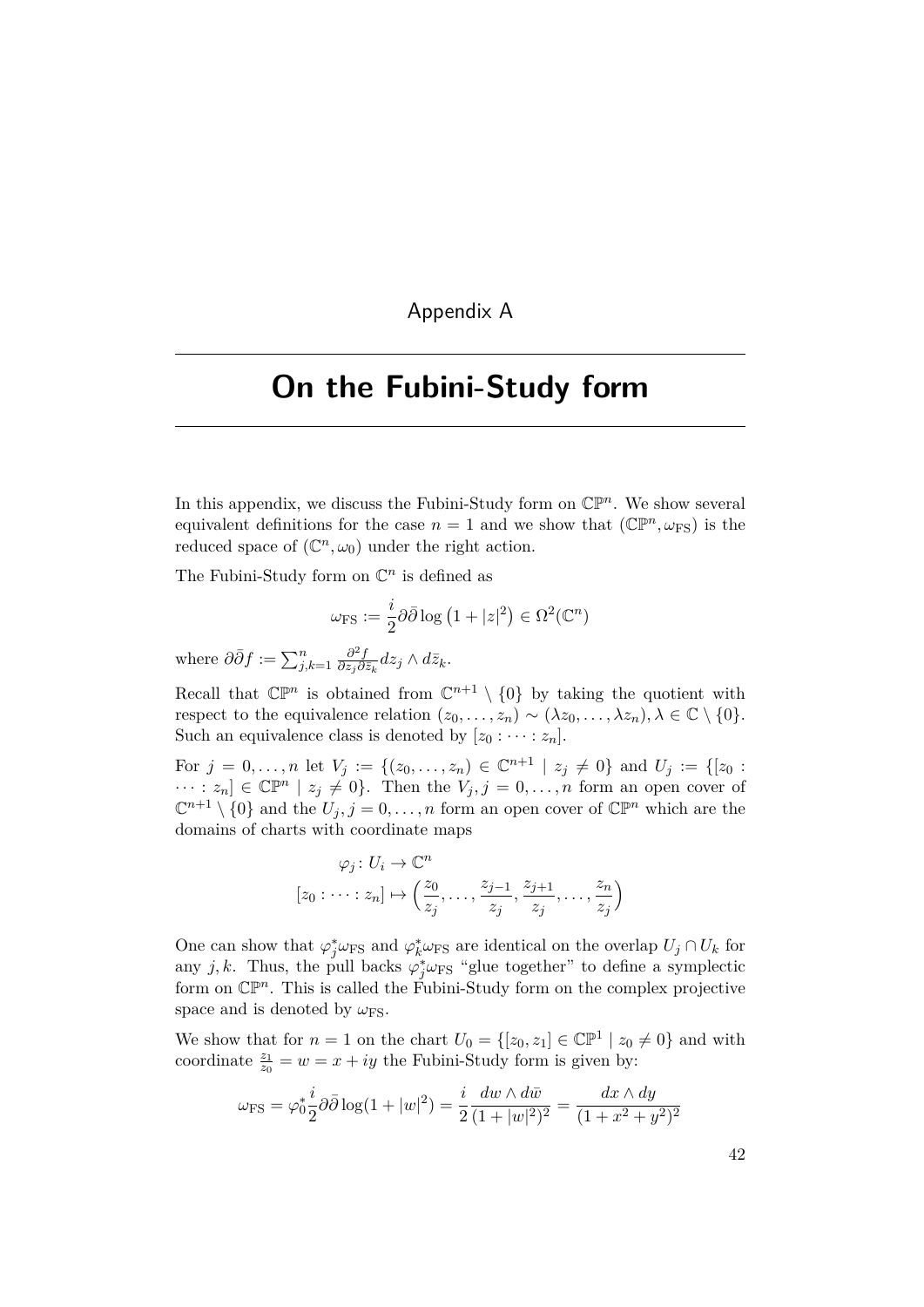$$
\frac{i}{2}\partial\overline{\partial}\log(1+|w|^2) = \frac{i}{2}\frac{\partial^2\log(1+w\overline{w})}{\partial w\partial\overline{w}}dw \wedge d\overline{w} = \frac{i}{2}\frac{\partial}{\partial w}\left(\frac{w}{1+w\overline{w}}\right)dw \wedge d\overline{w}
$$

$$
= \frac{i}{2}\frac{1+w\overline{w}-w\overline{w}}{(1+|w|^2)^2}dw \wedge d\overline{w} = \frac{i}{2}\frac{dw \wedge d\overline{w}}{(1+|w|^2)^2}
$$

$$
= \frac{i}{2}\frac{d(x+iy) \wedge d(x-iy)}{(1+x+iy)(x-iy))^2} = \frac{i}{2}\frac{dx \wedge (-i)dy + idy \wedge dx}{(1+x^2+y^2)^2}
$$

$$
= \frac{dx \wedge dy}{(1+x^2+y^2)^2}
$$

Now we want to show that after converting the coordinates using a stereographic projection,  $\omega_{FS}$  is related to  $\omega_{\text{euc}} = d\theta \wedge dh$  as follows:  $\omega_{FS} = \frac{1}{4}$ 4 *dθ∧dh*. For this we use the following (orientation reversing) stereographic projection with projection point *N* being the north pole:

$$
\phi \colon \mathbb{S}^2 \setminus \{N\} \to U_0
$$

$$
(\theta, h) \mapsto [1 : (\cos(\theta) + i \sin(\theta)) f(h)]
$$

where  $f(h) := \sqrt{\frac{1}{0.5 - 0.5h} - 1}$  for  $h \in [-1, 1)$ . Then the map f satisfies: *f*(*−*1) = 0*, f*(0) = 1 and  $\lim_{h \nearrow 1} f(h) = \infty$ . Moreover

$$
f'(h) = \left( (1-h)^2 \sqrt{\frac{1}{0.5 - 0.5h} - 1} \right)^{-1} = \left( (1-h)^2 f(h) \right)^{-1}.
$$

Then we can write  $D\phi$  with respect to basis vectors  $\frac{\partial}{\partial \theta}$ ,  $\frac{\partial}{\partial h}$  and  $\frac{\partial}{\partial x}$ ,  $\frac{\partial}{\partial y}$  respectively as:

$$
D\phi = \begin{pmatrix} -\sin(\theta)f(h) & \cos(\theta)f'(h) \\ \cos(\theta)f(h) & \sin(\theta)f'(h) \end{pmatrix}.
$$

Now we calculate:

$$
(\phi^* \omega_{\text{FS}})_{(\theta,h)} \left( \frac{\partial}{\partial \theta}, \frac{\partial}{\partial h} \right) = (\omega_{\text{FS}})_{\phi(\theta,h)} \left( D\phi \frac{\partial}{\partial \theta}, D\phi \frac{\partial}{\partial h} \right)
$$
  
\n
$$
= (\omega_{\text{FS}})_{\phi(\theta,h)} \left( f(h) \left( -\sin(\theta) \frac{\partial}{\partial x} + \cos(\theta) \frac{\partial}{\partial y} \right), \frac{f'(h) \left( \cos(\theta) \frac{\partial}{\partial x} + \sin(\theta) \frac{\partial}{\partial y} \right)}{(\theta - \sin(\theta)^2 f(h))} \right)
$$
  
\n
$$
= \frac{1}{(1 + f(h)^2)^2} \left( \frac{-\sin(\theta)^2 f(h)}{(1 - h)^2 f(h)} - \frac{\cos(\theta)^2 f(h)}{(1 - h)^2 f(h)} \right)
$$
  
\n
$$
= \frac{(1 - h)^2}{4} - \frac{1}{4}
$$
  
\n
$$
= -\frac{1}{4} d\theta \wedge dh \left( \frac{\partial}{\partial \theta}, \frac{\partial}{\partial h} \right)
$$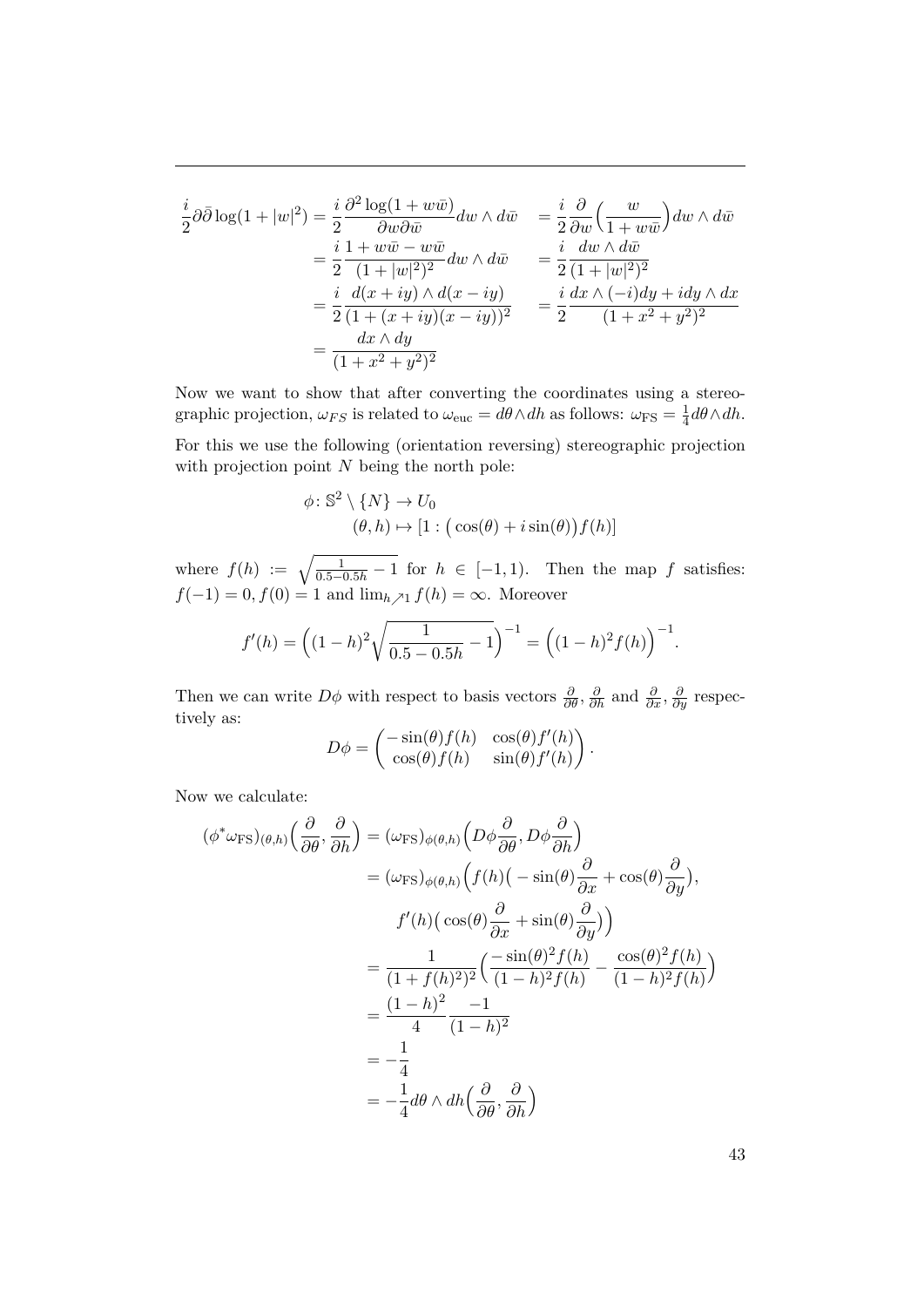At first glance this does not show the claimed equality  $\omega_{\text{FS}} = \frac{1}{4}$ 4 *dθ∧dh* because the sign is off. But the Jacobian of our projection  $\phi$  has negative determinant and so it is orientation reversing. To fix this, one can introduce another diffeomorphism on  $U_0$  reversing the orientation once again, which we won't do here.

Now consider the action of  $\mathbb{S}^1$  on  $(\mathbb{C}^{n+1}, \omega)$  by multiplying with  $e^{i\theta}$ . This action is Hamiltonian with moment map  $\mu(\theta) = \frac{1}{2}|z|^2 - \frac{1}{2}$  $\frac{1}{2}$ . In Example [2.0.7](#page-29-0), we argued that the action is free on the zero level set with reduced space  $M_{\text{red}} = \mathbb{CP}^n$ . We now want to show that the reduced symplectic form  $\omega_{\text{red}}$ equals  $\omega_{\text{FS}}$ .

In the following, we use the variables  $z_0, \ldots z_n$  for the coordinates in  $\mathbb{C}^{n+1}$ and  $w_1, \ldots, w_n$  for the coordinates in  $\mathbb{C}^n$ . Then the Fubini-Study form on the chart  $U_i$  is given by  $\varphi_i^* \omega_{\text{FS}}$ , where

$$
\omega_{\rm FS} = \frac{i}{2} \partial \bar{\partial} \log (1 + |w|^2).
$$

For this, we first show that on  $V_i \Pi^* \varphi_i^* \omega_{\text{FS}} = \frac{i}{2}$  $\frac{i}{2}\partial\bar{\partial}\log(|z|^2)$ . For simplicity, we show it for  $i = 0$ .

Note that  $w_i = \frac{z_i}{z_0}$  $\frac{z_i}{z_0}$  and thus

$$
dw_i = \frac{\partial w_i}{\partial z_i} dz_i + \frac{\partial w_i}{\partial z_0} dz_0 = \frac{1}{z_0} dz_i + \frac{-z_i}{|z_0|^2} dz_0
$$

$$
\frac{\partial}{\partial w_i} = z_0 \frac{\partial}{\partial z_i}
$$

$$
|w|^2 = \sum_{i=1}^n |w_i|^2 = \frac{|z|^2 - z_0^2}{z_0^2} = |z|^2 - 1
$$

$$
\frac{\partial}{\partial z_0} = -\sum_{i=1}^n \frac{z_i z_0}{|z_0|^2} \frac{\partial}{\partial z_i}
$$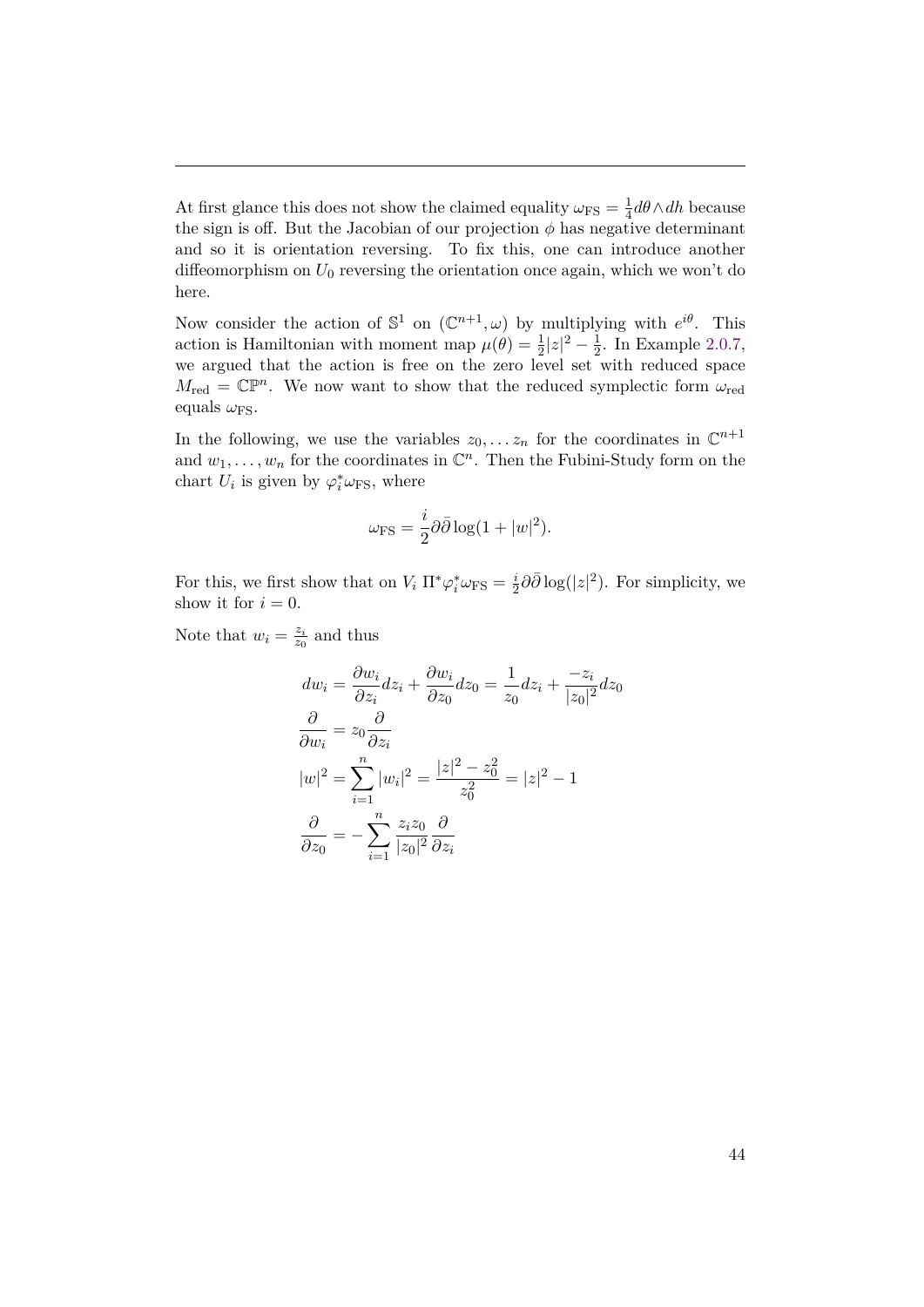$$
\Pi^*\varphi_0^*\omega_{\text{FS}} = \frac{i}{2}\partial\bar{\partial}\log(1+|w|^2)
$$
  
\n
$$
= \frac{i}{2}\sum_{j,k=1}^n \frac{\partial^2 \log(1+|w|^2)}{\partial w_j \partial \bar{w}_k} dw_j \wedge d\bar{w}_k
$$
  
\n
$$
= \frac{i}{2}\sum_{j,k=1}^n \frac{\partial^2 \log(|z|^2)}{\partial z_j \partial \bar{z}_k} |z_0|^2 \left(\frac{1}{z_0}dz_j + \frac{-z_j}{|z_0|^2}dz_0\right) \wedge \left(\frac{1}{\bar{z}_0}d\bar{z}_i + \frac{-\bar{z}_i}{|z_0|^2}d\bar{z}_0\right)
$$
  
\n
$$
= \frac{i}{2}\sum_{j,k=1}^n \frac{\partial^2 \log(|z|^2)}{\partial z_j \partial \bar{z}_k} dz_j \wedge d\bar{z}_k + \frac{i}{2}\sum_{k=1}^n \sum_{j=1}^n \frac{\partial^2 \log(|z|^2)}{\partial z_j \partial \bar{z}_k} - \frac{-z_j z_0}{|z_0|^2}dz_0 \wedge d\bar{z}_k
$$
  
\n
$$
+ \frac{i}{2}\sum_{j,k=1}^n \sum_{k=1}^n \frac{\partial^2 \log(|z|^2)}{\partial z_j \partial \bar{z}_k} - \frac{z_k \bar{z}_0}{|z_0|^2}dz_j \wedge d\bar{z}_0
$$
  
\n
$$
+ \frac{i}{2}\sum_{j,k=1}^n \frac{\partial^2 \log(|z|^2)}{\partial z_j \partial \bar{z}_k} \frac{z_j \bar{z}_k}{|z_0|^2}dz_0 \wedge d\bar{z}_0
$$
  
\n
$$
= \frac{i}{2}\sum_{j,k=0}^n \frac{\partial^2 \log(|z|^2)}{\partial z_j \partial \bar{z}_k} dz_j \wedge d\bar{z}_k
$$
  
\n
$$
= \frac{i}{2}\partial\bar{\partial}\log(|z|^2)
$$

Now we want to show that  $\Pi^* \varphi_0^* \omega_{FS}$  has the same restriction to  $\{(z_0, \ldots, z_n) \mid$  $|z|^2 = 1$ } =  $\mu^{-1}(\{0\})$  as  $\omega_0 = \frac{i}{2}$  $\frac{i}{2} \sum_{j=0}^{n} dz_j \wedge d\overline{z}_j$ .

$$
\partial \bar{\partial} \log(|z|^2) = \sum_{j=0}^n \frac{|z|^1 - |z_j|^2}{|z|^4} dz_j \wedge d\bar{z}_j + \sum_{j,k=0, j\neq k}^n \frac{-\bar{z}_j z_k}{|z|^4} dz_j \wedge d\bar{z}_k
$$

Thus this boils down to show that on  $\mu^{-1}(\{0\})$ , we have

$$
\sum_{j=0}^{n} |z_j|^2 dz_j \wedge \bar{z}_j + \sum_{k,j=0, k \neq j}^{n} \bar{z}_j z_k dz_j \wedge d\bar{z}_k = \sum_{j=0}^{n} \bar{z}_j dz_j \wedge (z_j d\bar{z}_j + \sum_{j \neq k=0}^{n} z_k d\bar{z}_k)
$$

$$
= \sum_{j=0}^{n} \bar{z}_j dz_k \wedge (d(|z|^2)) = 0
$$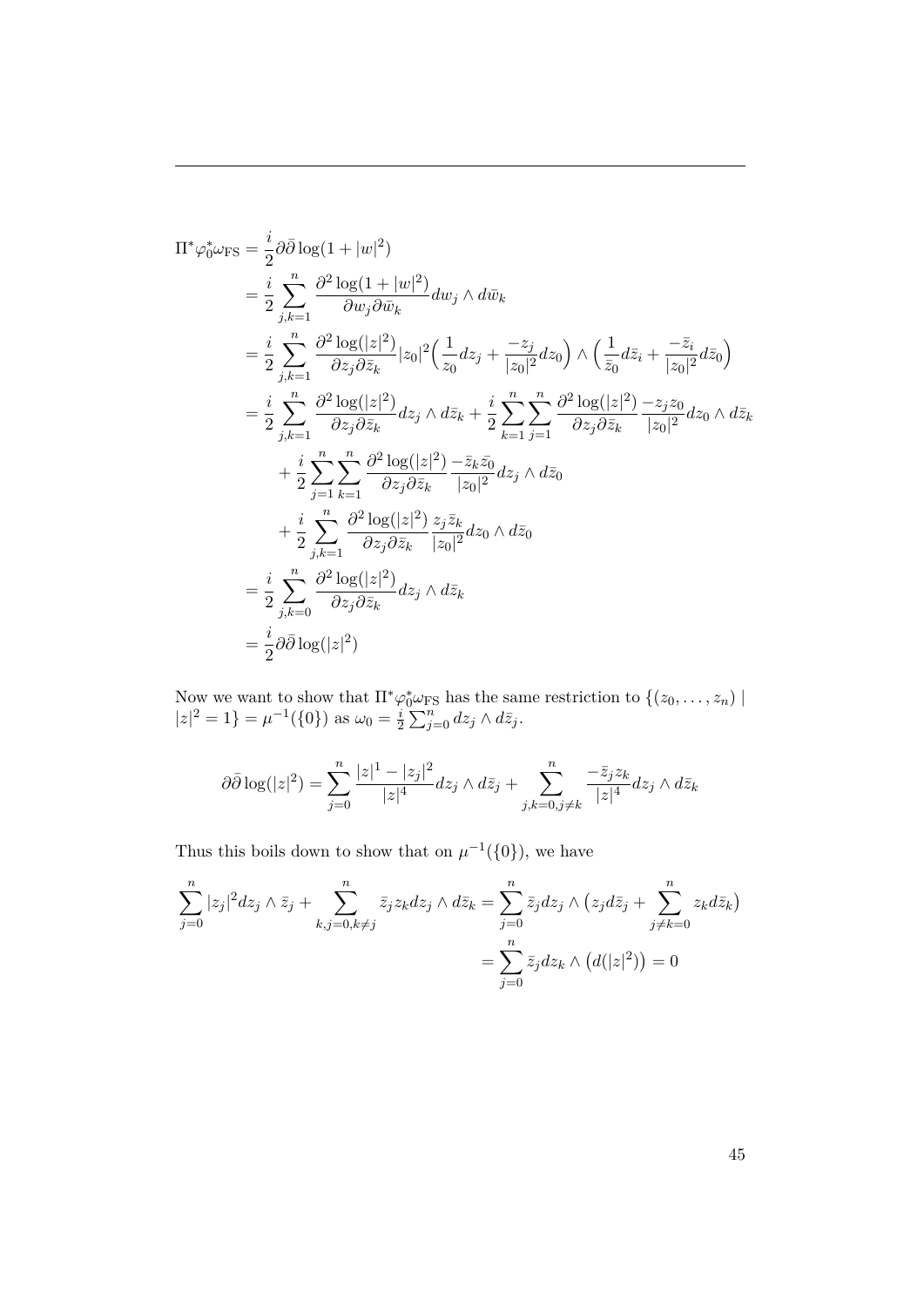# **Bibliography**

- <span id="page-48-11"></span><span id="page-48-0"></span>[1] Adkins, W. A. and Weintraub, S. H., *Algebra, an approach via module theory*, vol. 136, Graduate Texts in Mathematics, Springer-Verlag, New York, 1992.
- <span id="page-48-7"></span>[2] Atiyah, M. and Macdonald, I. G., *Introduction to commutative algebra*, Addison-Wesley, Reading, 1969.
- <span id="page-48-5"></span>[3] Audin, M., *The topology of torus actions on symplectic manifolds*, second revised edition, vol. 93, Progress in Mathematics, Birkhäuser, 2004.
- <span id="page-48-9"></span>[4] Bredon, G. E., *Introduction to compact transformation groups*, vol. 46, Pure and Applied Mathematics, Academic press, New York-London, 1972.
- <span id="page-48-2"></span>[5] Cannas da Silva, A., *Lectures on symplectic geometry*, vol. 1764, Lecture Notes in Mathematics, Springer-Verlag, Berlin, 2001.
- <span id="page-48-4"></span>[6] Cannas da Silva, A., "Seminar on symplectic toric manifolds", last visited on 24.06.2021, 2021, URL: https://people.math.ethz.ch/ [~acannas/Papers/stm2019.pdf](https://people.math.ethz.ch/~acannas/Papers/stm2019.pdf).
- <span id="page-48-3"></span>[7] Cannas da Silva, A., "Symplectic toric manifolds", in: *Symplectic geometry of integrable Hamiltonian systems (Barcelona, 2001)*, Adv. Courses Math. CRM Barcelona, Birkhäuser, Basel, 2003, pp. 85–173.
- <span id="page-48-10"></span>[8] Danilov, V. I., "The geometry of toric varieties", in: *Uspekhi Mat. Nauk* 33.2(200) (1978), pp. 85–134, 247.
- <span id="page-48-1"></span>[9] Delzant, T., "Hamiltoniens périodiques et images convexes de l'application moment", in: *Bull. Soc. Math. France* 116.3 (1988), pp. 315–339.
- <span id="page-48-8"></span>[10] Guillemin, V. and Sternberg, S., "Convexity properties of the moment mapping", in: *Invent. Math.* 67.3 (1982), pp. 491–513.
- <span id="page-48-6"></span>[11] Guillemin, V. and Sternberg, S., *Symplectic techniques in physics*, second edition, Cambridge university press, Cambridge, 1990.